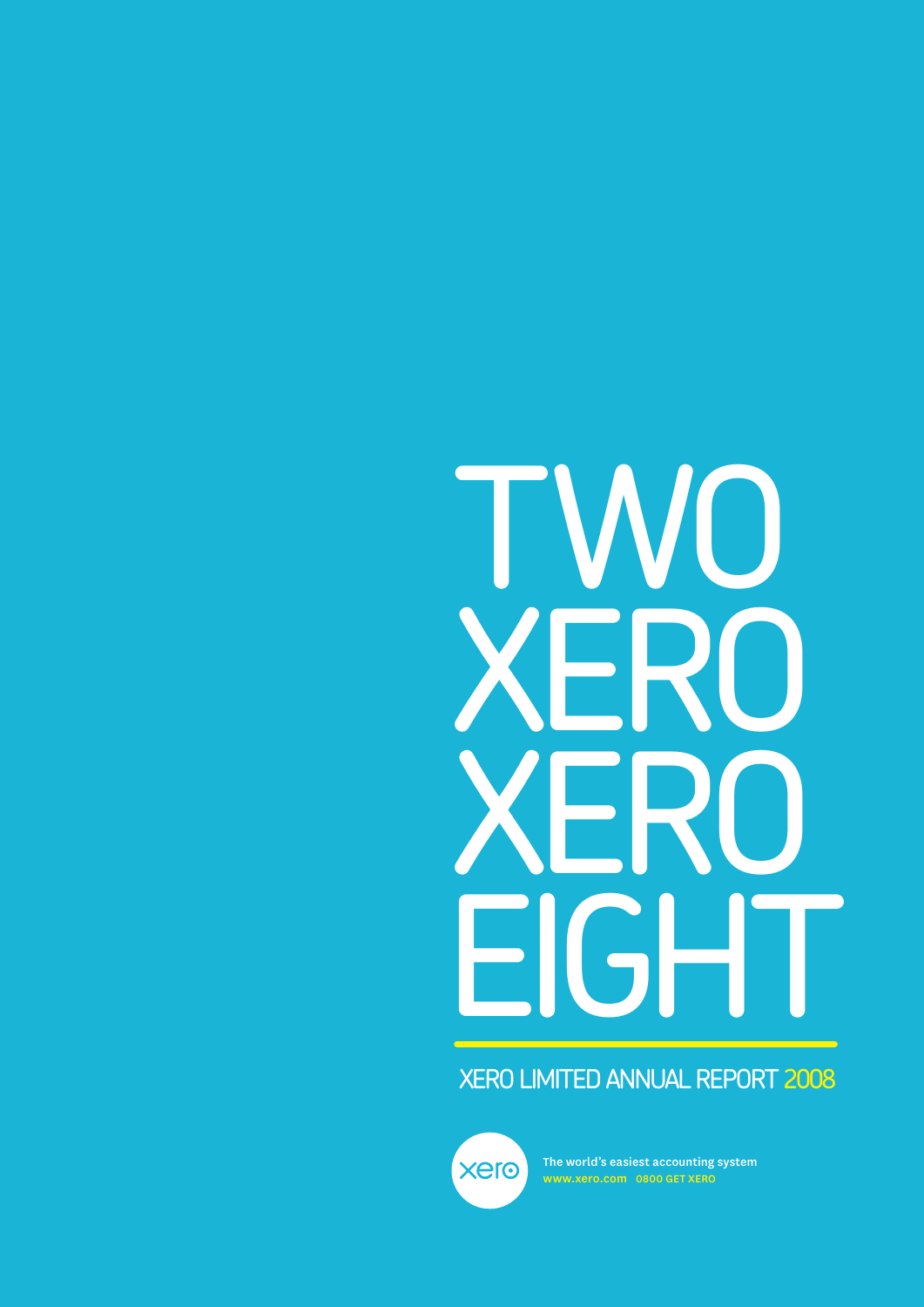| Chairman & Chief Executive's report                 | $\mathbf{1}$   |
|-----------------------------------------------------|----------------|
| Directors' responsibilities & corporate information | $\overline{4}$ |
| Income statement                                    | 5 <sup>1</sup> |
| Statement of changes in equity                      | $6^{\circ}$    |
| <b>Balance sheet</b>                                | 7 <sup>1</sup> |
| Statement of cash flows                             | 8 <sup>°</sup> |
| Notes to the accounts                               | $9 - 24$       |
| Auditors' opinion                                   | 25             |
| Corporate governance                                | $26 - 27$      |
| <b>Disclosures</b>                                  | $28 - 31$      |
|                                                     |                |

### from start-up to unstoppable

As our sales & marketing ramped up in 2007 and our early customers & partners began to recommend Xero, the rate of customer acquisition accelerated.

### PAYING CUSTOMERS ADDED PER WEEK Paying customers added per week LAUNCH may 2008 christmas(Small businesses still working)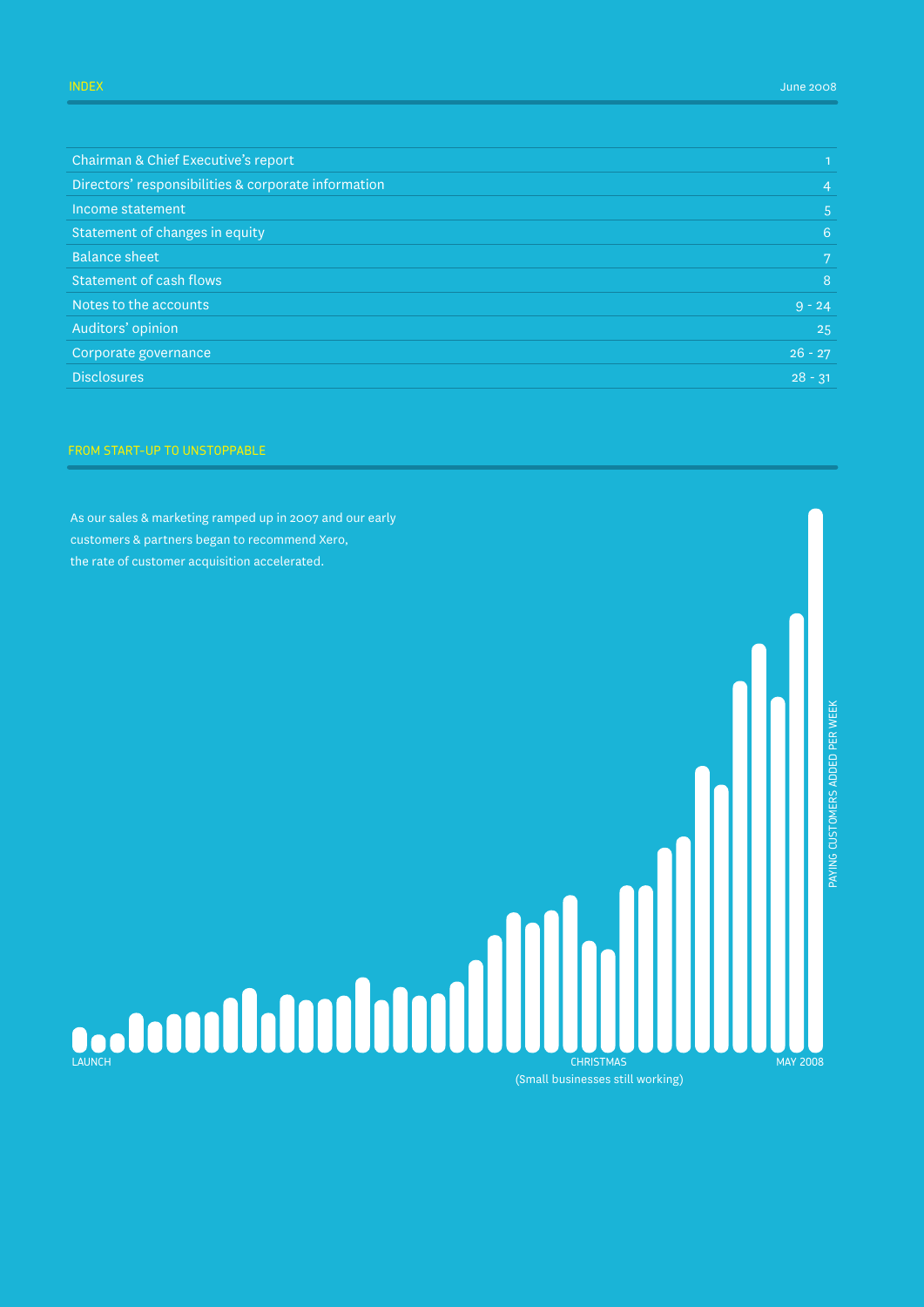### **Chairman & Chief Executive's Report**

We are pleased to present this first Annual Report as a listed company and to be able to report that, at the end of its first year of operations following the issue of the Company's Offer Document on 11 May 2007, Xero exceeded its customer acquisition forecast securing 1,406 customers and, operating within its costs forecast, finished the year with a better than forecast cash balance.

The Company's online accounting software is targeted at small businesses and delivered via the internet. Xero was designed to leverage the rapid growth in the Software as a Service (SaaS) market and offer small business users the opportunity to increase their productivity.

Development of a SaaS offering requires a significant investment of capital up-front. In the long-term, SaaS businesses have the potential to produce attractive returns as subscription revenues grow. We believed the best way of capturing the international market opportunity was to secure the capital required to build a global business. This was done through the initial public offering and NZX listing.

The Company has laid the foundations to become a market leader. We have developed a world-class software product and a high quality self-service delivery capability that is scalable. Continued positive customer feedback, industry recognition and a number of prestigious awards are testament to the Company's achievements. Xero established a presence in the United Kingdom in late 2007 and as at 10 May 2008 we had secured over 200 customers in that market.

During the last year we have learned a great deal about the small business accounting software market. We have learned about product needs and preferences and have been able to react quickly and reflect these in the product through our regular software release programme.

We deliberately set out to build relationships with the accounting community in New Zealand. With over 100 accounting firms signing on as Xero partners, they have become important endorsers of the product to small business owners.

We have successfully developed unique partnerships with all trading banks in New Zealand whereby bank transaction data can be automatically imported into Xero each day. This is a major point of difference from our competitors.

Xero has the potential to become the accounting engine for a wide variety of industry applications, and this has driven a number of vertical market sales initiatives and the creation of the Xero Network designed to attract and support many market collaborations.

Our software is an appealing substitute for existing products used by small businesses as it offers comparable or better functionality and is easier to use – all for a modest monthly subscription. While tougher economic times are predicted over the next year, we believe Xero will continue to grow quickly as we ride the accelerating wave of interest around internet-based software applications and costeffectively deliver solutions into a growing number of markets. The reality is that every small business requires an accounting system and will continue to seek efficiencies.

Growth will also be driven through the addition of new modules in the Xero product suite, such as job costing and time recording, and new features in the core accounting offering, for example, multi-currency capability. These will push up the potential revenue available from each customer and grow our addressable market.

We intend to maintain the Company's development operation and most other core functions in New Zealand. The United Kingdom will remain our key market of interest outside of New Zealand during 2008/09 and we will be focused on ramping up our sales and marketing activities, building business partnerships and increasing staff in that region.

During 2008/09, we intend to commit more resources to the Australian market as was outlined in our May 2007 Offer Document.

Xero has already become the primary challenger to the incumbent suppliers of accounting software in the New Zealand market and as the Company expands its offshore operations we will vigorously pursue new customers through partnering arrangements with banks, Internet service providers and similar organisations, vertical market sales initiatives, relationships with the accounting community and a strong focus on the development of a Xero-networked small business ecosystem.

Our success has been accomplished by a multi-disciplined team of 50 staff that have performed at the highest level. We would like to publicly acknowledge their commitment and effort and thank them all. We also acknowledge the advice and guidance we have received from all our external advisors, particularly as we set about becoming a publicly listed company while so young. Finally, we would like to express our appreciation to all our shareholders who have given us the opportunity to build a world-class company from New Zealand.

 $RKQ$ 

P hormon

**Rod Drury** Chief Executive

**Phil Norman** Chairman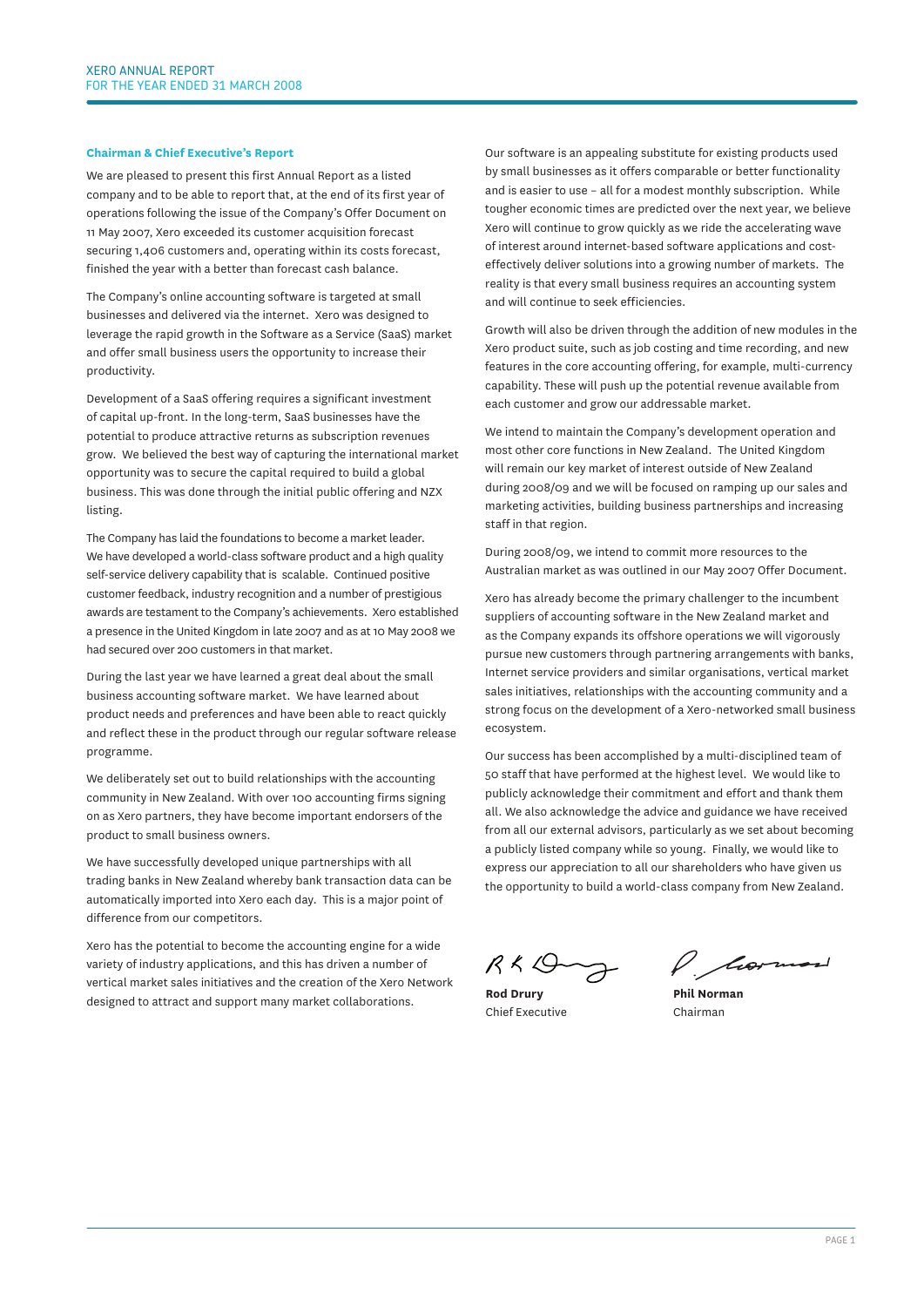## RAPID EVOLUTION

| <b>XERO LIMITED</b><br>Company milestones       | April 2007<br>Xero goes from<br>private beta to<br>limited release<br><b>Auckland office</b><br>established |                                                                                                  | <b>June 2007</b><br>Xero IPO                         |                                                             | August 2007<br>General release<br>of Xero                                                                            | September 2007<br>204 customers<br>& 52 accounting<br>partners                                                                       |
|-------------------------------------------------|-------------------------------------------------------------------------------------------------------------|--------------------------------------------------------------------------------------------------|------------------------------------------------------|-------------------------------------------------------------|----------------------------------------------------------------------------------------------------------------------|--------------------------------------------------------------------------------------------------------------------------------------|
| <b>PRODUCT</b><br>Software releases             | April 2007<br>Limited release<br>of Xero<br><b>Added Getting</b><br><b>Started tours</b>                    | May 2007<br>Introduced<br><b>Budget Manager</b><br>capabilities                                  | <b>June 2007</b><br><b>Added Contacts</b><br>Manager |                                                             | August 2007<br>General release<br>of Xero<br>Introduced<br>My Xero<br>Introduced<br>Repeating<br><b>Transactions</b> | September 2007<br>Introduced self-<br>learning bank<br>reconciliation                                                                |
| <b>MARKETING</b><br><b>Online and offline</b>   | April 2007<br>Official Xero.com<br>launch                                                                   | May 2007<br><b>Published Xero</b><br><b>IPO Prospectus</b><br>Accountants'<br><b>Big Day Out</b> |                                                      | <b>July 2007</b><br><b>Microsoft Case</b><br>Study (NZ)     | August 2007<br><b>Xero Revolution</b><br>Roadshow                                                                    |                                                                                                                                      |
| <b>OPERATIONS</b><br>Infrastructure and support | April 2007<br>Automated bank<br>feeds from ASB                                                              | May 2007<br>Launched project<br>tracking system                                                  |                                                      | <b>July 2007</b><br>Launched<br>customer<br>tracking system | August 2007<br>Launched<br>automated<br>customer signup<br>Credit card<br>billing available                          | September 2007<br>Automated<br>bank feeds from<br>Kiwibank, ANZ &<br><b>National Bank</b><br>Launched<br>automated<br>billing system |
|                                                 |                                                                                                             |                                                                                                  |                                                      |                                                             |                                                                                                                      |                                                                                                                                      |

Online

Softwa

**XERC** Compa

Infrast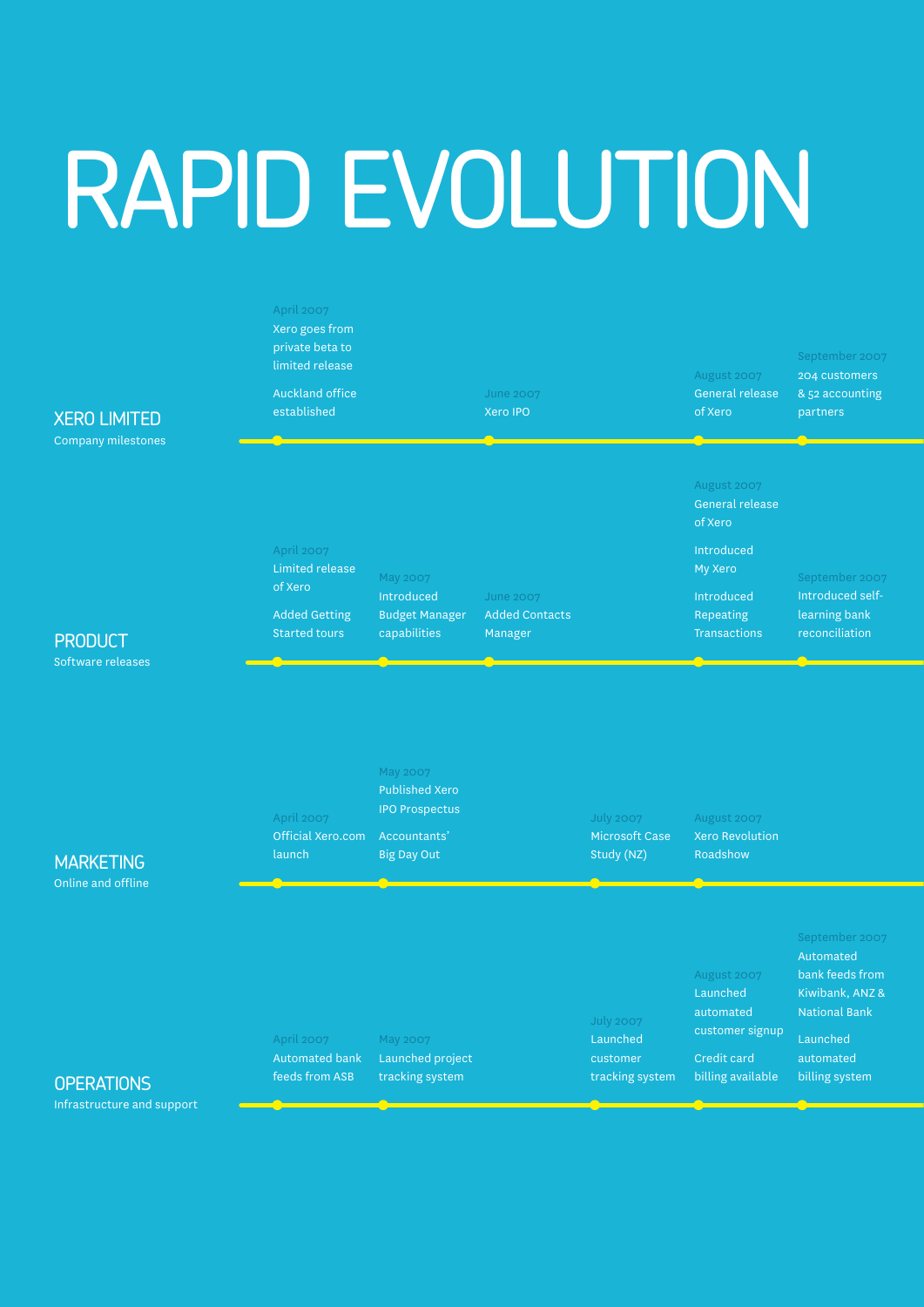| October 2007<br><b>Offices</b><br>established in<br>Christchurch &<br>the UK                            |                                                                | December 2007<br><b>UK</b> limited<br>release                                                                  | January 2008<br>Over 500<br>customers in NZ                                                       |                                                      | March 2008<br>Over 950<br>customers in NZ<br>& 111 accounting<br>partners<br><b>UK</b> general<br>release                 | April 2008<br><b>Staff numbers</b><br>reached 50                       | May 2008<br><b>Over 1,400</b><br>customers in NZ<br>and the UK                                                       |
|---------------------------------------------------------------------------------------------------------|----------------------------------------------------------------|----------------------------------------------------------------------------------------------------------------|---------------------------------------------------------------------------------------------------|------------------------------------------------------|---------------------------------------------------------------------------------------------------------------------------|------------------------------------------------------------------------|----------------------------------------------------------------------------------------------------------------------|
| October 2007<br>Introduced<br><b>Financial Advisor</b><br>role                                          | November 2007<br>Added<br>credit notes<br>& lock dates         | December 2007<br>Launched public<br><b>Help Centre</b><br><b>Launched Xero</b><br><b>UK limited</b><br>release | January 2008<br><b>Added import</b><br>& export<br>capabilities to<br>Chart of<br><b>Accounts</b> | February 2008<br>Introduced<br>Tracking              | March 2008<br>Launched Xero<br><b>Network</b><br><b>Added Setup</b><br>Wizard<br>Public launch to<br><b>UK</b> market     | April 2008<br><b>Added customer</b><br>statements                      | May 2008<br><b>Launched iPhone</b><br>version<br>Introduced<br>Employee & Cash<br><b>Manager Roles</b>               |
| October 2007<br>Worldwide<br><b>Microsoft Case</b><br>Study<br>Six month<br>Interim Report<br>published | November 2007<br>Web 2.0 for<br><b>Small Business</b><br>event | December 2007<br>International<br>version of<br>www.xero.com<br>launched                                       | January 2008<br>Switch o8<br>campaign                                                             |                                                      | March 2008<br>Introduced<br>signup codes<br><b>Clubs &amp; Charities</b><br>campaign                                      | April 2008<br><b>BNZ</b> campaign<br><b>Visa Olympics</b><br>promotion | May 2008<br><b>Added user</b><br>comments<br>to blog<br><b>Small Biz Expos</b><br>Accountants'<br><b>Big Day Out</b> |
|                                                                                                         | November 2007<br><b>Automated bank</b><br>feeds from BNZ       | December 2007<br>UK billing plans<br>added                                                                     | January 2008<br><b>Automated bank</b><br>feeds from TSB<br><b>Bank</b>                            | February 2008<br>Launched sales<br>forecasting tools | March 2008<br>Migrated to a<br>global hosting<br>platform<br>Promotional<br>signup codes &<br>prepay billing<br>available | <b>April 2008</b><br>Launched<br>customer<br>support ticket<br>system  |                                                                                                                      |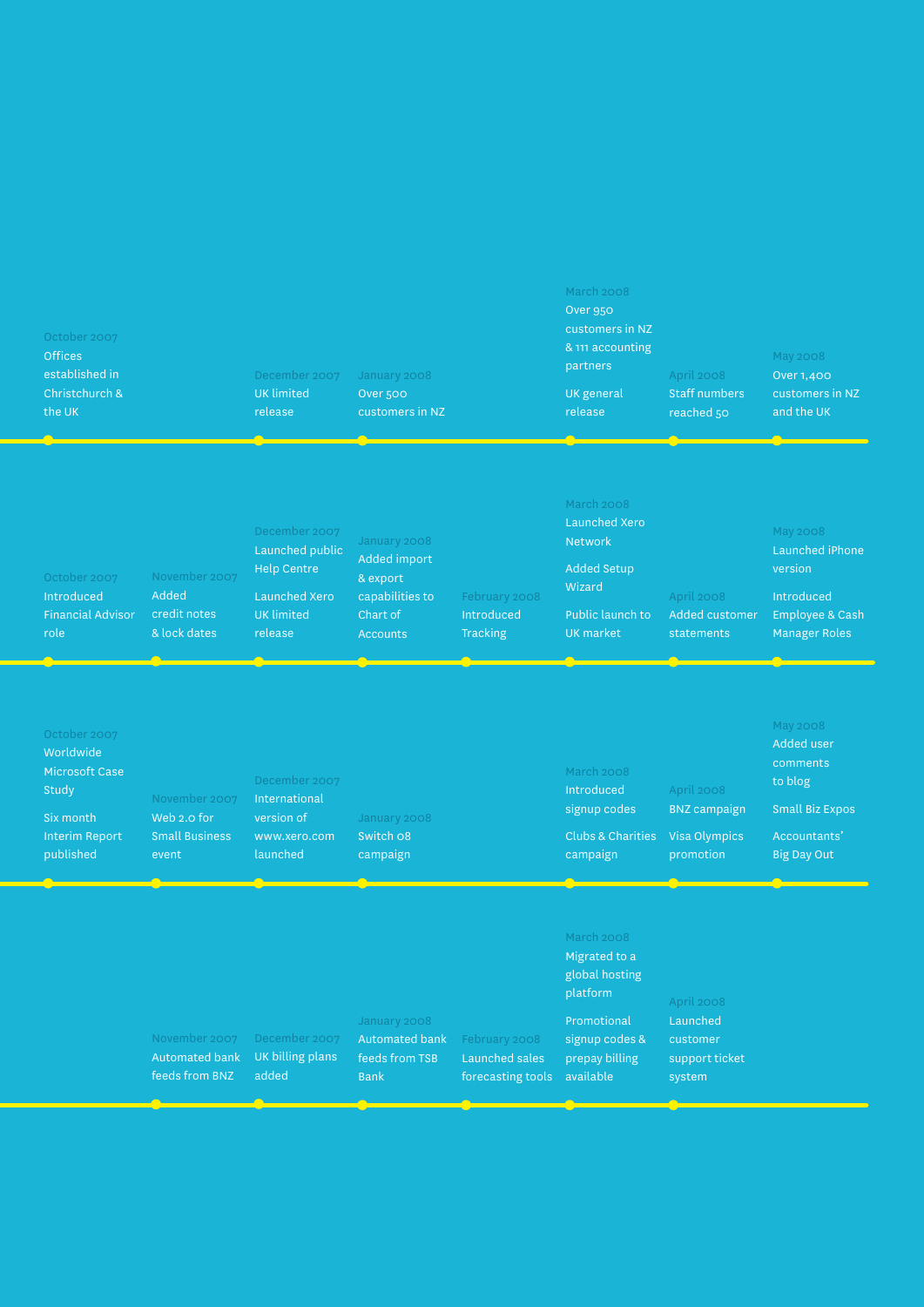### **Directors' responsibilities statement**

The Financial Reporting Act 1993 requires the Directors to prepare financial statements for each financial year which give a true and fair view of the financial position of the Company and Group and of the financial performance and cash flows for that period.

In preparing those financial statements, the Directors are required to:

- select suitable accounting policies and then apply them consistently;
- make judgements and estimates that are reasonable and prudent;
- state whether applicable accounting standards have been followed, subject to any material departures disclosed and explained in the financial statements.

The Directors are responsible for keeping proper accounting records which disclose with reasonable accuracy at any time the financial position of the Group and to enable them to ensure that the financial statements comply with the Companies Act 1993. They are also responsible for safeguarding the assets of the Group and hence for taking reasonable steps for the prevention and detection of fraud and other irregularities.

The Directors have pleasure in presenting the following financial statements for the year ended 31 March 2008.

The Board of Directors of the Company and Group authorised these financial statements for issue on 13 May 2008.

For and on behalf of the Board of Directors

 $R$   $2$   $4$ 

**Rod Drury** Director 13 May 2008

**Graham Shaw** Director 13 May 2008

### **Corporate information**

Xero Limited is a New Zealand Company registered under the New Zealand Companies Act 1993. The registered office of the Company is Level 1, Old Bank, 98 Customhouse Quay, Wellington, New Zealand.

Xero Limited changed its name from Xero Live Limited on 30 April 2008.

The financial statements presented are for Xero Limited (the 'Parent Company') and its subsidiaries which comprise Xero Live Limited (UK) and Xero Live Pty Limited, (together 'the Group') for the year ended 31 March 2008.

Comparative information is for the 9 month period ended 31 March 2007. There were no subsidiaries for this period, therefore no Group comparatives are required.

Xero Limited is an issuer for the purposes of the Financial Reporting Act 1993.

The Group's principal activity is the provision of a platform for online accounting & business services to small & medium sized enterprises.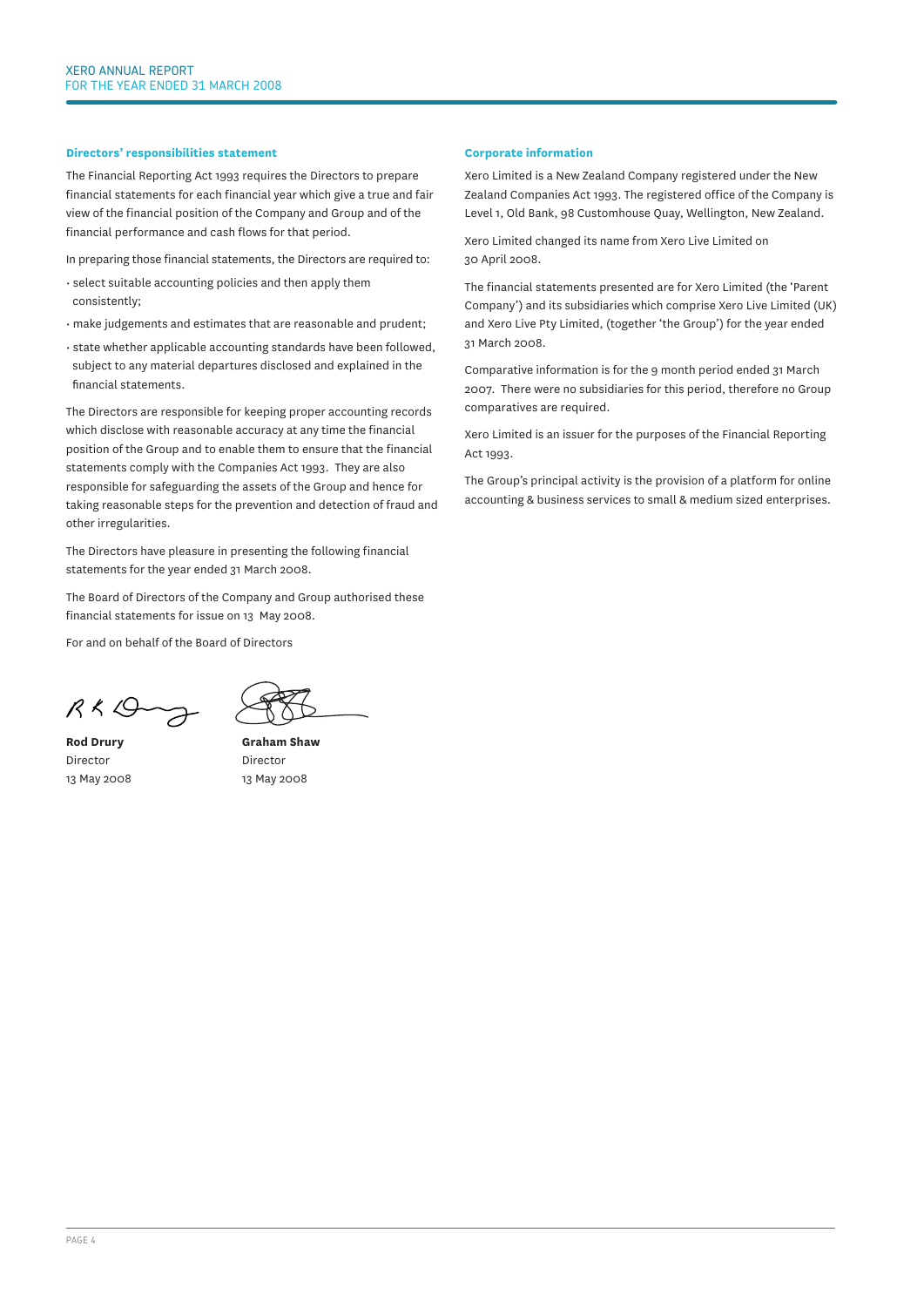| XERO LIMITED - INCOME STATEMENT - FOR THE YEAR ENDED 31 MARCH 2008 |              |                                         |                                          |                                          |  |  |
|--------------------------------------------------------------------|--------------|-----------------------------------------|------------------------------------------|------------------------------------------|--|--|
|                                                                    | <b>Notes</b> | Group<br>31 March 2008<br>$(s$ ooos $)$ | Parent<br>31 March 2008<br>$(s$ ooos $)$ | Parent<br>31 March 2007<br>$(s$ ooos $)$ |  |  |
| Operating revenue                                                  | 3 & 14       | 134                                     | 162                                      | 10                                       |  |  |
| Operating expenses                                                 | 3            | 5,146                                   | 5,165                                    | 1,149                                    |  |  |
| Operating deficit                                                  |              | (5,012)                                 | (5,003)                                  | (1, 139)                                 |  |  |
| Other income/(expenses)                                            | 3            |                                         |                                          |                                          |  |  |
| Other income                                                       |              | 255                                     | 255                                      | 105                                      |  |  |
| Interest income                                                    |              | 793                                     | 798                                      | 5                                        |  |  |
| Interest expense                                                   |              | (4)                                     | (4)                                      |                                          |  |  |
| Depreciation & amortisation                                        | 7 & 8        | (342)                                   | (341)                                    | (20)                                     |  |  |
| Net profit/(loss) before tax                                       |              | (4,310)                                 | (4, 295)                                 | (1,049)                                  |  |  |
| Income tax                                                         | 4            |                                         |                                          |                                          |  |  |
| Net profit/(loss) after tax                                        |              | (4,310)                                 | (4, 295)                                 | (1,049)                                  |  |  |
| Earnings per share                                                 | 6            |                                         |                                          |                                          |  |  |
| Basic earnings per share                                           |              | (0.08)                                  | (0.08)                                   | (0.61)                                   |  |  |
| Diluted earnings per share                                         |              | (0.08)                                  | (0.08)                                   | (0.61)                                   |  |  |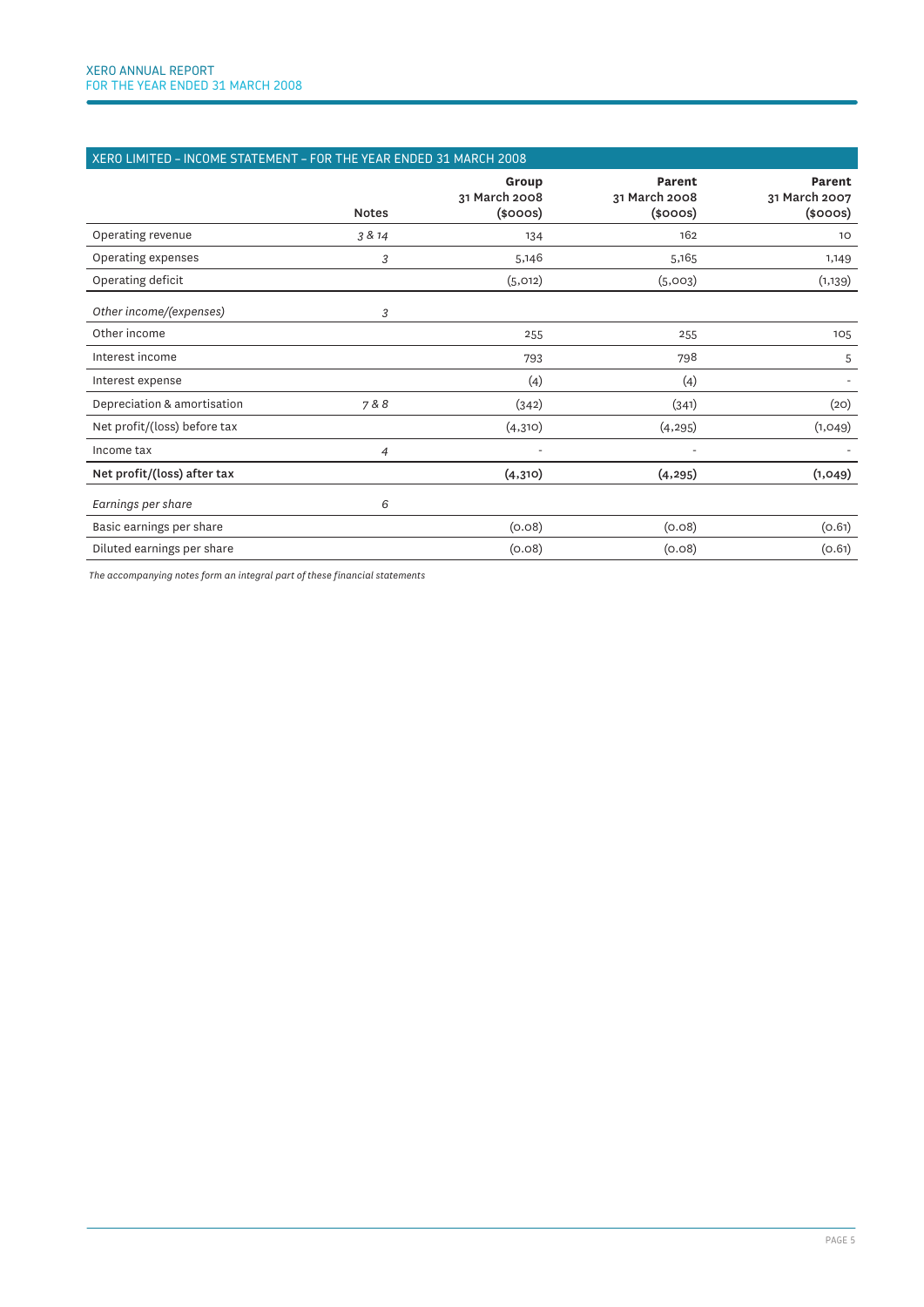| XERO LIMITED - STATEMENT OF CHANGES IN EQUITY  |              |                                |                                           |                                                          |                                      |
|------------------------------------------------|--------------|--------------------------------|-------------------------------------------|----------------------------------------------------------|--------------------------------------|
|                                                | <b>Notes</b> | Share capital<br>$(s$ ooos $)$ | <b>Retained earnings</b><br>$(s$ ooos $)$ | Foreign currency<br>translation reserve<br>$(s$ ooos $)$ | <b>Total equity</b><br>$(s$ ooos $)$ |
| Year ended 31 March 2008                       |              |                                |                                           |                                                          |                                      |
| Group                                          |              |                                |                                           |                                                          |                                      |
| Balance at 31 March 2007                       |              | 2,781                          | (1,049)                                   | J.                                                       | 1,732                                |
| Income & expense recognised directly in equity |              |                                |                                           |                                                          |                                      |
| Net profit/(loss) after tax                    |              |                                | (4,310)                                   |                                                          | (4,310)                              |
| Total recognised income & expense              |              |                                | (4,310)                                   |                                                          | (4,310)                              |
| Issue of ordinary shares                       | 5            | 15,000                         |                                           |                                                          | 15,000                               |
| Cost of issue                                  | 5            | (1, 111)                       |                                           |                                                          | (1, 111)                             |
| Currency translation movements                 | 5            |                                |                                           | 10 <sup>°</sup>                                          | 10 <sup>2</sup>                      |
| Equity at the end of the year                  |              | 16,670                         | (5,359)                                   | 10                                                       | 11,321                               |
| Parent                                         |              |                                |                                           |                                                          |                                      |
| Balance at 31 March 2007                       |              | 2,781                          | (1,049)                                   | L,                                                       | 1,732                                |
| Income & expense recognised directly in equity |              |                                |                                           |                                                          |                                      |
| Net profit/(loss) after tax                    |              | $\overline{a}$                 | (4, 295)                                  | $\overline{a}$                                           | (4, 295)                             |
| Total recognised income & expense              |              |                                | (4, 295)                                  |                                                          | (4, 295)                             |
| Issue of ordinary shares                       | 5            | 15,000                         |                                           |                                                          | 15,000                               |
| Cost of issue                                  | 5            | (1, 111)                       |                                           |                                                          | (1, 111)                             |
| Equity at the end of the year                  |              | 16,670                         | (5, 344)                                  | ÷,                                                       | 11,326                               |
| Period ended 31 March 2007                     |              |                                |                                           |                                                          |                                      |
| Parent                                         |              |                                |                                           |                                                          |                                      |
| Balance at 31 March 2006                       |              |                                |                                           |                                                          |                                      |
| Income & expense recognised directly in equity |              |                                |                                           | ٠                                                        |                                      |
| Net profit/(loss) after tax                    |              |                                | (1,049)                                   | ٠                                                        | (1,049)                              |
| Total recognised income & expense              |              |                                | (1,049)                                   | $\overline{a}$                                           | (1,049)                              |
| Issue of ordinary shares                       |              | 2,800                          |                                           | L,                                                       | 2,800                                |
| Cost of issue                                  |              | (19)                           |                                           | L,                                                       | (19)                                 |
| Equity at the end of the period                |              | 2,781                          | (1,049)                                   | ÷                                                        | 1,732                                |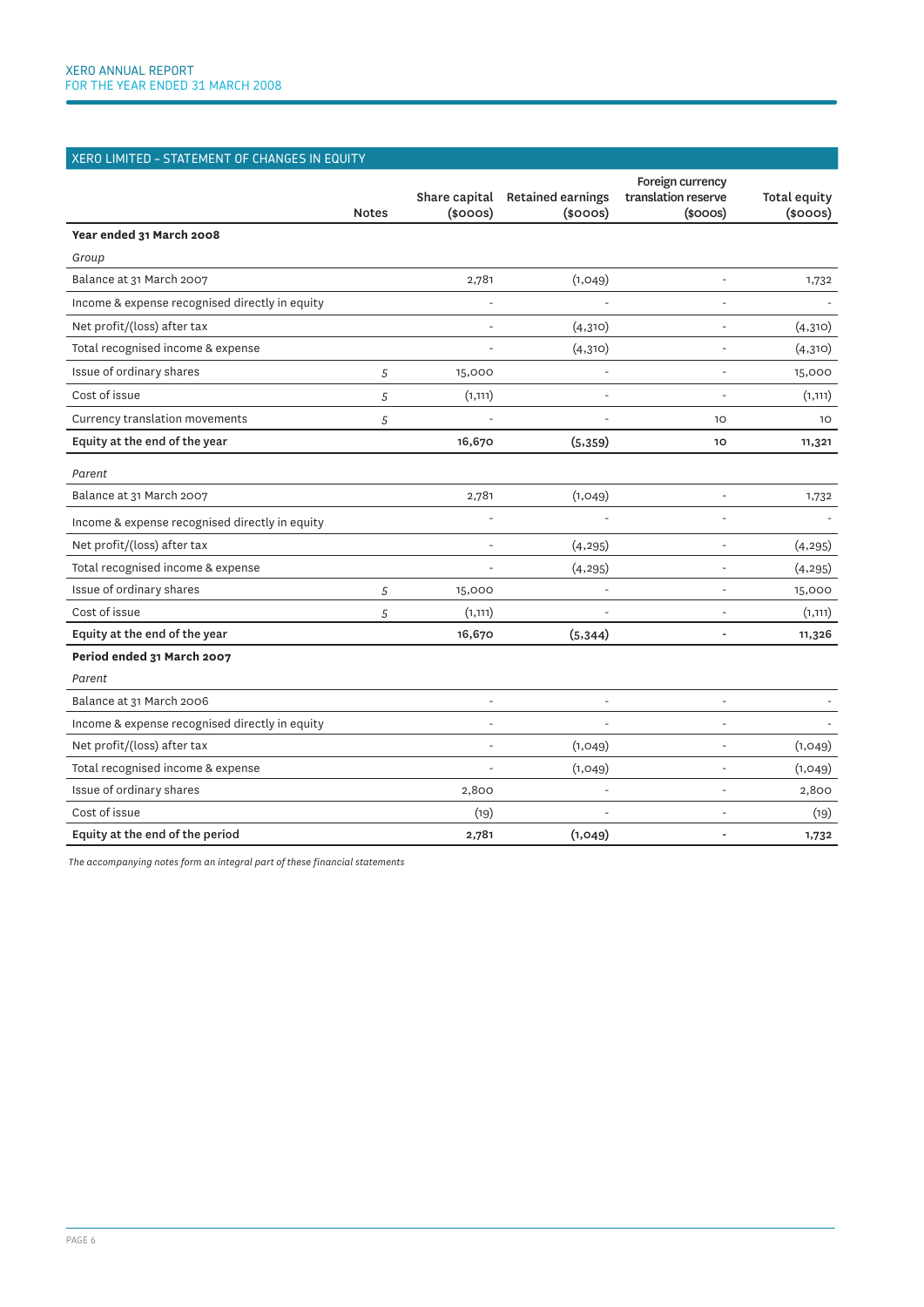| XERO LIMITED - BALANCE SHEET - AS AT 31 MARCH 2008 |                  |                                         |                                          |                                                 |
|----------------------------------------------------|------------------|-----------------------------------------|------------------------------------------|-------------------------------------------------|
|                                                    | <b>Notes</b>     | Group<br>31 March 2008<br>$(s$ ooos $)$ | Parent<br>31 March 2008<br>$(s$ ooos $)$ | <b>Parent</b><br>31 March 2007<br>$(s$ ooos $)$ |
| <b>Assets</b>                                      |                  |                                         |                                          |                                                 |
| Non-current assets                                 |                  |                                         |                                          |                                                 |
| Property, plant & equipment                        | $\boldsymbol{7}$ | 472                                     | 460                                      | 286                                             |
| Intangible assets                                  | 8                | 1,065                                   | 1,065                                    | 39                                              |
| Other non-current assets                           | 9                | 387                                     | 387                                      |                                                 |
| Total non-current assets                           |                  | 1,924                                   | 1,912                                    | 325                                             |
| <b>Current</b> assets                              |                  |                                         |                                          |                                                 |
| Cash & cash equivalents                            |                  | 9,517                                   | 9,471                                    | 1,514                                           |
| Current tax receivable                             | 4                | 210                                     | 210                                      | $\overline{2}$                                  |
| Trade receivables & other assets                   | 9                | 228                                     | 167                                      | 165                                             |
| Total current assets                               |                  | 9,955                                   | 9,848                                    | 1,681                                           |
| <b>Total assets</b>                                |                  | 11,879                                  | 11,760                                   | 2,006                                           |
| <b>Liabilities</b><br><b>Current liabilities</b>   |                  |                                         |                                          |                                                 |
| Trade payables & other liabilities                 | 10 <sup>1</sup>  | 532                                     | 408                                      | 243                                             |
| Finance lease                                      | 11               | 6                                       | 6                                        | 4                                               |
| <b>Total current liabilities</b>                   |                  | 538                                     | 414                                      | 247                                             |
| Non-current liabilities                            |                  |                                         |                                          |                                                 |
| Finance lease                                      | 11               | 20                                      | 20                                       | 27                                              |
| Total non-current liabilities                      |                  | 20                                      | 20                                       | 27                                              |
| <b>Total liabilities</b>                           |                  | 558                                     | 434                                      | 274                                             |
| <b>Net assets</b>                                  |                  | 11,321                                  | 11,326                                   | 1,732                                           |
| <b>Equity</b>                                      |                  |                                         |                                          |                                                 |
| Share capital                                      | $\sqrt{5}$       | 16,670                                  | 16,670                                   | 2,781                                           |
| Retained earnings                                  |                  | (5,359)                                 | (5, 344)                                 | (1,049)                                         |
| Foreign currency translation reserve               | 5                | 10                                      |                                          |                                                 |
|                                                    |                  | 11,321                                  | 11,326                                   | 1,732                                           |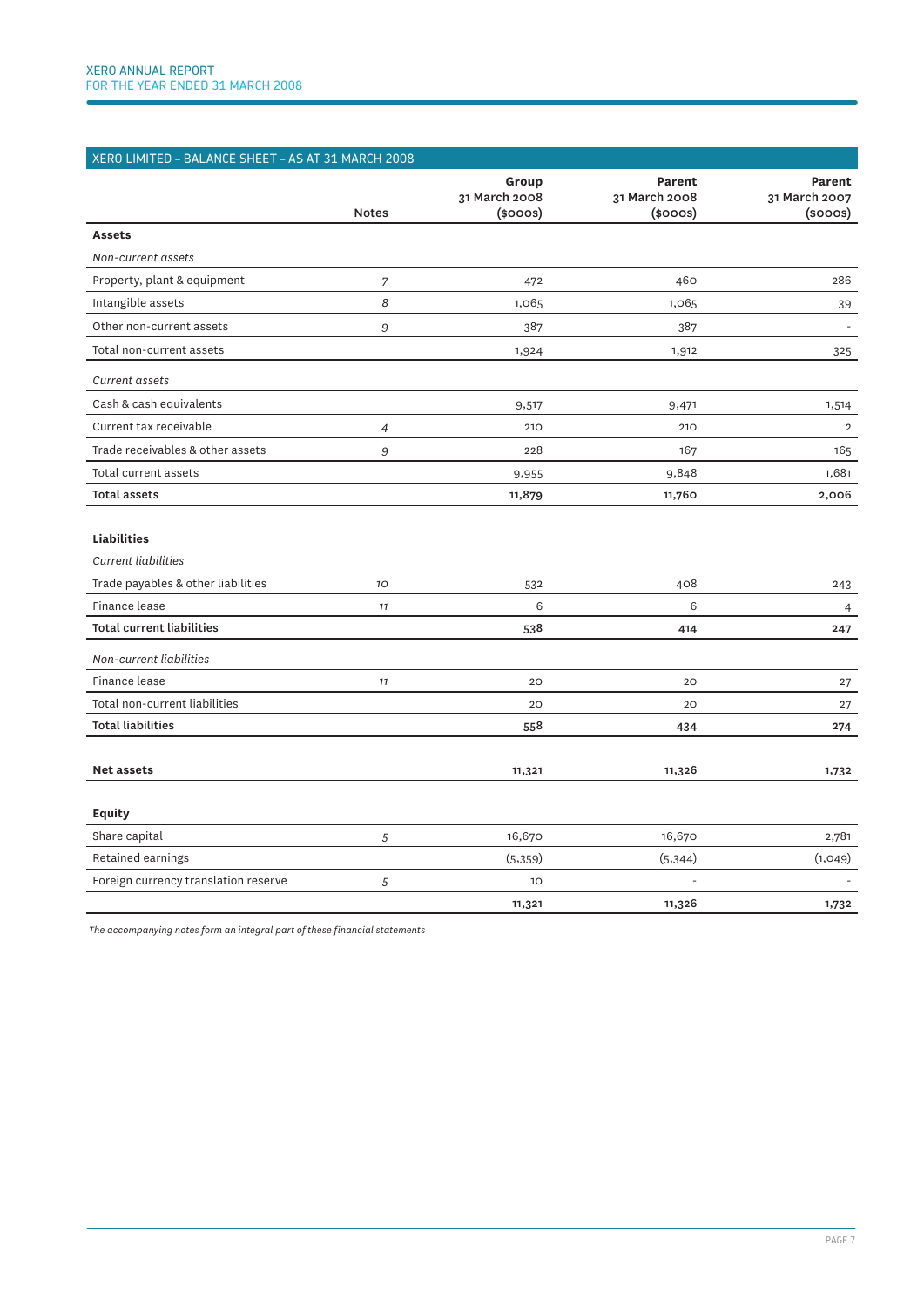| XERO LIMITED - STATEMENT OF CASH FLOWS - FOR THE YEAR ENDED 31 MARCH 2008 |                |                                         |                                                 |                                                 |  |  |
|---------------------------------------------------------------------------|----------------|-----------------------------------------|-------------------------------------------------|-------------------------------------------------|--|--|
|                                                                           | <b>Notes</b>   | Group<br>31 March 2008<br>$(s$ ooos $)$ | <b>Parent</b><br>31 March 2008<br>$(s$ ooos $)$ | <b>Parent</b><br>31 March 2007<br>$(s$ ooos $)$ |  |  |
| <b>Operating activities</b>                                               |                |                                         |                                                 |                                                 |  |  |
| Cash was provided from                                                    |                |                                         |                                                 |                                                 |  |  |
| Receipts from customers                                                   |                | 130                                     | 125                                             |                                                 |  |  |
| <b>GST</b> received                                                       |                | 202                                     | 195                                             |                                                 |  |  |
| Interest received & other income                                          |                | 975                                     | 1,017                                           | 97                                              |  |  |
|                                                                           |                | 1,307                                   | 1,337                                           | 97                                              |  |  |
| Cash was applied to                                                       |                |                                         |                                                 |                                                 |  |  |
| Payments to suppliers & employees                                         |                | (4, 947)                                | (5,036)                                         | (1, 033)                                        |  |  |
| Income tax paid (RWT)                                                     |                | (235)                                   | (235)                                           | (17)                                            |  |  |
|                                                                           |                | (5, 182)                                | (5,271)                                         | (1,050)                                         |  |  |
| Net cash flows from operating activities                                  | $\overline{2}$ | (3, 875)                                | (3,934)                                         | (953)                                           |  |  |
| <b>Investing activities</b><br>Cash was applied to                        |                |                                         |                                                 |                                                 |  |  |
| Purchase of property, plant & equipment                                   |                | (330)                                   | (317)                                           | (275)                                           |  |  |
| Capitalised development costs                                             |                | (1, 215)                                | (1, 215)                                        |                                                 |  |  |
| Intangible assets                                                         |                | (19)                                    | (19)                                            |                                                 |  |  |
| Loans to directors                                                        |                | (300)                                   | (300)                                           |                                                 |  |  |
| Other assets                                                              |                | (75)                                    | (75)                                            | (39)                                            |  |  |
| Net cash flows from investing activities                                  |                | (1,939)                                 | (1, 926)                                        | (314)                                           |  |  |
| <b>Financing activities</b><br>Cash was provided from                     |                |                                         |                                                 |                                                 |  |  |
| Issue of ordinary shares                                                  |                | 15,000                                  | 15,000                                          | 2,800                                           |  |  |
|                                                                           |                | 15,000                                  | 15,000                                          | 2,800                                           |  |  |
| Cash was applied to                                                       |                |                                         |                                                 |                                                 |  |  |
| Cost of share issue                                                       |                | (1, 111)                                | (1, 111)                                        | (19)                                            |  |  |
| Finance lease repayments                                                  |                | (5)                                     | (5)                                             |                                                 |  |  |
|                                                                           |                | (1, 116)                                | (1, 116)                                        | (19)                                            |  |  |
| Net cash flows from financing activities                                  |                | 13,884                                  | 13,884                                          | 2,781                                           |  |  |
| Net increase (decrease) in cash held                                      |                | 8,070                                   | 8,024                                           | 1,514                                           |  |  |
| Foreign currency translation adjustment                                   |                | (67)                                    | (67)                                            |                                                 |  |  |
| Cash & cash equivalents at beginning of the year                          |                | 1,514                                   | 1,514                                           |                                                 |  |  |
| Cash & cash equivalents at end of year                                    |                | 9,517                                   | 9,471                                           | 1,514                                           |  |  |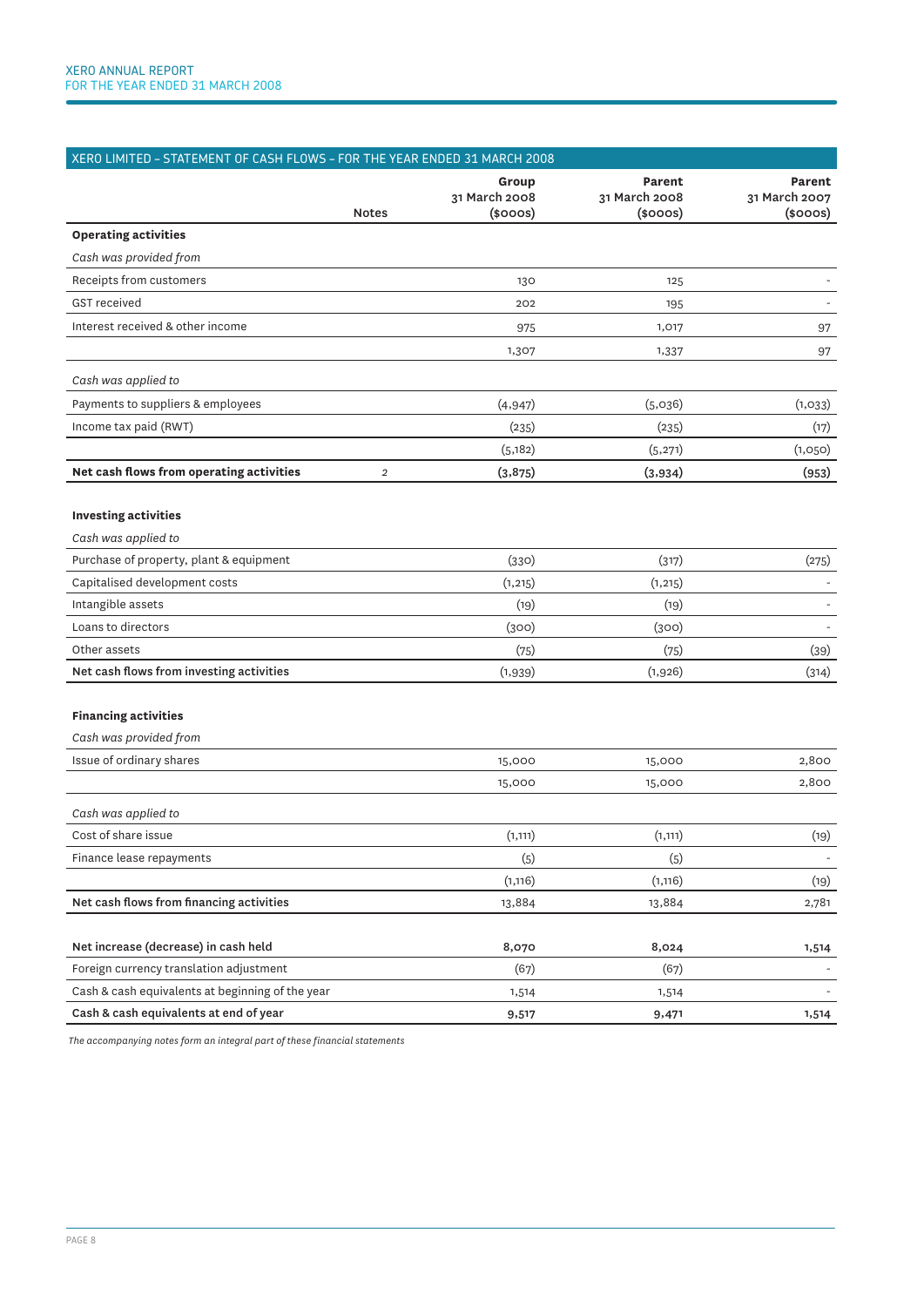### **Notes to the financial statements**

### **1. SUMMARY OF SIGNIFICANT ACCOUNTING policies**

(a) Basis of preparation The financial statements have been prepared in accordance with New Zealand Generally Accepted Accounting Practice ("NZ GAAP"). They comply with New Zealand Equivalents to International Financial Reporting Standards ("NZ IFRS"), and other applicable Financial Reporting Standards, as appropriate for profitoriented entities. Compliance with NZ IFRS ensures that the financial statements also comply with International Financial Reporting Standards ("IFRS").

The financial statements have been prepared in accordance with the requirements of the Financial Reporting Act 1993 and Companies Act 1993.

The Parent and Group are profit-oriented companies for financial reporting purposes.

The consolidated financial statements have been prepared on the historical cost basis except for financial instruments which have been measured at fair value.

Prior year comparatives have been reclassified where appropriate to comply with the current year's presentation.

The preparation of financial statements require management to make judgments, estimates and assumptions that affect the application of accounting policies and the reported amounts of assets, liabilities, income and expenses. Actual results may differ from these estimates.

Estimates and underlying assumptions are reviewed on an ongoing basis. Revisions to accounting estimates are recognised in the period in which the estimate is revised and in any future periods affected.

In particular, information about significant areas of uncertainty and critical judgments in applying accounting policies that have the most significant effect on the amount recognised in the financial statements are described in the following notes:

Note 4 – Utilisation of tax losses Note 8 – Intangible assets: development expenditure

(b) Basis of consolidation Subsidiaries are the entities controlled, directly or indirectly by Xero Limited. The consolidated financial statements are prepared from the accounts of the Parent and its subsidiaries using the purchase method of consolidation from the date on which control is transferred to the Group. The effects of all intercompany transactions are eliminated on consolidation.

(c) Revenue Revenue is recognised to the extent that it is probable that the economic benefits will flow to the Group and the revenue can be reliably measured. Revenue is recorded exclusive of GST. The following specific recognition criteria must also be met before revenue is recognised:

Services – Revenue is recognised in the accounting period in which the service is rendered based on the monthly licence fees as outlined in the licence agreement.

Interest – Revenue is recognised as the interest accrues.

Rental income – Rental income arising on subleased properties is accounted for on a straight-line basis over the lease term.

(d) Income tax Income tax expense comprises current and deferred tax. Income tax expense is recognised in the Income Statement except to the extent that it relates to items recognised directly in equity, in which case it is recognised in equity.

Current tax is the expected tax payable on the taxable income for the year, using tax rates enacted or substantially enacted at the reporting date, and any adjustment to tax payable in respect of previous years.

Deferred tax is recognised using the balance sheet method, providing for temporary differences between the carrying amounts of assets and liabilities for financial reporting purposes and the amounts used for taxation purposes.

Deferred tax is measured at the tax rates that are expected to be applied to the temporary differences when they reverse, based on laws that have been enacted or substantially enacted by the reporting date.

A deferred tax asset is recognised to the extent that it is probable that future taxable profits will be available against which temporary differences can be utilised. Deferred tax assets are reviewed at each reporting date and are reduced to the extent that it is no longer probable that the related benefit will be realised.

(e) GST Revenues, expenses and assets are recognised net of the amount of GST (or similar overseas tax) except where the GST incurred on a purchase of goods and services is not recoverable from the taxation authority, in which case the GST is recognised as part of the cost of acquisition of the asset or as part of the expense item as applicable; and receivables and payables are stated with the amount of GST included.

The net amount of GST recoverable from, or payable to, the taxation authority is included as part of receivables or payables in the Balance Sheet.

Cash flows are included in the Cash Flow Statement on a gross basis and the GST component of cash flows arising from investing and financing activities, which is recoverable from, or payable to, the taxation authority are classified as operating cash flows.

Commitments and contingencies are disclosed net of the amount of GST recoverable from, or payable to, the taxation authority.

(f) Foreign currency translation These financial statements are presented in New Zealand dollars (\$), which is the Group's functional and presentation currency. All financial information is presented in New Zealand dollars and has been rounded to the nearest thousand dollar.

Transactions denominated in foreign currencies are recorded at the exchange rate at the date of the transaction. Monetary assets and liabilities denominated in foreign currencies are translated at the balance date closing rate. Exchange variations arising from these translations are recognised in the Income Statement, except where they relate to investment in foreign operations. Exchange variations on monetary assets and liabilities that relate to investments in foreign operations are recognised in the Foreign Currency Translation Reserve.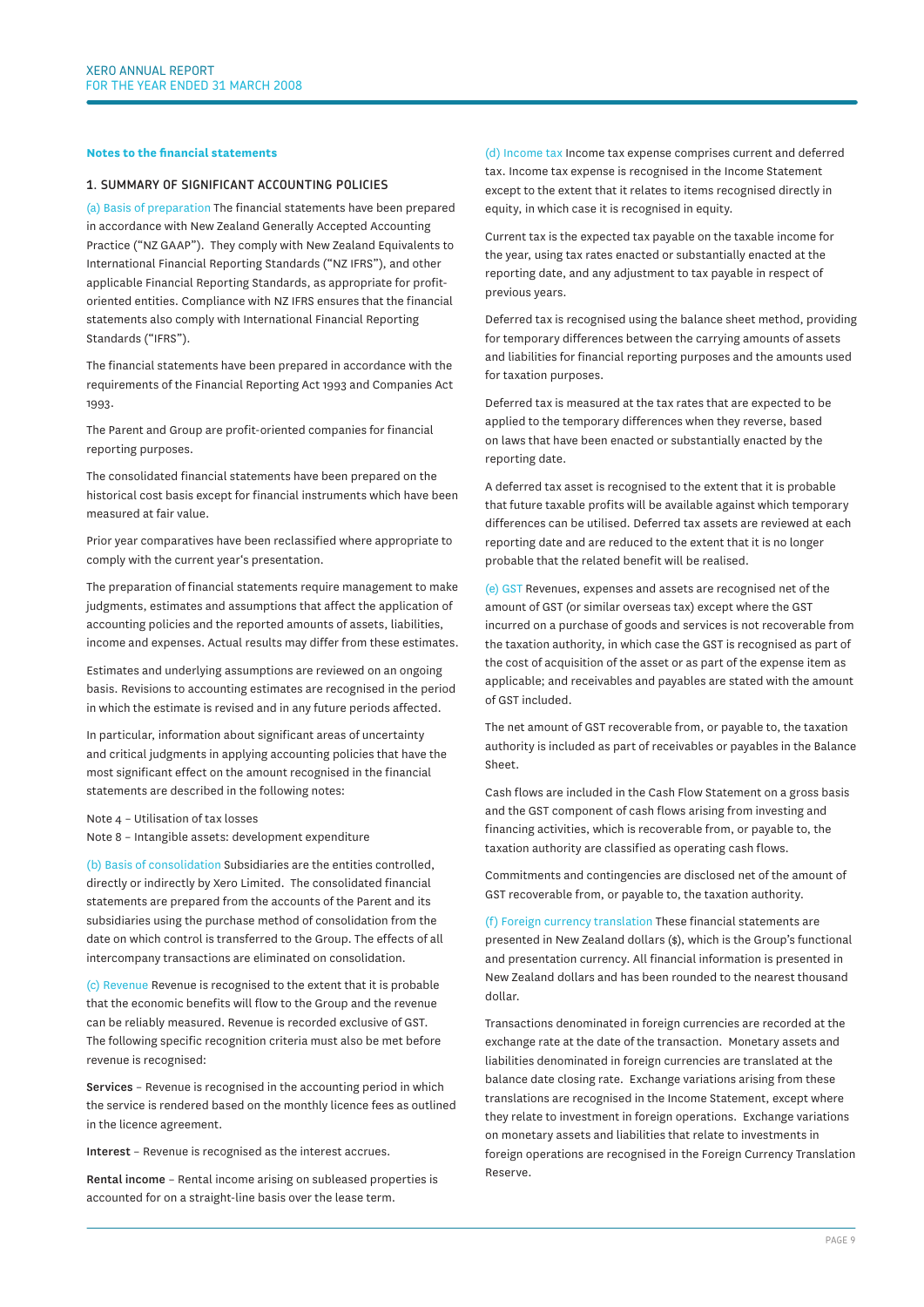The functional currency of overseas subsidiaries is the currency used in the country in which they are based. The assets and liabilities of overseas foreign operations are translated at the balance date closing rate. Revenue and expense items are translated at the spot rate at the transaction date or a rate approximating that rate. Foreign currency exchange differences are recognised in the Foreign Currency Translation Reserve.

(g) Property, plant & equipment Property, plant and equipment is stated at cost less accumulated depreciation and any impairment in value.

Depreciation is calculated on a straight-line basis over the estimated useful life of the asset as follows:

| Leasehold improvements | Terms of lease |
|------------------------|----------------|
| Motor vehicles         | $3 - 4$ years  |
| Fixtures & fittings    | $1 - 7$ years  |
| Computer equipment     | $2 - 3$ years  |
|                        |                |

The assets' residual value and useful lives are reviewed and adjusted if appropriate at each balance date.

An asset's carrying amount is written down immediately to it's recoverable amount if the asset's carrying amount is greater than its estimated recoverable amount.

Gains and losses on disposals are determined by comparing proceeds with carrying amount and are taken to the Income Statement.

### (h) Intangible assets

(I) Research and development costs are expensed as incurred.

Costs associated with developing or maintaining internal computer software programmes are recognised as an expense as incurred. Costs that are directly associated with the development of identifiable and unique software products controlled by the Group, and that will probably generate economic benefits exceeding costs beyond one year, are recognised as intangible assets. Costs include the software development employee costs and an appropriate portion of relevant overheads. Any expenditure so capitalised is amortised over the period of expected benefit from the related project and taken to the Income Statement.

(II) Other intangible assets acquired are initially measured at cost. Internally generated assets, excluding capitalised development costs, are not capitalised and expenditure is recognised in the Income Statement in the year in which the expenditure is incurred.

The useful lives of the Group's intangible assets are assessed to be finite. Assets with finite lives are amortised over the useful life and tested for impairment whenever there is indication that the asset may be impaired.

(III) Amortisation is recognised in the Income Statement on a straight line basis over the estimated useful lives of the intangible assets, from the date they are available for use.

The estimated useful lives are:

| Trademarks / patents          | 10 years      |
|-------------------------------|---------------|
| Domains                       | 10 years      |
| Capitalised development costs | $3 - 4$ years |

Where estimated useful lives or recoverable values have been diminished due to technological change or market conditions, amortisation is accelerated or the carrying value is impaired.

(i) Impairment At each reporting date, the Group assesses whether there is any indication that an asset may be impaired. Where an indicator of impairment exists, the Group makes a formal estimate of the recoverable amount. Where the carrying value of an asset exceeds it's recoverable amount, the asset is considered impaired and is written down to it's recoverable amount.

Recoverable amount is the greater of fair value less costs to sell and value in use. Individual assets are generally not independent of those in a group and the recoverable amount is calculated on the cash generating unit to which the asset belongs.

(j) Non-derivative financial instruments Non-derivative financial instruments comprise, trade and other receivables, cash and cash equivalents, and trade and other payables.

A financial instrument is recognised if the Group becomes a party to the contractual provisions of the instrument. Financial assets are derecognised if the Group's contractual rights to the cash flows from the financial assets expire or if the Group transfers the financial asset to another party without retaining control of substantially all risks and rewards of the asset. Regular purchases and sales of financial assets are accounted for at trade date, i.e. the date the Group commits itself to purchase or sell the asset. Financial liabilities are derecognised if the Group's obligations specified in the contract expire or are discharged or cancelled.

Non-derivative financial instruments are recognised initially at fair value. Subsequent to initial recognition non-derivative financial instruments are measured as described below:

(I) Cash and cash equivalents includes cash in hand, deposits held at call with banks, other short-term highly liquid investments with original maturities of three months or less, and bank overdrafts.

(II) Trade and other receivables are stated at their estimated realisable values after writing off bad debts and making suitable provisions for doubtful debts. Bad debts are written off when identified.

(III) Trade and other payables are carried at cost. They represent liabilities for goods and services provided to the Group prior to the end of the financial year that are unpaid. The amounts are unsecured, non-interest bearing and are usually paid within 45 days of recognition.

(IV) Revenue in Advance represents amounts where clients have been invoiced ahead of rendering of services.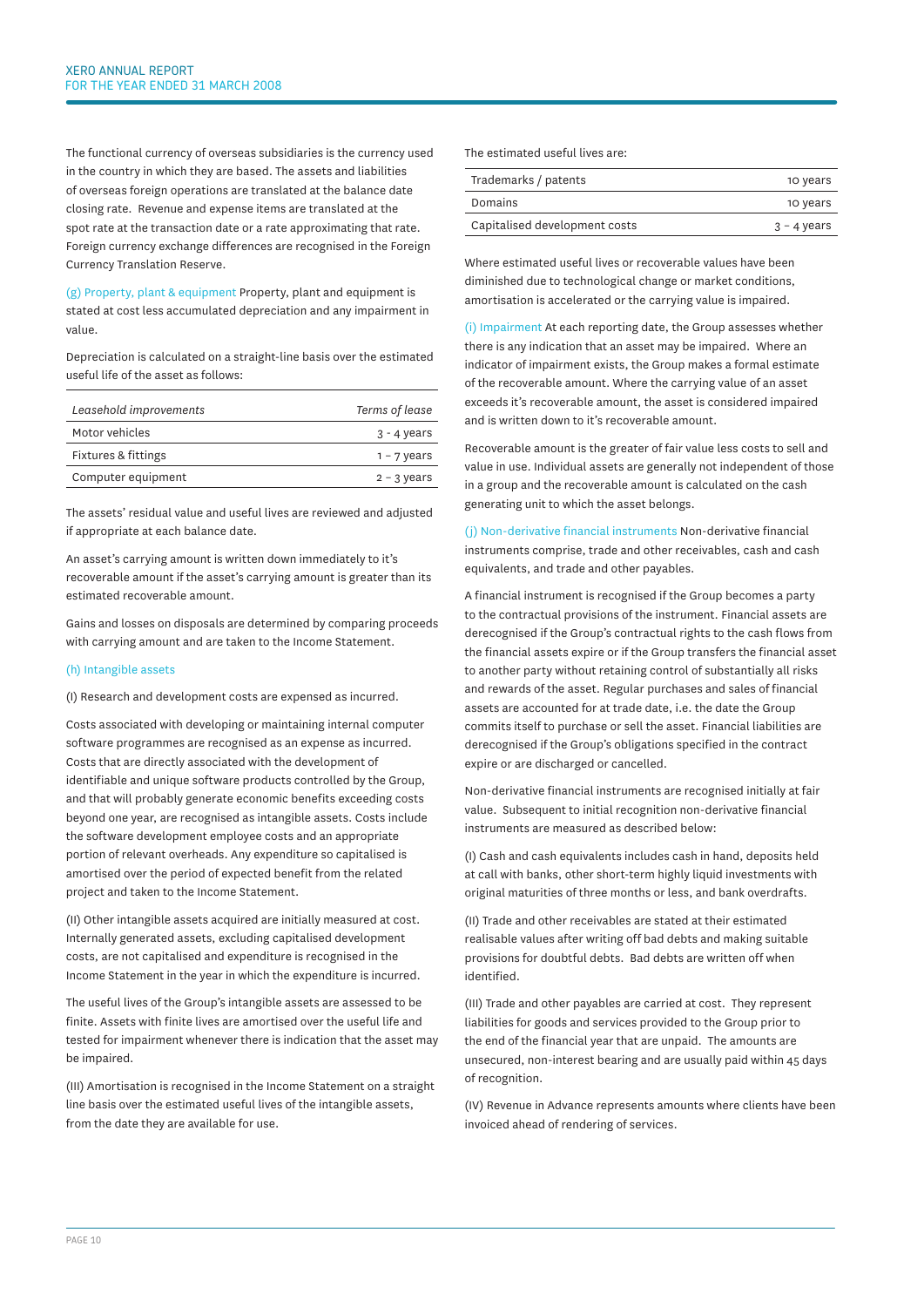(k) Employee entitlements The liability for employees' compensation for future leave is accrued in relation to the length of service rendered by employees and relates to the vested and unvested entitlements.

Short-term employee benefit obligations are measured on an undiscounted basis and are expensed as the related service is provided.

(l) Leases Operating lease payments are recognised as an expense in the Income Statement on a straight-line basis over the lease term.

Finance leases, which transfer to the Group substantially all the risks and benefits incidental to ownership of the leased item, are capitalised at the inception of the lease at the fair value of the leased property or, if lower, at the present value of the minimum lease payments. The leased assets and corresponding liabilities are therefore recognised and the assets are depreciated in line with the Group's depreciation policy to reflect estimated useful lives.

Lease payments are apportioned between the finance charges and reduction of the lease liability so as to achieve a constant rate of interest on the remaining balance of the liability. Finance charges are included in the Income Statement as interest costs.

(m) Government grants Government grants are recognised at their fair value where there is reasonable assurance that the grant will be received and all attaching conditions will be complied with.

When the grant relates to an expense item, it is recognised as income over the periods necessary to match the grant on a systematic basis to the costs that it is intended to compensate.

(n) Earnings per share The Group presents basic earnings per share (EPS) data for it's ordinary shares.

Basic EPS is calculated by dividing the Group profit or loss attributable to ordinary shareholders of the Company by the weighted average of ordinary shares outstanding during the period.

Diluted EPS is determined by adjusting the profit or loss attributable to ordinary shareholders and the weighted average number of ordinary shares outstanding for the effects of all dilutive potential ordinary shares, which comprise of convertible notes and share options granted to employees.

(o) Standards or interpretations issued but not yet effective

NZ IFRS 8 Operating Segments was approved by the Accounting Standards Review Board in December 2006 and is applicable for accounting periods beginning on or after 1 January 2009, although early adoption is encouraged. The standard requires additional disclosures about the Group's operating segments and is not expected to have a material impact on the Group's financial statements. The Group has not yet determined whether it will be an early adopter of the standard and these financial statements do not include any adjustments for this standard. NZ IAS 1 amendments require certain additional disclosures, including a Statement of Comprehensive Income. This will result in revised disclosure.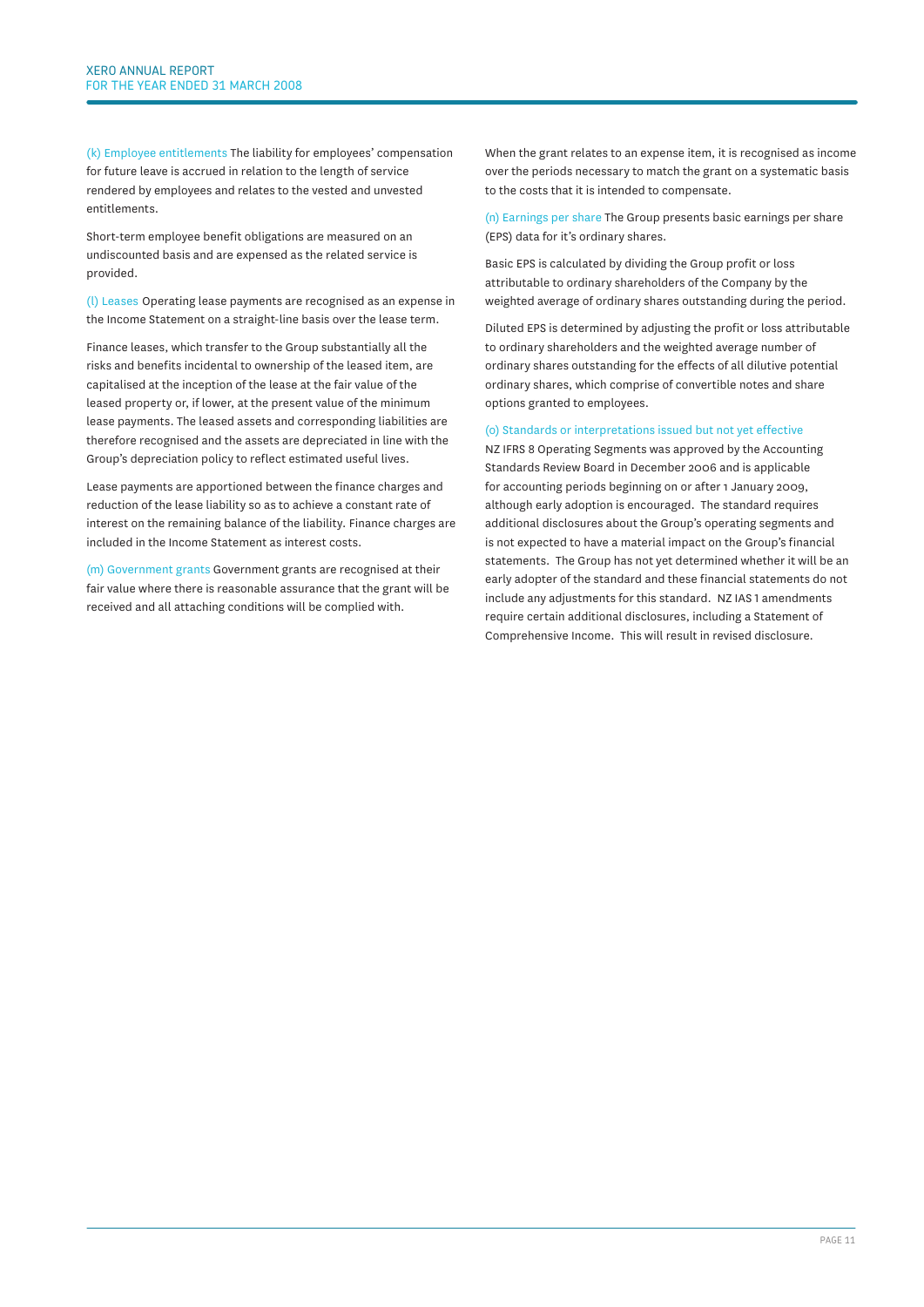### **2. Reconciliation of operating cash flows**

|                                                                     | Group<br>31 March 2008<br>$(s$ ooos $)$ | <b>Parent</b><br>31 March 2008<br>$(s$ ooos $)$ | Parent<br>31 March 2007<br>$(s$ ooos $)$ |
|---------------------------------------------------------------------|-----------------------------------------|-------------------------------------------------|------------------------------------------|
| Reconciliation from the net profit/(loss) after tax to the net cash |                                         |                                                 |                                          |
| flows from operation                                                |                                         |                                                 |                                          |
| Net profit/(loss) after tax                                         | (4,310)                                 | (4, 295)                                        | (1,049)                                  |
| Adjustments                                                         |                                         |                                                 |                                          |
| Depreciation                                                        | 134                                     | 133                                             | 20                                       |
| Amortisation                                                        | 208                                     | 208                                             |                                          |
| Net (profit)/loss on disposal of property, plant & equipment        | 10                                      | 10                                              |                                          |
| Unrealised foreign currency (gains)/losses                          | 67                                      | 67                                              |                                          |
| Translation of foreign operations                                   | 10                                      |                                                 |                                          |
| Interest on loans to directors                                      | (12)                                    | (12)                                            |                                          |
| Changes in working capital items                                    |                                         |                                                 |                                          |
| (Increase)/decrease in trade receivables & prepayments              | (63)                                    | (14)                                            | (50)                                     |
| (Decrease)/increase in trade payables & accruals                    | 196                                     | 102                                             | 209                                      |
| (Increase)/decrease in GST receivable                               | (82)                                    | (70)                                            | (33)                                     |
| (Increase)/decrease in current tax receivable                       | (208)                                   | (208)                                           | (2)                                      |
| (Decrease)/increase in employee entitlements                        | 59                                      | 59                                              | 34                                       |
| (Decrease)/increase in income in advance                            | 34                                      | $\overline{4}$                                  |                                          |
| Issue costs                                                         | 82                                      | 82                                              | (82)                                     |
| Net cash from operating activities                                  | (3,875)                                 | (3,934)                                         | (953)                                    |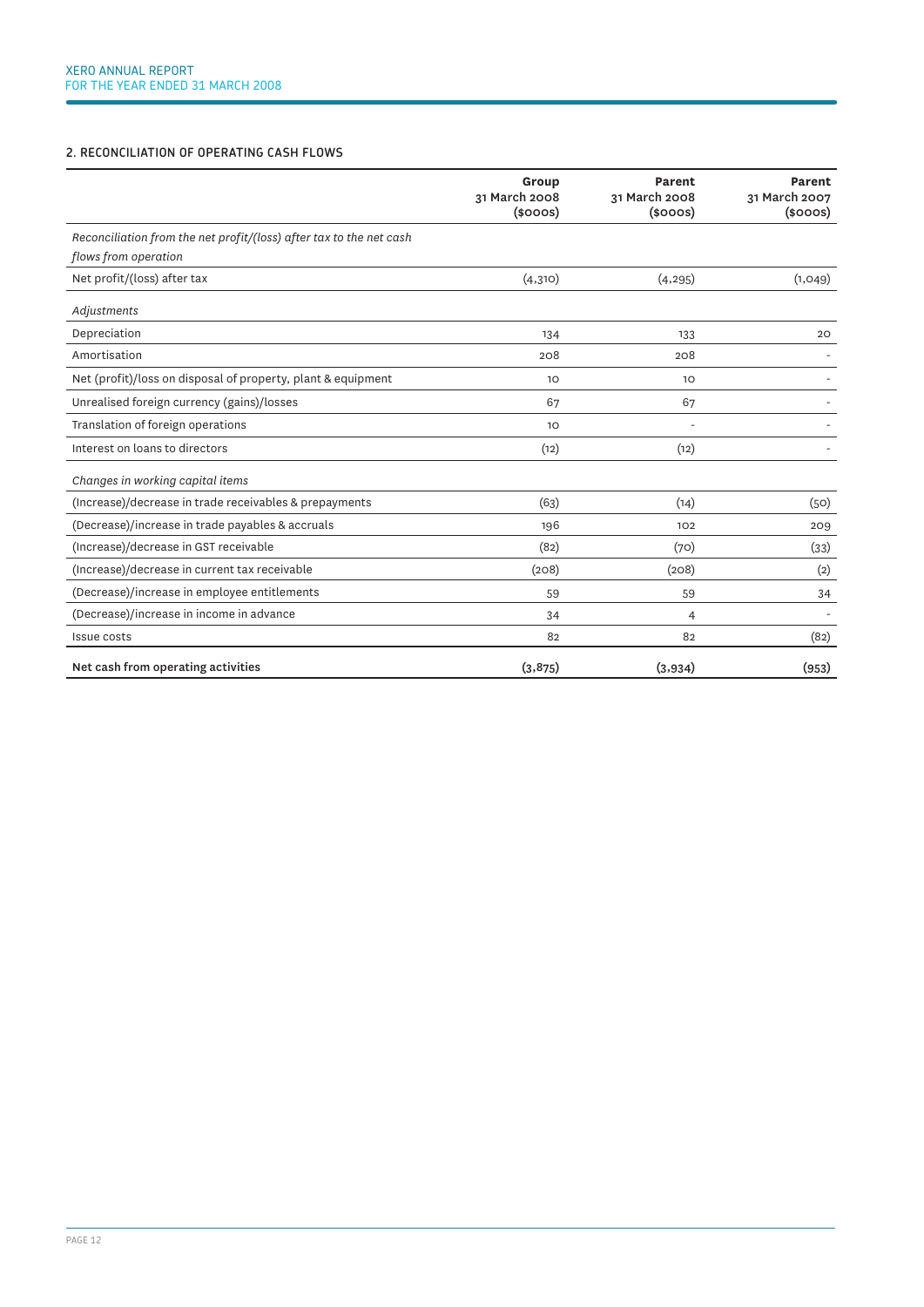### **3. Revenues and expenses**

|                                                                              | Group<br>31 March 2008<br>$(s$ ooos $)$ | <b>Parent</b><br>31 March 2008<br>$(s$ ooos) | <b>Parent</b><br>31 March 2007<br>$($ \$000s $)$ |
|------------------------------------------------------------------------------|-----------------------------------------|----------------------------------------------|--------------------------------------------------|
| Operating revenue                                                            | 134                                     | 162                                          | 10                                               |
| Other income                                                                 |                                         |                                              |                                                  |
| Government grants                                                            | 216                                     | 216                                          | 89                                               |
| Rent received                                                                | 39                                      | 39                                           | 16                                               |
|                                                                              | 255                                     | 255                                          | 105                                              |
| Total revenue                                                                | 389                                     | 417                                          | 115                                              |
| Operating expenses                                                           |                                         |                                              |                                                  |
| Audit fees                                                                   | 24                                      | 24                                           |                                                  |
| Employee entitlements                                                        | 2,187                                   | 2,090                                        | 813                                              |
| Lease/rental costs                                                           | 238                                     | 237                                          |                                                  |
| Directors' fees & expenses                                                   | 171                                     | 171                                          |                                                  |
| Research expenditure charged directly to expenses in the income<br>statement | 533                                     | 533                                          |                                                  |
| Loss/(profit) on disposal of property, plant & equipment                     | 10                                      | 10                                           |                                                  |
| Loss/(profit) on foreign exchange transactions - unrealised                  | 67                                      | 67                                           |                                                  |
| Other operating expenses                                                     | 1,916                                   | 2,033                                        | 336                                              |
| Total operating expenses                                                     | 5,146                                   | 5,165                                        | 1,149                                            |
| Depreciation & amortisation expense                                          |                                         |                                              |                                                  |
| Property, plant & equipment                                                  | 124                                     | 123                                          | 20                                               |
| Finance lease - office equipment                                             | 10                                      | 10                                           |                                                  |
| Amortisation of intangibles                                                  | 6                                       | 6                                            |                                                  |
| Amortisation of development costs                                            | 202                                     | 202                                          |                                                  |
| Total depreciation & amortisation                                            | 342                                     | 341                                          | 20                                               |
| Net interest income                                                          |                                         |                                              |                                                  |
| Interest income - bank                                                       | 781                                     | 780                                          | 5                                                |
| Interest income - loan to related party                                      | 12                                      | 12                                           | $\overline{\phantom{a}}$                         |
| Interest income - loan to subsidiaries                                       | l,                                      | 6                                            |                                                  |
| Interest expense - finance charges payable under finance lease               | (4)                                     | (4)                                          |                                                  |
| Net interest income                                                          | 789                                     | 794                                          | 5                                                |
| Net profit/(loss) before tax                                                 | (4,310)                                 | (4, 295)                                     | (1,049)                                          |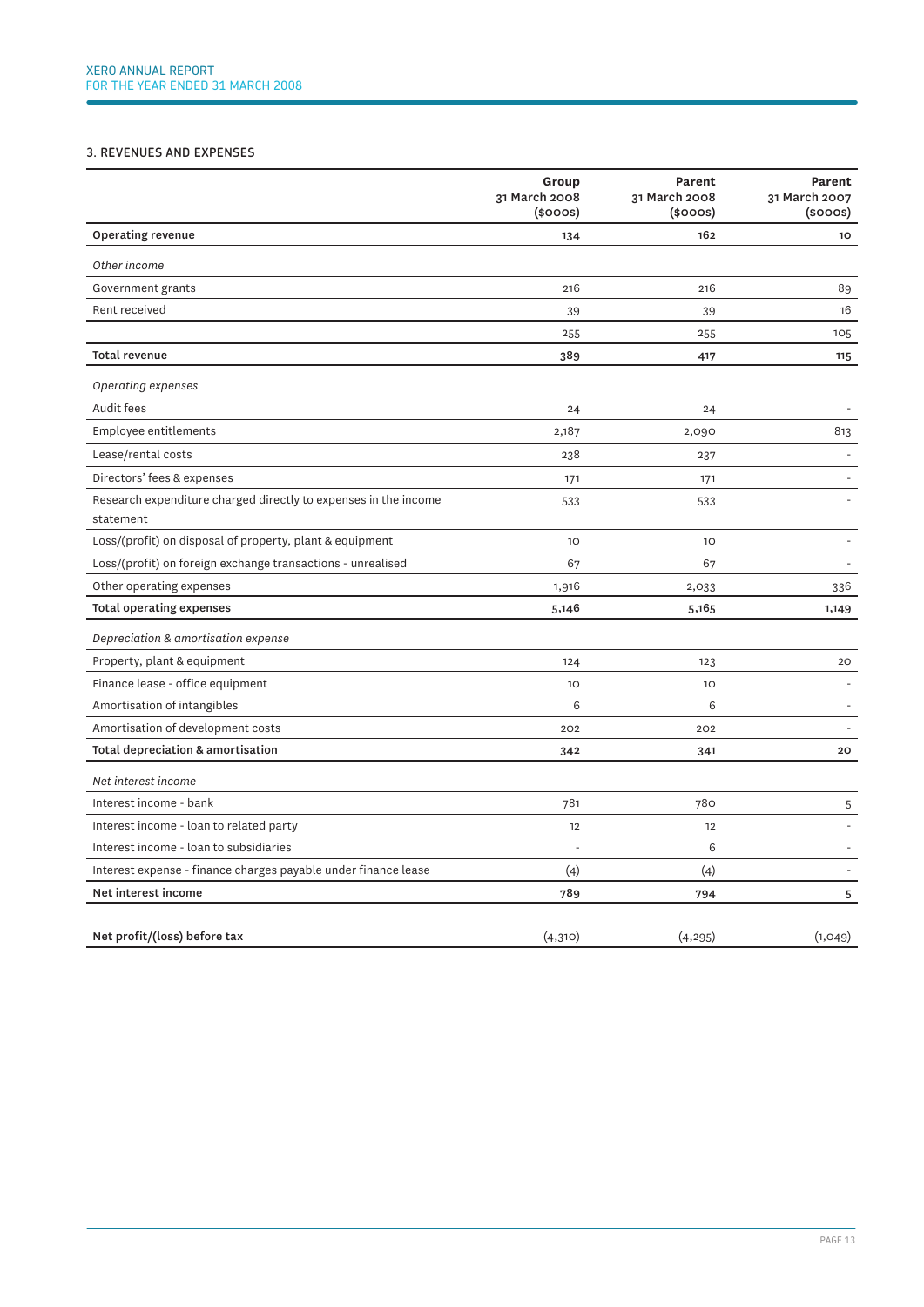### **4. Income Tax**

Income tax expense reported in income statement A reconciliation of income tax expense applicable to accounting profit/(loss) before income tax at the statutory income tax rate to income tax expense at the Company's effective income tax rate for the year ended 31 March 2008 is as follows:

|                                                         | Group<br>31 March 2008<br>$(s$ ooos $)$ | Parent<br>31 March 2008<br>$(s$ ooos $)$ | <b>Parent</b><br>31 March 2007<br>$(s$ ooos $)$ |
|---------------------------------------------------------|-----------------------------------------|------------------------------------------|-------------------------------------------------|
| Accounting profit/(loss) before income tax              | (4,310)                                 | (4, 295)                                 | (1,049)                                         |
| At the statutory income tax rate of 33%                 | (1, 422)                                | (1, 417)                                 | (346)                                           |
| Non-deductible expenditure due to temporary differences | 72                                      | 71                                       | 47                                              |
| Total tax losses not recognised                         | 1,350                                   | 1,346                                    | 299                                             |
| Income tax expense reported in income statement         | -                                       |                                          |                                                 |
| Resident withholding tax paid                           | 236                                     | 236                                      | $\overline{2}$                                  |
| Resident withholding tax refunded                       | (26)                                    | (26)                                     |                                                 |
| Current tax receivable                                  | 210                                     | 210                                      | 2                                               |

The Company has New Zealand tax losses available to carry forward of \$4,987,000 subject to shareholder continuity being maintained as required by New Zealand tax legislation.

The Company has not recognised the tax losses in terms of a deferred tax asset as outlined in Note 1 Summary of Significant Accounting Policies.

### Imputation credit account

|                                                                   | Group<br>31 March 2008<br>$(s$ ooos $)$ | Parent<br>31 March 2008<br>$(s$ ooos $)$ | Parent<br>31 March 2007<br>$(s$ ooos $)$ |
|-------------------------------------------------------------------|-----------------------------------------|------------------------------------------|------------------------------------------|
| Balance as at 1 April 2007                                        | $\overline{2}$                          |                                          | $\Omega$                                 |
| Imputation credits attached to dividends received during the year |                                         |                                          |                                          |
| Imputation credits attached to dividends paid during the year     | ٠                                       | -                                        |                                          |
| New Zealand Income Tax payments during the year                   | 236                                     | 236                                      |                                          |
| Tax refunds received                                              | (28)                                    | (28)                                     |                                          |
| Balance at end of the year                                        | 210                                     | 210                                      |                                          |

### **5. Share Capital**

|                            | Group<br>31 March 2008<br>$(s$ ooos $)$ | <b>Parent</b><br>31 March 2008<br>$(s$ ooos $)$ | <b>Parent</b><br>31 March 2007<br>$(s$ ooos $)$ |
|----------------------------|-----------------------------------------|-------------------------------------------------|-------------------------------------------------|
| Balance as at 1 April 2007 | 2,781                                   | 2,781                                           |                                                 |
| Issue of ordinary shares   | 15,000                                  | 15,000                                          | 2,800                                           |
| Cost of issue              | (1, 111)                                | (1, 111)                                        | (19)                                            |
|                            | 16,670                                  | 16,670                                          | 2,781                                           |

On 15 May 2007 a share subdivision took place where existing shareholders received 23.2 shares for every one ordinary share held at that date. On 1 June 2007 a further 15,000,000 shares were issued through IPO.

Included within the value of share capital are transaction costs associated with the issue of ordinary shares of \$15 million.

These transaction costs were directly associated with the equity transactions and accordingly have been accounted for as a deduction from Equity. Included within these costs were \$22,767 paid to the Group auditors for due diligence & audit services.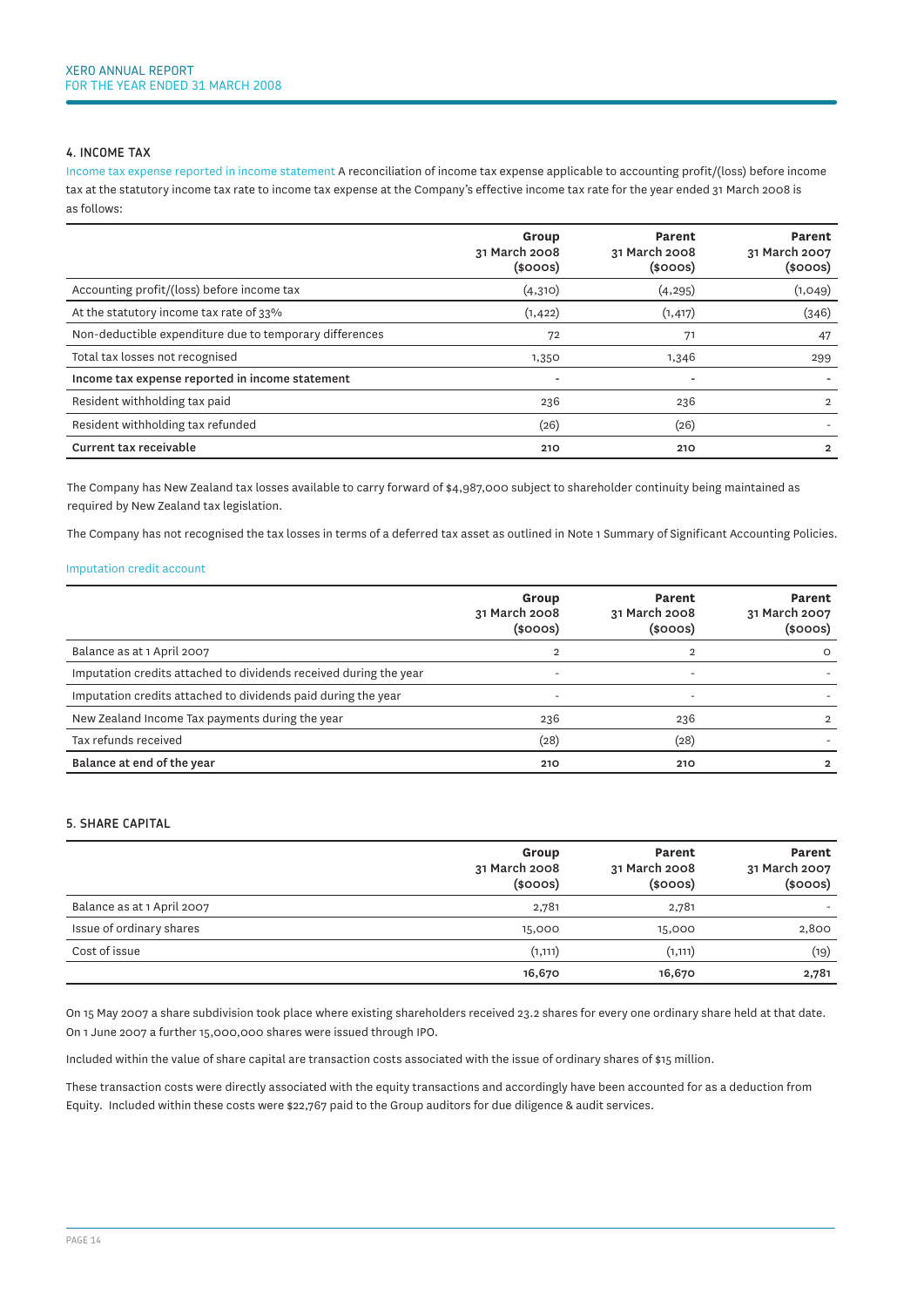### Movement in ordinary shares on issue

|                                           | Group<br>31 March 2008<br>(ooos) | Parent<br>31 March 2008<br>(000s) | Parent<br>31 March 2007<br>(ooos) |
|-------------------------------------------|----------------------------------|-----------------------------------|-----------------------------------|
| Balance as at 1 April 2007                | 1,724                            | 1,724                             |                                   |
| Issue of shares on incorporation          | $\overline{\phantom{a}}$         | $\overline{\phantom{a}}$          | 1,500                             |
| Additional shares issued                  |                                  | ۰                                 | 224                               |
| Share split at listing                    | 38,276                           | 38,276                            |                                   |
| Issue on IPO listing                      | 15,000                           | 15,000                            |                                   |
| Ordinary shares on issue at 31 March 2008 | 55,000                           | 55,000                            | 1,724                             |

All shares have been issued, are fully paid and have no par value.

The holders of ordinary shares are entitled to receive dividends as declared from time to time and are entitled to one vote per share at meetings of the Company. All shares rank equally with regard to the Company's residual assets.

### Foreign currency translation reserve

|                              | Group<br>31 March 2008<br>$(s$ ooos $)$ |
|------------------------------|-----------------------------------------|
| Balance as at 31 March 2007  |                                         |
| Revaluation reserve for year | 10                                      |
| Balance as at 31 March 2008  | 10                                      |

### **6. Earnings per Share**

### Profit attributable to ordinary shareholders:

|                             | <b>Notes</b> | Group<br>31 March 2008<br>(ooos) | Parent<br>31 March 2008<br>(000s) | <b>Parent</b><br>31 March 2007<br>(ooos) |
|-----------------------------|--------------|----------------------------------|-----------------------------------|------------------------------------------|
| Net profit/(loss) after tax |              | $(*4,310)$                       | $(*4, 295)$                       | $(*1,049)$                               |
| Issued ordinary shares      | 5            | 55,000                           | 55,000                            | 1,724                                    |
| Basic earnings per share    |              | (\$0.08)                         | (\$0.08)                          | (\$0.61)                                 |
| Diluted earnings per share  |              | (\$0.08)                         | (\$0.08)                          | (\$0.61)                                 |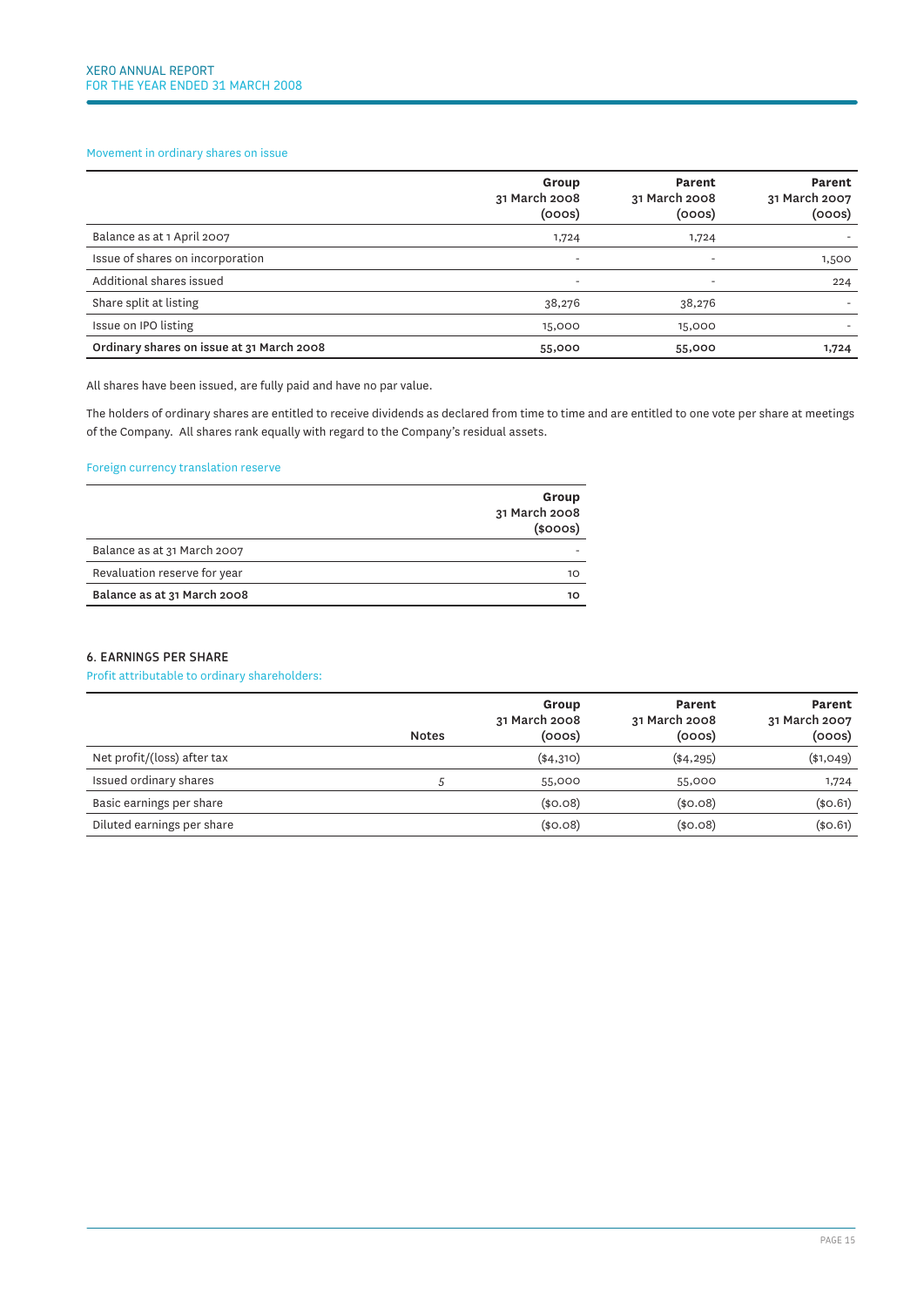### **7. Property, plant & equipment**

|                                     | Leasehold<br>improvements<br>$(s$ ooos $)$ | Motor vehicles<br>$(s$ ooos $)$ | Computer<br>equipment<br>$(s$ ooos $)$ | <b>Furniture and</b><br>equipment<br>$(s$ ooos $)$ | Total<br>$(s$ ooos $)$ |
|-------------------------------------|--------------------------------------------|---------------------------------|----------------------------------------|----------------------------------------------------|------------------------|
| Group - Year ended 31 March 2008    |                                            |                                 |                                        |                                                    |                        |
| Cost                                |                                            |                                 |                                        |                                                    |                        |
| Balance as at 1 April 2007          | 202                                        | $\overline{\phantom{a}}$        | 36                                     | 68                                                 | 306                    |
| Additions                           | 32                                         | 60                              | 163                                    | 75                                                 | 330                    |
| Reclassification                    | (2)                                        | L,                              | 27                                     | (25)                                               |                        |
| Disposals                           | $\overline{a}$                             | $\overline{\phantom{a}}$        | (15)                                   |                                                    | (15)                   |
| Balance as at 31 March 2008         | 232                                        | 60                              | 211                                    | 118                                                | 621                    |
| Depreciation                        |                                            |                                 |                                        |                                                    |                        |
| Accumulated depreciation            | $\overline{4}$                             | $\overline{\phantom{a}}$        | 7                                      | 9                                                  | 20                     |
| Depreciation expense                | 39                                         | 8                               | 70                                     | 17                                                 | 134                    |
| Disposals                           | Ĭ.                                         | $\overline{\phantom{a}}$        | (5)                                    |                                                    | (5)                    |
| Balance as at 31 March 2008         | 43                                         | 8                               | 72                                     | 26                                                 | 149                    |
| Net carrying amount                 | 189                                        | 52                              | 139                                    | 92                                                 | 472                    |
| Parent - Year ended 31 March 2008   |                                            |                                 |                                        |                                                    |                        |
| Cost                                |                                            |                                 |                                        |                                                    |                        |
| Balance as at 1 April 2007          | 202                                        | L,                              | 36                                     | 68                                                 | 306                    |
| Additions                           | 32                                         | 60                              | 150                                    | 75                                                 | 317                    |
| Reclassification                    | (2)                                        | $\overline{\phantom{a}}$        | 27                                     | (25)                                               |                        |
| Disposals                           | Ĭ.                                         | $\overline{\phantom{a}}$        | (15)                                   |                                                    | (15)                   |
| Balance as at 31 March 2008         | 232                                        | 60                              | 198                                    | 118                                                | 608                    |
| Depreciation                        |                                            |                                 |                                        |                                                    |                        |
| Accumulated depreciation            | $\overline{4}$                             | $\overline{\phantom{a}}$        | 7                                      | 9                                                  | 20                     |
| Depreciation expense                | 39                                         | 8                               | 69                                     | 17                                                 | 133                    |
| Disposals                           | $\overline{\phantom{a}}$                   | $\overline{\phantom{a}}$        | (5)                                    |                                                    | (5)                    |
| Balance as at 31 March 2008         | 43                                         | 8                               | 71                                     | 26                                                 | 148                    |
| Net carrying amount                 | 189                                        | 52                              | 127                                    | 92                                                 | 460                    |
| Parent - Period ended 31 March 2007 |                                            |                                 |                                        |                                                    |                        |
| Cost                                |                                            |                                 |                                        |                                                    |                        |
| Additions                           | 202                                        | $\overline{a}$                  | 36                                     | 68                                                 | 306                    |
| Depreciation                        |                                            |                                 |                                        |                                                    |                        |
| Depreciation expense                | $\overline{4}$                             | $\overline{\phantom{a}}$        | 7                                      | 9                                                  | 20                     |
| Net carrying amount                 | 198                                        |                                 | 29                                     | 59                                                 | 286                    |

Change in calculation basis For the year ended 31 March 2008 depreciation rates have been adjusted to reflect the useful economic life of the asset. For the year ended 31 March 2007 tax based rates were used on a diminishing value basis. The effect of this change in the year under review is less than \$1,000, and is estimated to not be material in future years.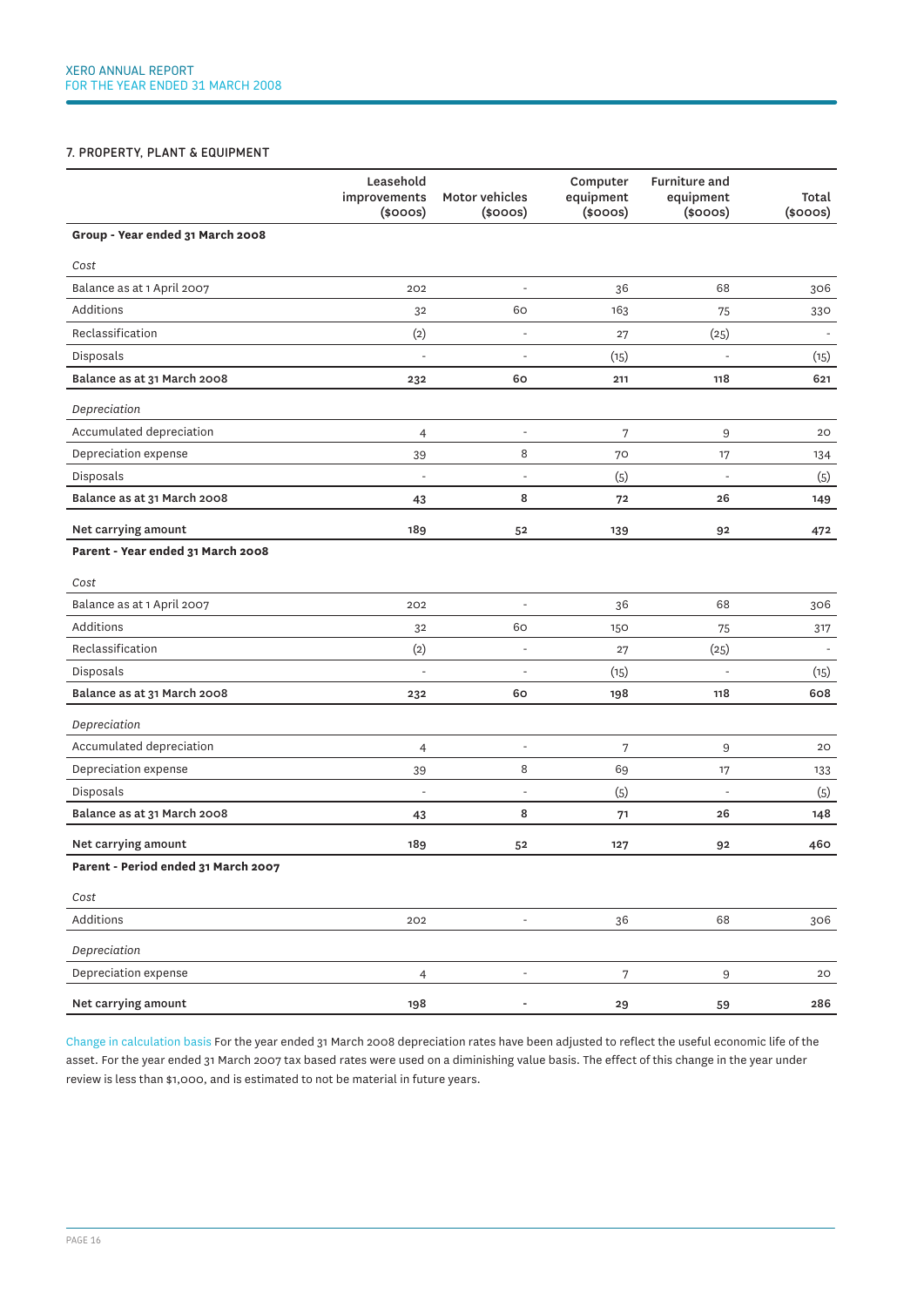### **8. INTANGIBLE ASSETS**

|                                           | Patents &<br>trademarks<br>$(s$ ooos $)$ | Research &<br>development*<br>$(s$ ooos $)$ | Domains<br>$(s$ ooos $)$ | <b>TOTAL</b><br>$(s$ ooos $)$ |
|-------------------------------------------|------------------------------------------|---------------------------------------------|--------------------------|-------------------------------|
| Group & Parent - Year ended 31 March 2008 |                                          |                                             |                          |                               |
| Cost                                      |                                          |                                             |                          |                               |
| Balance as at 1 April 2007                | 8                                        | ٠                                           | 31                       | 39                            |
| Additions                                 | 9                                        | 1,215                                       | 10 <sup>°</sup>          | 1,234                         |
| Disposals                                 |                                          |                                             | ٠                        |                               |
| Balance as at 31 March 2008               | 17                                       | 1,215                                       | 41                       | 1,273                         |
| <b>Amortisation &amp; impairment</b>      |                                          |                                             |                          |                               |
| Balance as at 1 April 2007                | $\overline{\phantom{a}}$                 | ٠                                           | $\overline{\phantom{m}}$ |                               |
| Amortisation during year                  | $\mathbf{1}$                             | 202                                         | 5                        | 208                           |
| Balance as at 31 March 2008               | 1                                        | 202                                         | 5                        | 208                           |
| Net carrying amount                       | 16                                       | 1,013                                       | 36                       | 1,065                         |
| Parent - Period ended 31 March 2007       |                                          |                                             |                          |                               |
| Cost                                      |                                          |                                             |                          |                               |
| Additions                                 | 8                                        |                                             | 31                       | 39                            |
| Amortisation & impairment                 |                                          |                                             |                          |                               |
| Amortisation during year                  | $\overline{\phantom{a}}$                 |                                             | $\overline{\phantom{m}}$ |                               |
| Net carrying amount                       | 8                                        |                                             | 31                       | 39                            |

*\*Research & Development has been internally generated*

### **9. TRADE RECEIVABLES & OTHER ASSETS**

|                                        |              | Group<br>31 March 2008   | <b>Parent</b><br>31 March 2008 | <b>Parent</b><br>31 March 2007 |
|----------------------------------------|--------------|--------------------------|--------------------------------|--------------------------------|
|                                        | <b>Notes</b> | $(s$ ooos $)$            | $(s$ ooos $)$                  | $(s$ ooos $)$                  |
| Current assets                         |              |                          |                                |                                |
| Trade receivables                      |              | 51                       | 15                             | 11                             |
| Trade receivables from related parties | 15           | $\overline{\phantom{a}}$ | $\overline{\phantom{a}}$       | 10 <sup>°</sup>                |
| Non-trade receivables                  |              | $\overline{\phantom{a}}$ | $\overline{\phantom{a}}$       | 5                              |
| Interest receivable                    |              | 27                       | 26                             |                                |
| Prepayments/deposits                   |              | 35                       | 23                             | 24                             |
| GST receivable                         |              | 115                      | 103                            | 33                             |
| Issue costs                            |              | ٠                        | $\overline{\phantom{a}}$       | 82                             |
|                                        |              | 228                      | 167                            | 165                            |
| Non-current assets                     |              |                          |                                |                                |
| Loans to Directors - non-current       | 15           | 312                      | 312                            |                                |
| NZX Bond                               |              | 75                       | 75                             |                                |
|                                        |              | 387                      | 387                            |                                |
|                                        |              | 615                      | 554                            | 165                            |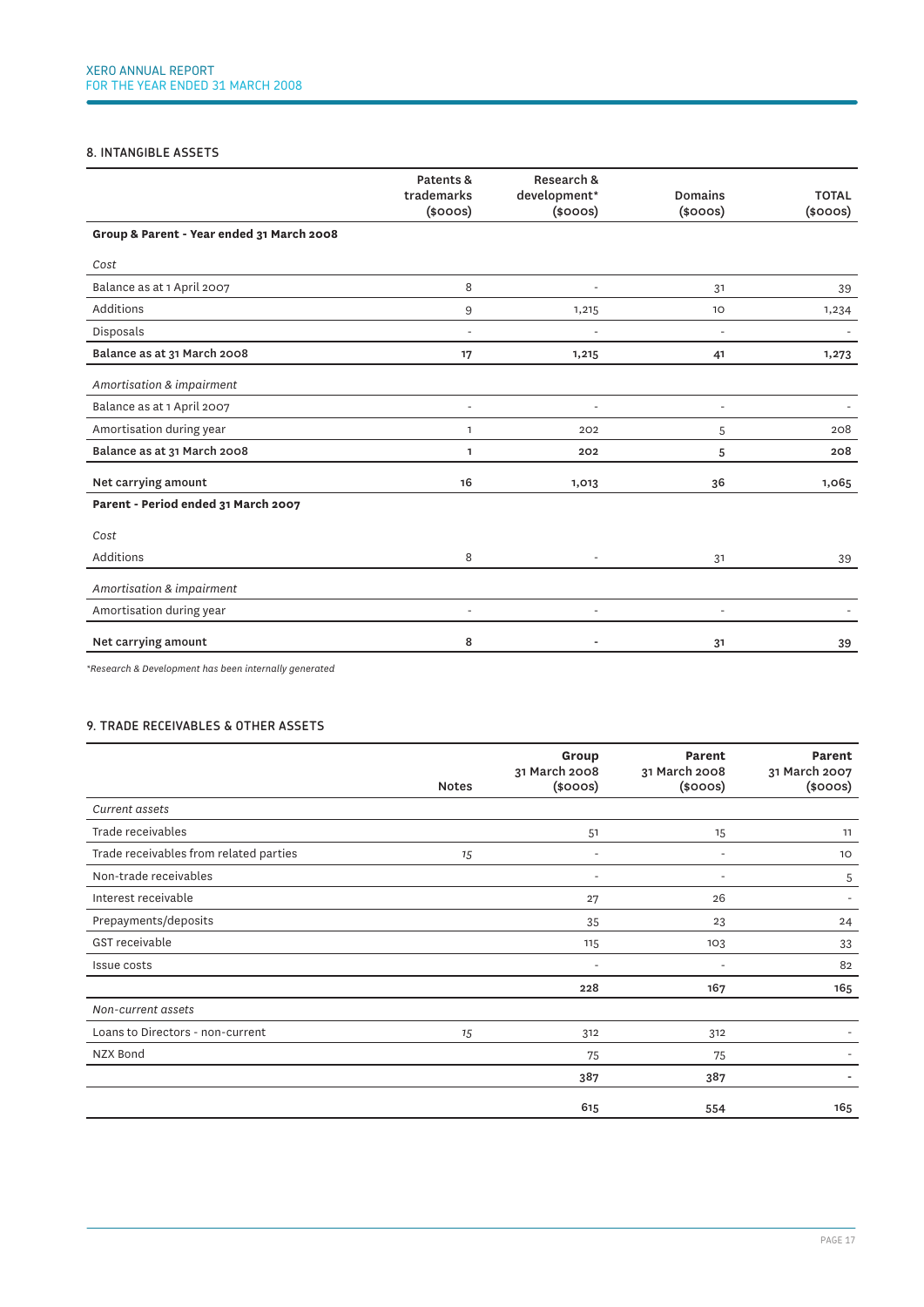### **10. TRADE PAYABLES & OTHER LIABILITIES**

|                                                | <b>Notes</b> | Group<br>31 March 2008<br>$(s$ ooos $)$ | <b>Parent</b><br>31 March 2008<br>$(s$ ooos $)$ | <b>Parent</b><br>31 March 2007<br>$($ \$000s $)$ |
|------------------------------------------------|--------------|-----------------------------------------|-------------------------------------------------|--------------------------------------------------|
| Trade payables                                 |              | 227                                     | 185                                             | 155                                              |
| Trade payables due to related parties          | 15           |                                         | 6                                               | 13                                               |
| Other payables & accrued expenses              |              | 177                                     | 120                                             | 41                                               |
|                                                |              | 405                                     | 311                                             | 209                                              |
| Income in advance                              |              | 34                                      | 4                                               |                                                  |
| Employee entitlements arising through the year |              | 93                                      | 93                                              | 34                                               |
|                                                |              | 532                                     | 408                                             | 243                                              |

### **11. FINANCE LEASE**

Finance lease liability Present value of minimum lease payments

|                                    | Minimum payments<br>$(s$ ooos $)$ | Lease interest<br>$(s$ ooos $)$ | Principal<br>$(s$ ooos $)$ |
|------------------------------------|-----------------------------------|---------------------------------|----------------------------|
| For the year ended 31 March 2008   |                                   |                                 |                            |
| <b>Group &amp; Parent</b>          |                                   |                                 |                            |
| Less than 1 year                   | 8                                 | $\overline{2}$                  | 6                          |
| Between 1 and 5 years              | 24                                | 4                               | 20                         |
|                                    | 32                                | 6                               | 26                         |
| For the period ended 31 March 2007 |                                   |                                 |                            |
| Parent                             |                                   |                                 |                            |
| Less than 1 year                   | 8                                 | 4                               | 4                          |
| Between 1 and 5 years              | 33                                | 6                               | 27                         |
|                                    | 41                                | 10                              | 31                         |

### **12. AUDITORS' REMUNERATION**

|                                                                    | Group<br>31 March 2008<br>$(s$ ooos $)$ | Parent<br>31 March 2008<br>$(s$ ooos $)$ | <b>Parent</b><br>31 March 2007<br>$(s$ ooos $)$ |
|--------------------------------------------------------------------|-----------------------------------------|------------------------------------------|-------------------------------------------------|
| Amounts received or due & receivable by<br><b>BDO Spicers for:</b> |                                         |                                          |                                                 |
| Audit of financial statements                                      | 24                                      | 24                                       | 8                                               |
| IPO prospectus work                                                | 23                                      | 23                                       |                                                 |
| Other services in relation to the entity                           |                                         |                                          |                                                 |

IPO Prospectus work included audit or review of the financial information included. These costs were offset against the capital raised, as per Note 5 – Share capital.

Other audit related services include services for the audit or review of financial information other than financial reports other audits required for local regulatory purposes.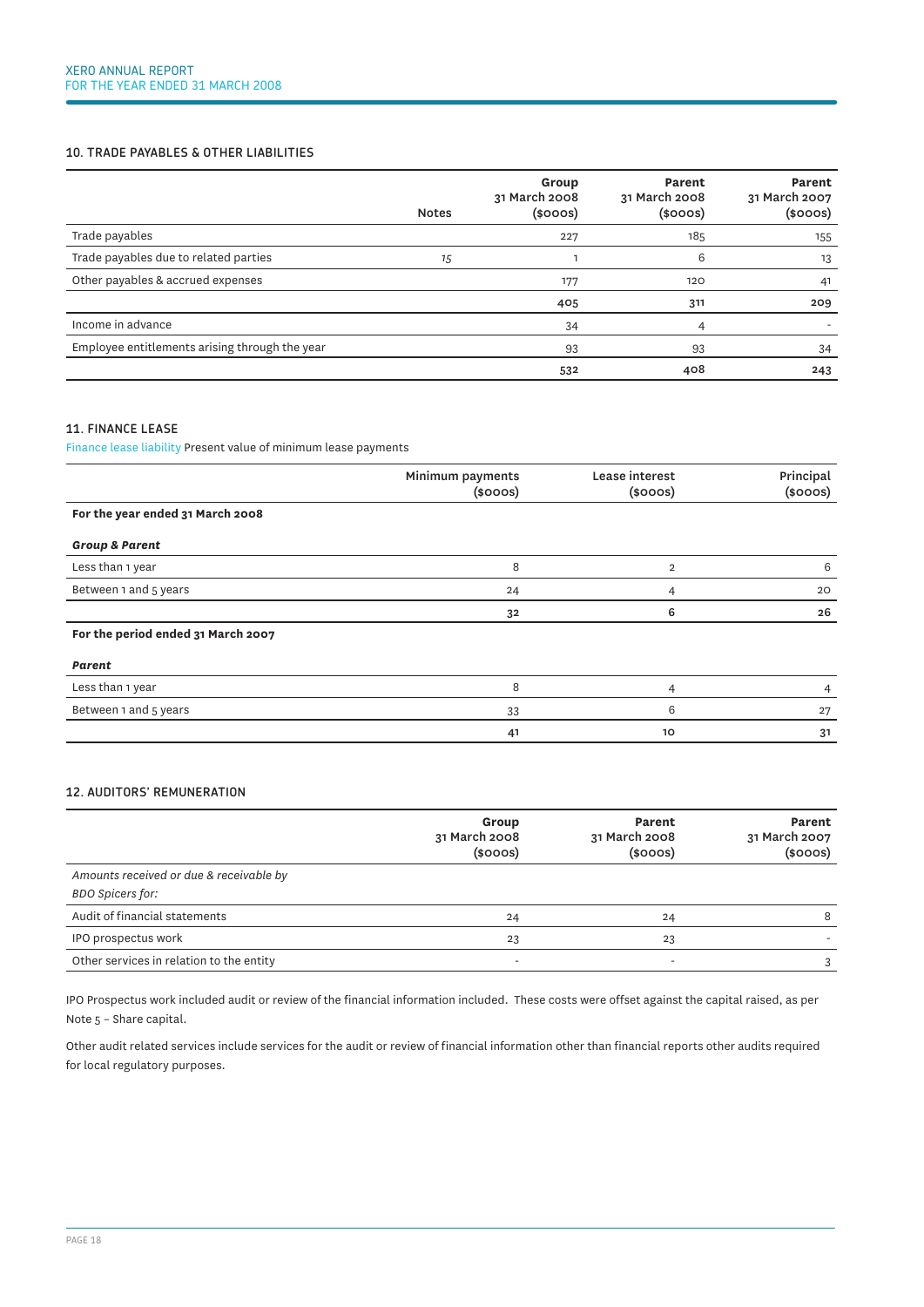### **13. financial instruments and financial risk management objectives**

Financial instruments Financial instruments recognised in the Balance Sheet include cash balances, receivables, payables and finance leases. It is, and has been through the period of these financial statements, the Group's policy that no trading in financial instruments shall be undertaken.

The main risks arising from the Group's financial instruments are interest rate risk, liquidity risk, credit risk and foreign currency risk.

Interest rate risk Interest rate risk is the risk that the value of the Group's assets and liabilities will fluctuate due to changes in market interest rates. The Group is exposed to interest rate risk primarily through cash balances. The Group does not enter into forward rate agreements or any interest rate hedges.

The interest rate re-pricing profile of the Group's financial assets and liabilities subject to interest rate risk are:

|                              | Interest rate<br>$(s$ ooos $)$ | <b>Balance Sheet</b><br>$(s$ ooos $)$ | 12 months<br>$(s$ ooos $)$ | 24 months<br>$(s$ ooos $)$ | >24 months<br>$(s$ ooos $)$ |
|------------------------------|--------------------------------|---------------------------------------|----------------------------|----------------------------|-----------------------------|
| Year ended 31 March 2008     |                                |                                       |                            |                            |                             |
| Group                        |                                |                                       |                            |                            |                             |
| <b>Financial assets</b>      |                                |                                       |                            |                            |                             |
| Cash at bank                 | 8.45%                          | 9,517                                 | 9,517                      | ÷.                         |                             |
| Loans to Directors           | 4.00%                          | 312                                   |                            |                            | 312                         |
| Total                        |                                | 9,829                                 | 9,517                      | $\blacksquare$             | 312                         |
| <b>Financial liabilities</b> |                                |                                       |                            |                            |                             |
| Finance lease                | 12.67%                         | 26                                    | 6                          | $\overline{7}$             | 13                          |
| Total                        |                                | 26                                    | 6                          | 7                          | 13                          |
| <b>Parent</b>                |                                |                                       |                            |                            |                             |
| <b>Financial assets</b>      |                                |                                       |                            |                            |                             |
| Cash at bank                 | 8.45%                          | 9,471                                 | 9,471                      | $\overline{\phantom{a}}$   |                             |
| Loans to Directors           | 4.00%                          | 312                                   | L,                         | ÷,                         | 312                         |
| Total                        |                                | 9,783                                 | 9,471                      | $\overline{\phantom{a}}$   | 312                         |
| <b>Financial liabilities</b> |                                |                                       |                            |                            |                             |
| Finance lease                | 12.67%                         | 26                                    | 6                          | 7                          | 13                          |
| Loans to subsidiaries        | 7.00%                          | 5                                     | 5                          | 5                          |                             |
| Total                        |                                | 31                                    | 11                         | 12                         | 13                          |
| Period ended 31 March 2007   |                                |                                       |                            |                            |                             |
| Parent                       |                                |                                       |                            |                            |                             |
| <b>Financial assets</b>      |                                |                                       |                            |                            |                             |
| Cash at bank                 | $1.55\%$                       | 1,514                                 | 1,514                      | $\overline{\phantom{a}}$   |                             |
| Total                        |                                | 1,514                                 | 1,514                      | $\blacksquare$             |                             |
| <b>Financial liabilities</b> |                                |                                       |                            |                            |                             |
| Finance lease                | 12.67%                         | 31                                    | 5                          | 6                          | 20                          |
| Total                        |                                | 31                                    | 5                          | 6                          | 20                          |

Of the financial assets and liabilities above only the Cash at Bank is subject to floating interest rate risk. Loans to Directors and Finance lease liability are subject to fixed rate interest risk. All other financial assets and liabilities of the Group are not subject to interest rate risk.

As at 31 March 2008 if interest rates had been 0.5% higher or lower with all other variables held constant, interest income, net loss and retained earnings for the Group would have changed by less than \$100,000 (2007: <\$100,000).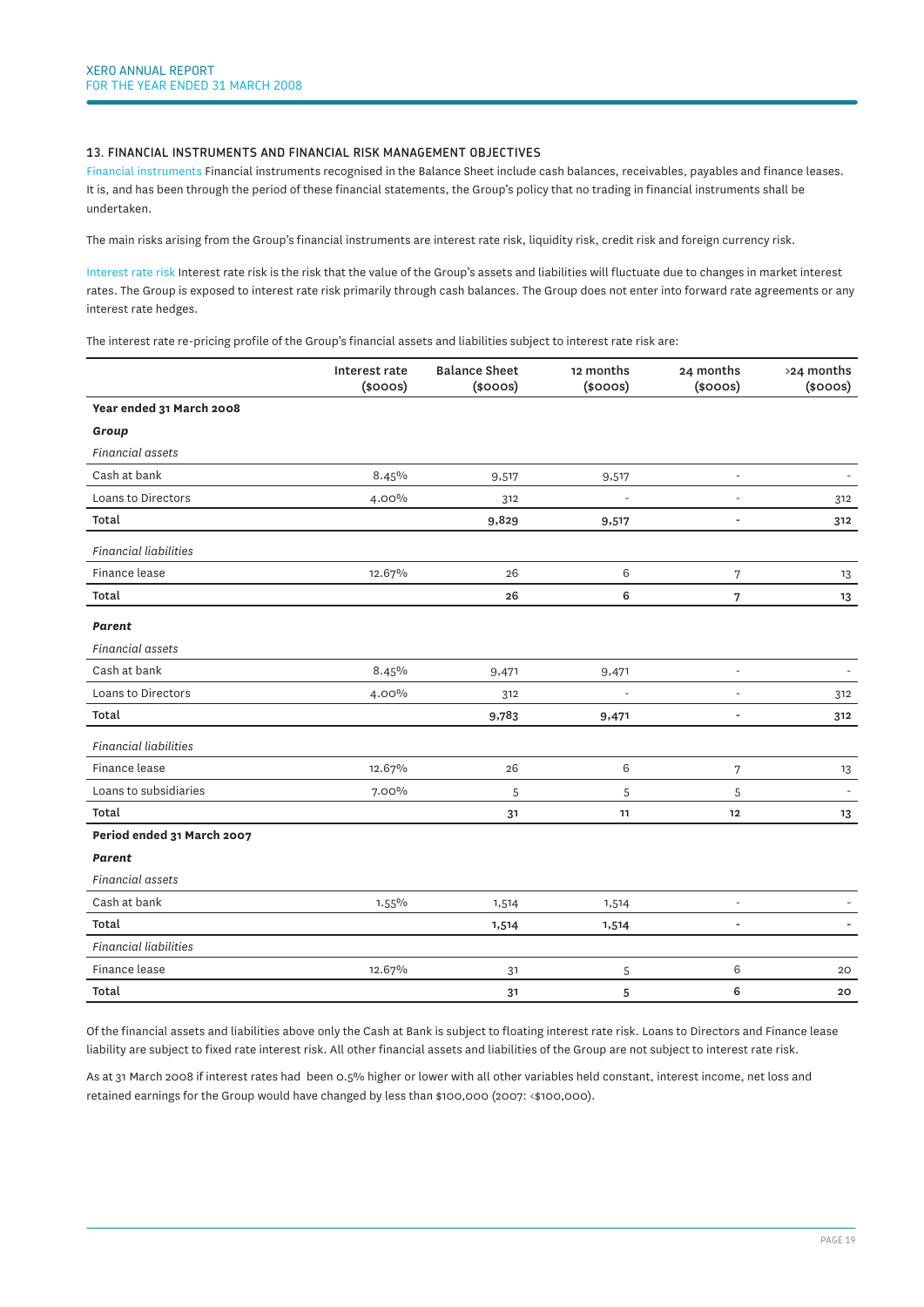Liquidity risk The Group is an early stage technology business. Through the Parent Company, the Group raised sufficient cash from its public offering in May 2007 to operate debt free for at least two years. At the time, the Directors indicated that they didn't expect the Group to be profitable for at least three years, a view they still hold. Management of the Group's liquidity risk is therefore focused primarily on generating sufficient revenue from sales to cover the ongoing costs of operation. In addition, the Group is exploring the options of seeking additional funding to maintain and/or expand its business should it be required.

The following table sets out the contractual cash flows for all financial liabilities and for derivatives that are settled on a gross cash flow basis.

|                                  | Balance<br>Sheet<br>$(s$ ooos $)$ | Contractual<br>cash flows<br>$(s$ ooos $)$ | 6 months or<br>less<br>$(s$ ooos $)$ | 6-12 months<br>$(s$ ooos $)$ | 1-2 years<br>$(s$ ooos $)$ | 2-5 years<br>$(s$ ooos $)$ | More than 5<br>years<br>$(s$ ooos $)$ |
|----------------------------------|-----------------------------------|--------------------------------------------|--------------------------------------|------------------------------|----------------------------|----------------------------|---------------------------------------|
| Year ended 31 March 2008         |                                   |                                            |                                      |                              |                            |                            |                                       |
| Group                            |                                   |                                            |                                      |                              |                            |                            |                                       |
| Finance lease                    | 26                                | 33                                         | 4                                    | 4                            | 9                          | 16                         |                                       |
| Trade payables                   | 405                               | 405                                        | 405                                  | ٠                            | $\overline{\phantom{a}}$   | ۰                          |                                       |
| Total non-derivative liabilities | 431                               | 438                                        | 409                                  | 4                            | 9                          | 16                         |                                       |
| Parent                           |                                   |                                            |                                      |                              |                            |                            |                                       |
| Finance lease                    | 26                                | 33                                         | 4                                    | 4                            | 9                          | 16                         |                                       |
| Trade payables                   | 311                               | 311                                        | 311                                  | ٠                            | ۰.                         | $\overline{\phantom{a}}$   |                                       |
| Total non-derivative liabilities | 337                               | 344                                        | 315                                  | 4                            | 9                          | 16                         |                                       |
| Period ended 31 March 2007       |                                   |                                            |                                      |                              |                            |                            |                                       |
| Parent                           |                                   |                                            |                                      |                              |                            |                            |                                       |
| Finance lease                    | 31                                | 41                                         | 4                                    | $\overline{4}$               | 8                          | 25                         |                                       |
| Trade payables                   | 209                               | 209                                        | 209                                  | $\overline{\phantom{a}}$     | ٠                          | $\overline{\phantom{a}}$   |                                       |
| Total non-derivative liabilities | 240                               | 250                                        | 213                                  | 4                            | 8                          | 25                         |                                       |

Credit risk To the extent that the Group has a receivable from another party, there is a credit risk in the event of non-performance by that other party. Financial instruments which potentially subject the Group to credit risk principally consist of bank balances and receivables.

The Group manages its exposure to credit risk by monitoring the credit quality of the financial institutions that hold cash balances. The credit risk associated with trade receivables is small because of the inherently low individual transaction value and the spread over many customers. 72% of current receivables are refunds of GST and Resident Withholding Tax due from respective tax authorities in New Zealand and the United Kingdom.

### Maximum exposure to credit risk at balance date

|                         | Group<br>31 March 2008<br>$(s$ ooos $)$ | <b>Parent</b><br>31 March 2008<br>$(s$ ooos $)$ | <b>Parent</b><br>31 March 2007<br>$(s$ ooos $)$ |
|-------------------------|-----------------------------------------|-------------------------------------------------|-------------------------------------------------|
| Cash & cash equivalents | 9,517                                   | 9,471                                           | 1,514                                           |
| Receivables             | 438                                     | 377                                             | 167                                             |
| Non-current receivables | 387                                     | 387                                             | $\overline{\phantom{a}}$                        |
|                         | 10,342                                  | 10,235                                          | 1,681                                           |

Fair value The fair value of each class of financial assets and financial liabilities has been recognised as the carrying value.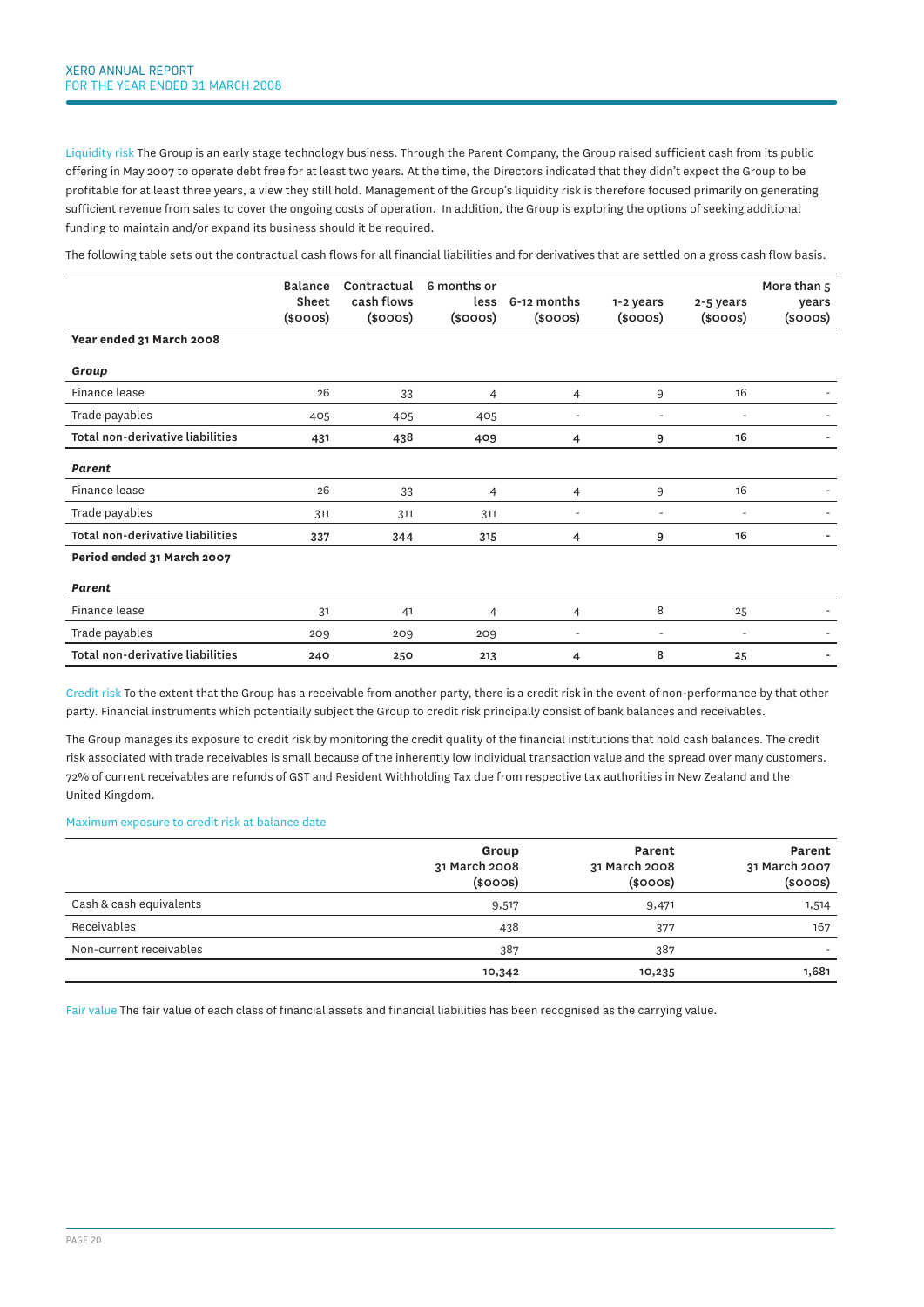Foreign currency risk The Group faces the risk of movements in foreign currency exchange rates against the New Zealand dollar. The Group's only foreign operating subsidiary is in the United Kingdom. As a result the Group's Income Statement and Balance Sheet can be affected by movements in exchange rates.

The United Kingdom operation is funded directly from New Zealand and will continue to require funding support for at least the next year. During this time the foreign currency risk will increasingly be mitigated by the generation of revenue in the United Kingdom.

The United Kingdom revenues, losses, assets and liabilities are exposed to exchange rate fluctuations in the value of the New Zealand dollar relative to the UK pound. As at 31 March 2008, if the New Zealand dollar had strengthened or weakened by 5% against the UK pound with all other variables remaining constant, the net loss and retained earnings for the Group would have changed by less than \$10,000 (2007: <\$10,000).

Classification & fair values Set our below is a comparison by category of carrying amounts of all the Group's financial instruments that are carried in the financial statements at other than fair value through profit or loss.

|                                    | Loans &<br>receivables | At<br>amortised cost     | Total<br>carrying value | <b>Fair value</b> |
|------------------------------------|------------------------|--------------------------|-------------------------|-------------------|
| Year ended 31 March 2008           | $(s$ ooos $)$          | $(s$ ooos $)$            | $(s$ ooos $)$           | $(s$ ooos $)$     |
| Assets                             |                        |                          |                         |                   |
| Trade receivables & other assets   | 228                    |                          | 228                     | 228               |
| Cash & cash equivalents            | 9,517                  |                          | 9,517                   | 9,517             |
| Loans to Directors                 | 312                    |                          | 312                     | 312               |
| NZX Bond                           | 75                     |                          | 75                      | 75                |
| <b>Total assets</b>                | 10,132                 | $\overline{\phantom{a}}$ | 10,132                  | 10,132            |
| Liabilities                        |                        |                          |                         |                   |
| Finance lease - current            | ÷,                     | 20                       | 20                      | 20                |
| Finance lease - non-current        | $\overline{a}$         | 6                        | 6                       | 6                 |
| Trade payables & other liabilities | ÷,                     | 405                      | 405                     | 405               |
| <b>Total liabilities</b>           | ٠                      | 431                      | 431                     | 431               |
| Period ended 31 March 2007         |                        |                          |                         |                   |
| Assets                             |                        |                          |                         |                   |
| Trade receivables & other assets   | 165                    |                          | 165                     | 165               |
| Cash & cash equivalents            | 1,514                  |                          | 1,514                   | 1,514             |
| <b>Total assets</b>                | 1,679                  | ÷,                       | 1,679                   | 1,679             |
| Liabilities                        |                        |                          |                         |                   |
| Finance lease - current            |                        | 27                       | 27                      | 27                |
| Finance lease - non-current        |                        | 4                        | 4                       | 4                 |
| Trade payables & other liabilities |                        | 209                      | 209                     | 209               |
| <b>Total liabilities</b>           |                        | 240                      | 240                     | 240               |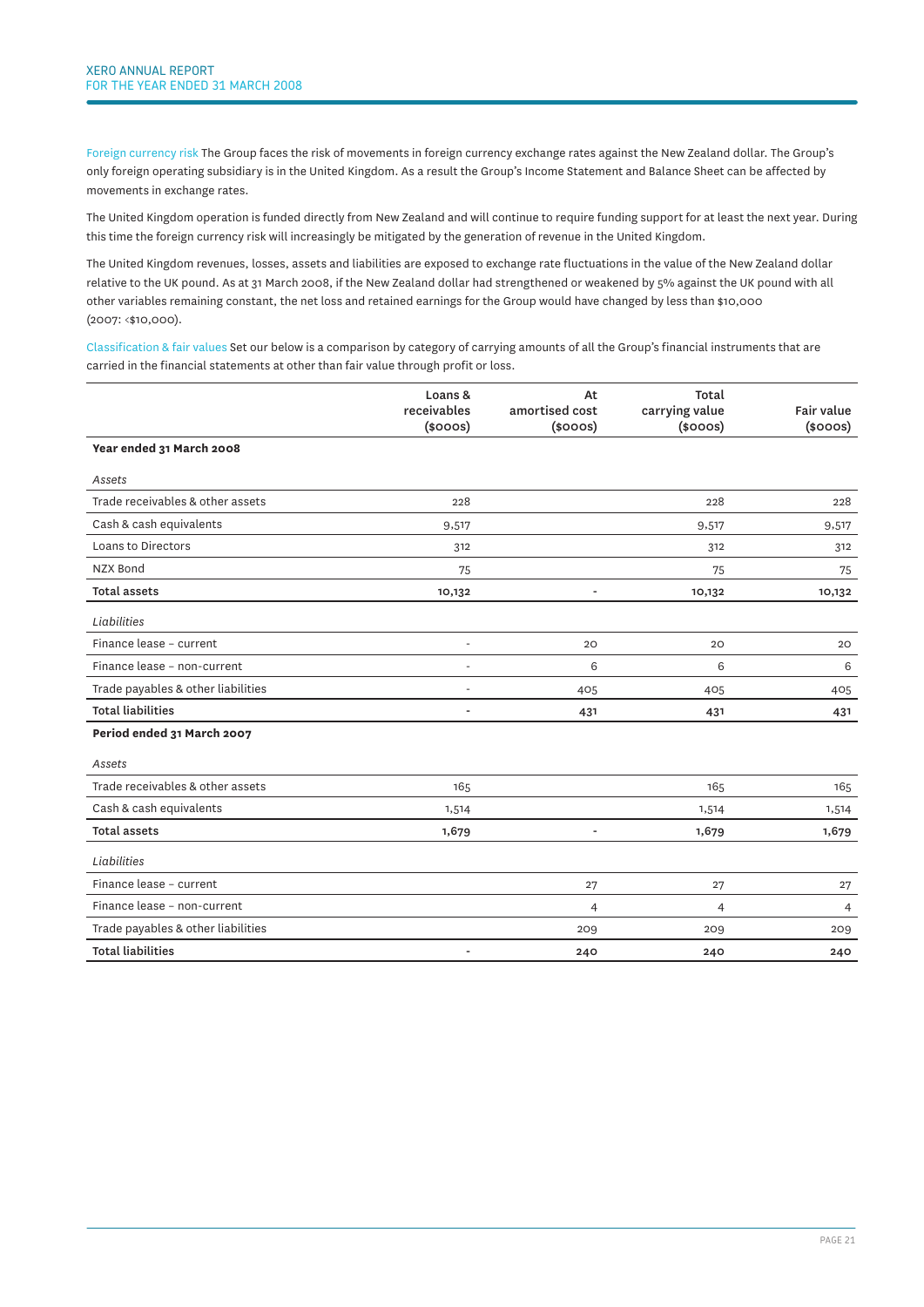### **14. SEGMENT INFORMATION**

Geographic segments A segment is a distinguishable component of the Group that is engaged either in providing related products or services (business segment), or in providing products or services within a particular economic environment (geographical segment), which is subject to risks and rewards that are different from those other segments.

The primary format is geographical segments, based on the Group's Management and internal reporting structure.

Inter-segment pricing is determined on an arm's length basis.

For the period ended 31 March 2007 there was only one segment - New Zealand. For the year ended 31 March 2008 there were two segments - New Zealand and United Kingdom.

New Zealand (\$000s) United Kingdom (\$000s) Total (\$000s) **For the year ended 31 March 2008** *Group* Total segment revenue and the set of the set of the set of the set of the set of the set of the set of the set of the set of the set of the set of the set of the set of the set of the set of the set of the set of the set o Inter-segment revenue 32 332 364 Revenue from external customers 130 4 134 Adjusted EBITDA (4,295) (15) (4,310) Depreciation & amortisation (342) (341) (1) (342) Segment assets 11,879 11,879 11,879 11,879 11,879 11,879 11,879 11,879 11,879 11,879 11,879 11,879 11,879 11,879 Segment liabilities 434 124 558 Capital expenditure 1,551 13 1,564 **For the period ended 31 March 2007** *Parent* Total segment revenue 10 10 Revenue from external customers and the control of the control of the control of the control of the control of the control of the control of the control of the control of the control of the control of the control of the co Adjusted EBITDA (1,049) (1,049) Depreciation & amortisation (20) (20) Segment assets 2,006 2,006 2,006 2,006 2,006 2,006 2,006 2,006 2,006 2,006 2,006 2,006 2,006 2,006 2,006 2,006 Segment liabilities 274 274

Business segments The Group currently operates in one business segment, providing an online accounting solution for small and medium sized enterprises (SMEs).

Capital expenditure 306 306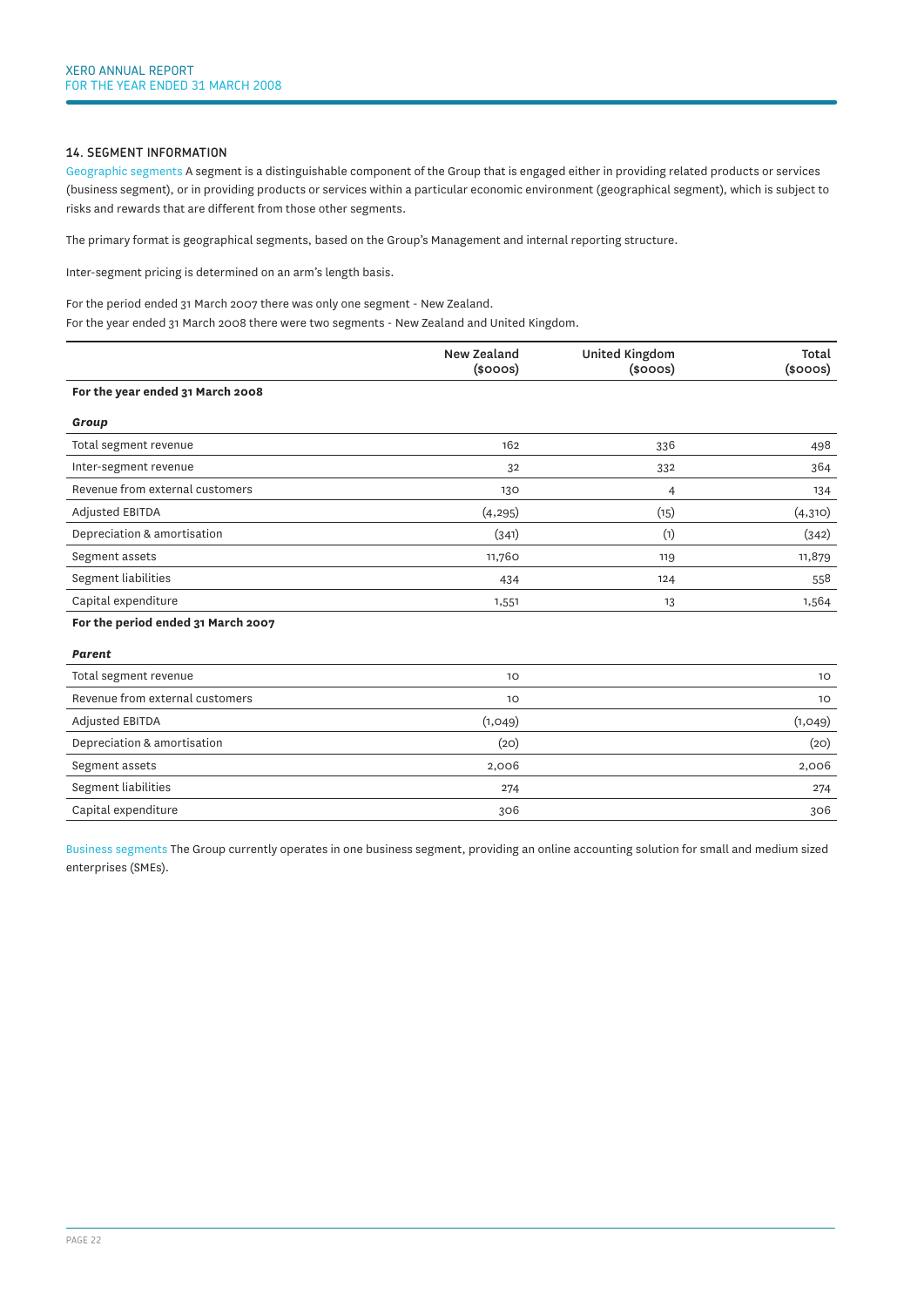### **15. RELATED PARTIES**

Xero Live Limited (UK)

|                             | Group<br>31 March 2008<br>$(s$ ooos $)$ | <b>Parent</b><br>31 March 2008<br>$(s$ ooos $)$ |
|-----------------------------|-----------------------------------------|-------------------------------------------------|
| Operating revenue/(expense) |                                         | (300)                                           |
| Interest income             | -                                       | 6                                               |
| Due to subsidiary           | -                                       | (5)                                             |

All transactions and outstanding balances with these related parties are priced on an arm's length basis and are to be settled in cash and under normal commercial terms. None of the balances are secured.

### Loans to Directors

|               | Loan<br>31 March 2008<br>$(s$ ooos $)$ | Interest payable<br>31 March 2008<br>$(s$ ooos $)$ | <b>Balance</b><br>outstanding<br>31 March 2008<br>$(s$ ooos $)$ | Balance<br>outstanding<br>31 March 2007<br>$(s$ ooos $)$ |
|---------------|----------------------------------------|----------------------------------------------------|-----------------------------------------------------------------|----------------------------------------------------------|
| Guy Haddleton | 100                                    |                                                    | 104                                                             |                                                          |
| Phil Norman   | 100                                    |                                                    | 104                                                             |                                                          |
| Graham Shaw   | 100                                    |                                                    | 104                                                             |                                                          |
|               | 300                                    | 12                                                 | 312                                                             |                                                          |

Unsecured loans were issued to Directors during the year ended 31 March 2008 to purchase shares in the company at \$1.00 per share. Simple interest is accrued at a rate of 4%, with the loans and interest being repayable 5 years after the date of issue.

### Other related parties

|                                               | <b>Notes</b> | <b>Transaction value</b><br>for year<br>2008<br>$(s$ ooos $)$ | <b>Transaction value</b><br>for period<br>2007<br>$(s$ ooos $)$ | Balance<br>outstanding<br>31 March 2008<br>$(s$ ooos $)$ | Balance<br>outstanding<br>31 March 2007<br>$(s$ ooos $)$ |
|-----------------------------------------------|--------------|---------------------------------------------------------------|-----------------------------------------------------------------|----------------------------------------------------------|----------------------------------------------------------|
| Rod Drury - Share capital (called but unpaid) | (i)          |                                                               |                                                                 |                                                          |                                                          |
| Hamish Edwards - Openside CA Limited          | (ii)         | 25                                                            | 18                                                              |                                                          | 6                                                        |
| Trade receivables from related parties        |              | 25                                                            | 22                                                              |                                                          | 10                                                       |
| Hamish Edwards - Openside CA Limited          | (iii)        | 58                                                            | 54                                                              |                                                          | 13                                                       |
| Trade payables due to related parties         |              | 58                                                            | 54                                                              |                                                          | 13                                                       |

All transactions and outstanding balances with these related parties are priced on an arm's length basis and are to be settled in cash and under normal commercial terms. None of the balances are secured.

*(i) The Company called the capital issued on incorporation.*

*(ii) The Company entered into a sublease agreement with Openside CA Limited, of which Hamish Edwards is a director and holds a voting interest of 67%. Amounts were based on normal market rates for office space and are receivable under normal payment terms.*

*(iii) The Company also used accounting services of Openside CA Limited.*

Key management personnel remuneration NZ IFRS also requires disclosure of remuneration paid to key management personnel of the Group. Key management personnel are defined as those persons having authority and responsibility for planning, directing and controlling the activities of the Group, directly or indirectly, including any Directors. The following table summarises remuneration paid to key management personnel.

|                              | 31 March 2008<br>$(s$ ooos $)$ | 31 March 2007<br>$(s$ ooos $)$ |
|------------------------------|--------------------------------|--------------------------------|
| Short-term employee benefits | 924                            | 152                            |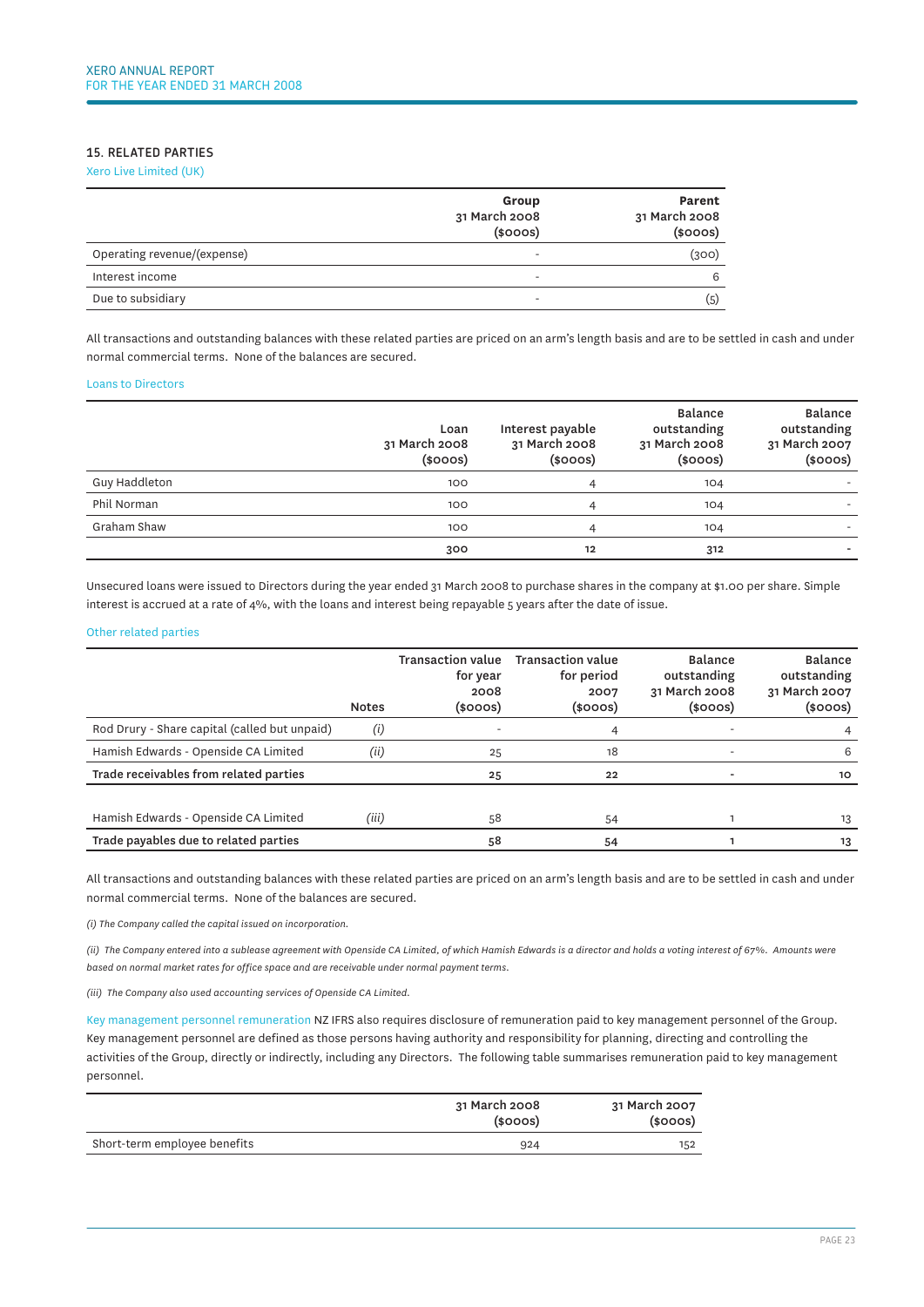### **16. COMMITMENTS & CONTINGENCIES**

There are no capital commitments or contingent liabilities as at 31 March 2008 (2007 Nil).

### **17. OPERATING LEASE COMMITMENTS**

|                                             | Group<br>31 March 2008<br>$(s$ ooos $)$ | <b>Parent</b><br>31 March 2008<br>$(s$ ooos $)$ | <b>Parent</b><br>31 March 2007<br>$(s$ ooos $)$ |
|---------------------------------------------|-----------------------------------------|-------------------------------------------------|-------------------------------------------------|
| Within one year                             | 391                                     | 391                                             | 177                                             |
| After one year but not more than five years | 1,065                                   | 1,065                                           | 709                                             |
| More than five years                        | $\overline{\phantom{a}}$                | -                                               | 133                                             |
|                                             | 1,456                                   | 1,456                                           | 1,019                                           |

### **18. GROUP ENTITIES**

During the year the Company took control of two shell companies, Xero Live Limited and Xero Live Pty Limited, for a nominal value. All of the subsidiaries of the Company have a 31 March balance date.

### Subsidiaries

|                        | Country of<br>incorporation | Interest<br>2008<br>(0/0) | Interest<br>2007<br>(0/0) |
|------------------------|-----------------------------|---------------------------|---------------------------|
| Xero Live Limited      | United Kingdom              | 100                       | $\overline{\phantom{0}}$  |
| Xero Live Pty Limited* | Australia                   | 100                       | $\overline{\phantom{0}}$  |
| Xero Trustee Limited** | New Zealand                 | 48                        |                           |

*\* Xero Live Pty Limited did not trade in the year ended 31 March 2008*

*\*\* Xero Trustee Limited was incorporated on 1 May 2008 and is the trustee for the Xero Limited Employee Restricted Share Plan*

### **19. EVENTS AFTER THE BALANCE SHEET DATE**

The Company changed it's name to Xero Limited on 30 April 2008.

Subsequent to year end the Company has established the Xero Limited Employee Restricted Share Plan and:

• On 1 May 2008 Xero Trustee Limited was incorporated to act as Trustee for the plan, but has not traded.

• On 5 May 2008 the Company filed a prospectus for registration in respect of the issue of shares.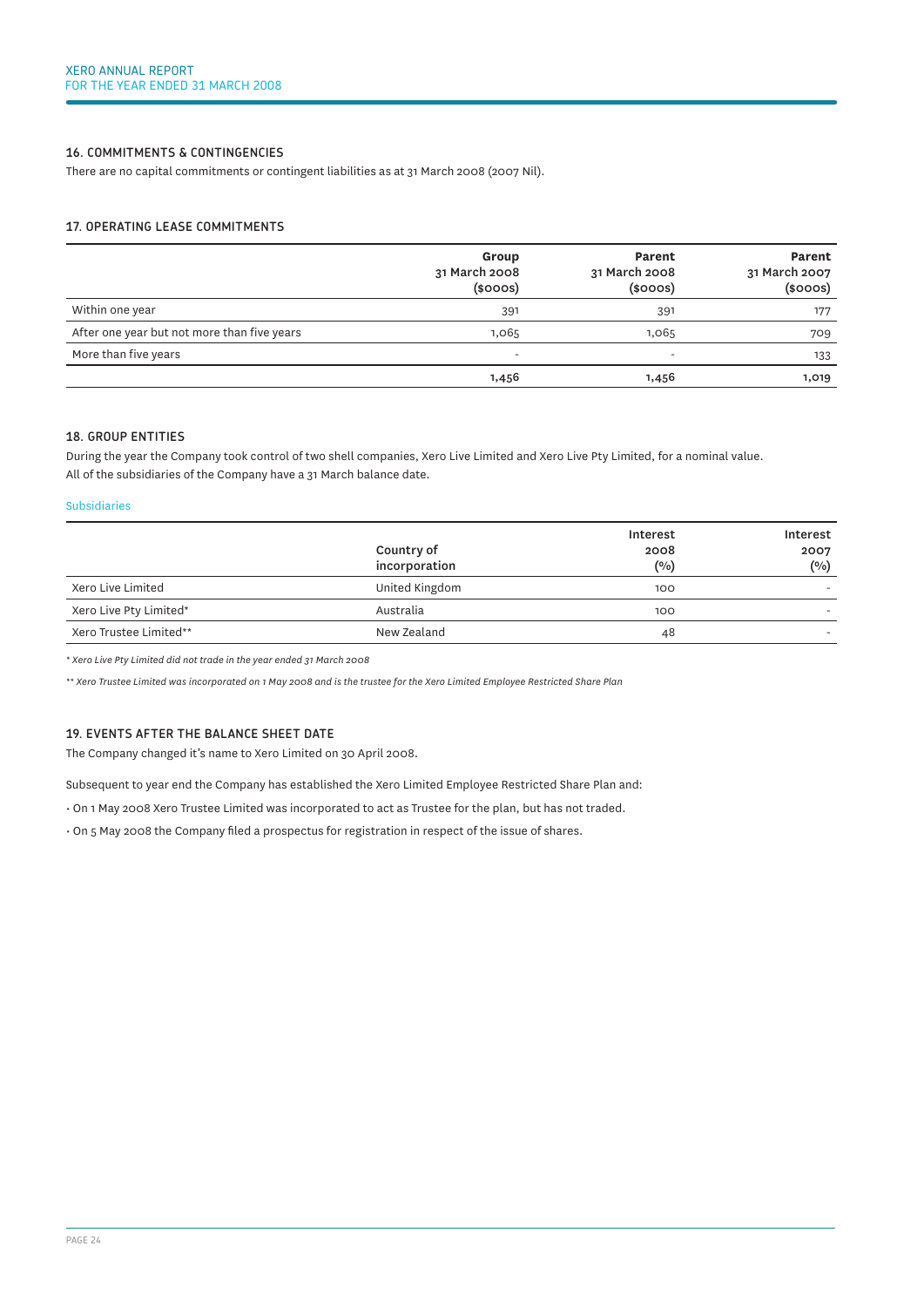### **Auditors' report**

To the Shareholders of Xero Limited We have audited the financial statements on pages 5 to 24. The financial statements provide information about the past financial performance of the Company and Group and their financial position as at 31 March 2008. This information is stated in accordance with the accounting policies set out on pages 9 to 11.

Board of Directors' Responsibilities The Directors are responsible for the preparation of financial statements which give a true and fair view of the financial position of the Company and Group as at 31 March 2008 and the results of its operations and cash flows for the year ended on that date.

Auditors' Responsibilities It is our responsibility to express an independent opinion on the financial statements presented by the Directors.

Basis of Opinion An audit includes examining, on a test basis, evidence relevant to the amounts and disclosures in the financial statements. It also includes assessing:

- the significant estimates and judgements made by the Directors in the preparation of the financial statements, and
- whether the accounting policies are appropriate to the company's circumstances, consistently applied and adequately disclosed.

We conducted our audit in accordance with New Zealand Auditing Standards. We planned and performed our audit so as to obtain all the information and explanations which we considered necessary to provide us with sufficient evidence to give reasonable assurance that the financial statements are free from material misstatements, whether caused by fraud or error. In forming our opinion we also evaluated the overall adequacy of the presentation of information in the financial statements.

Other than in our capacity as auditor we have no relationship with, or interests in, the Company or Group.

Unqualified Audit Opinion We have obtained all the information and explanations we have required.

In our opinion:

- proper accounting records have been kept by the Company and Group as far as appears from our examination of those records; and
- the financial statements on pages 5 to 24:
- comply with generally accepted accounting practice in New Zealand; and
- give a true and fair view of the financial position of the Company and Group as at 31 March 2008 and the results of its operations and cash flows for the year ended on that date.

Our audit was completed on 13 May 2008 and our unqualified opinion is expressed as at that date.

BAO Spicess

BDO Spicers Wellington Chartered Accountants Wellington, New Zealand



**BDO Spicers** Chartered Accountants & Advisers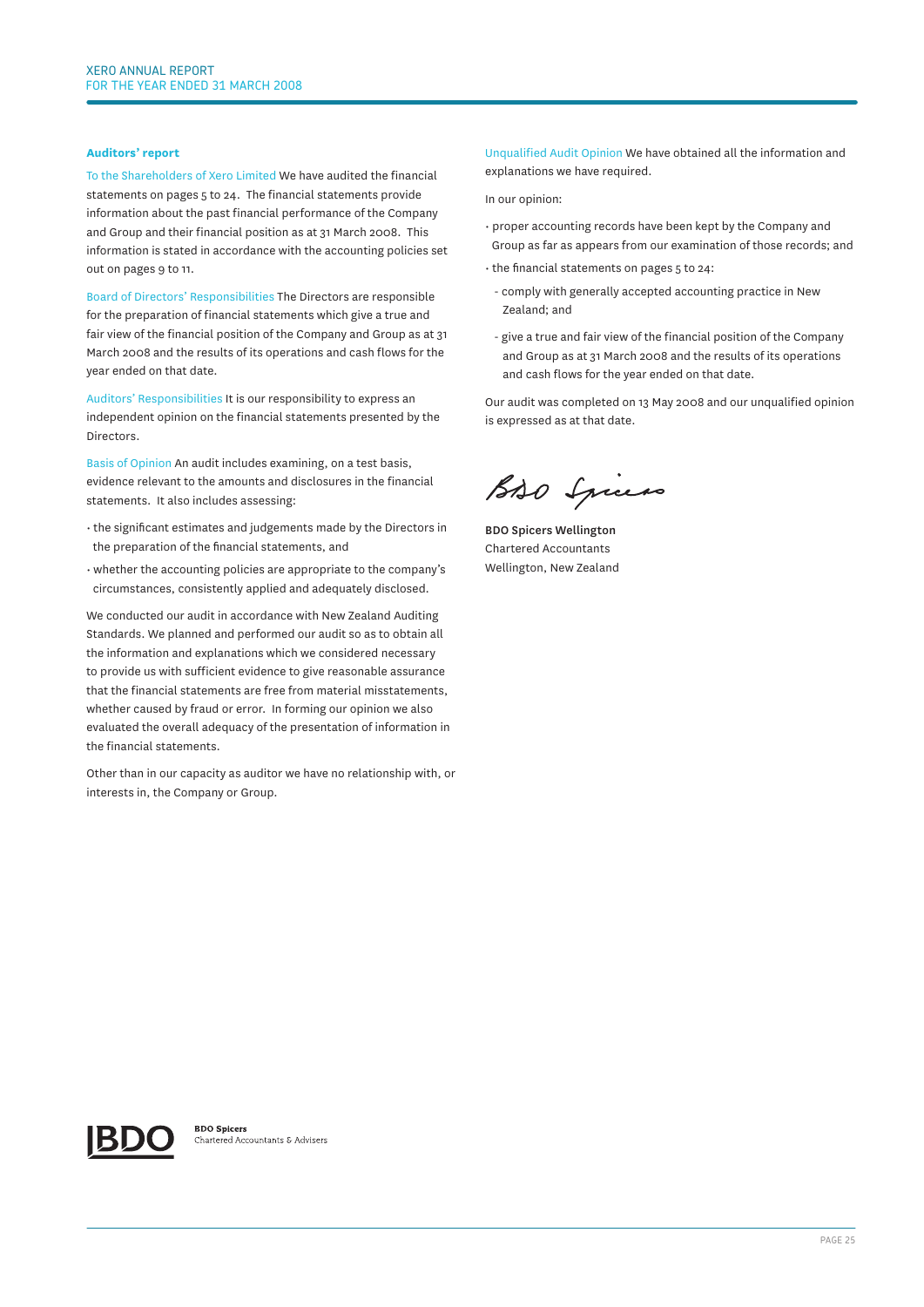### **Corporate governance**

The role of the Board The Board of Directors is elected by shareholders to govern in their interests. The Board is the overall and final body responsible for all decision-making within the Company. The Board Charter, which is on the Xero website, describes the Board's role and responsibilities and regulates internal Board procedure.

The Board has the responsibility to work to enhance the value of the Company in the interests of the Company and its shareholders.

Delegation of authority framework To enhance efficiency, the Board has delegated some of its powers to Board Committees and other powers to the Chief Executive Officer. The terms of the delegation by the Board to the Chief Executive Officer are clearly documented.

Membership, size and composition The Board is comprised of six Directors, being a Non-executive Chairman, two Executive Directors, and three Non-executive Directors. The Board has the broad range of IT, financial, sales, business and other skills and expertise necessary to meet its objectives.

Selection and role of Chairman The Chairman is elected by the Board from the non-executive Directors. The Board supports the separation of the role of Chairman and Chief Executive Officer. The Chairman's role is to manage the Board effectively, to provide leadership to the Board and to facilitate the Board's interface with the Chief Executive Officer.

Director independence The Board Charter requires that a majority of Directors be "independent".

As required by the NZX listing rules, the Company's approach to director independence is to have regard to relationships that could (or could be perceived to) materially interfere with the exercise of the unfettered and independent judgement of a director. The NZX listing rules provide guidance as to the types of relationships which constitute 'material relationships', affecting independence or the perception of independence.

The Board will review any determination it makes as to a Director's independence on becoming aware of any information that indicates the Director may have a relevant material relationship with the Company. For this purpose, Directors are required to ensure that they immediately advise of any new or changed relationships to enable the Board to consider and determine the materiality of the relationship.

The Board considers that Guy Haddleton, Phil Norman, Graham Shaw and Sam Morgan were independent and that Rod Drury and Hamish Edwards were not independent by virtue of their executive responsibilities.

Conflicts of interest The Board Charter outlines the Board's policy on conflicts of interest. Where conflicts of interest do exist at law then Directors excuse themselves from discussions and do not receive the relevant paper in respect of those interests, and in accordance with the NZX listing rules do not exercise their right to vote in respect of such matters.

Nominations and appointment The procedures for the appointment and removal of Directors are ultimately governed by the Company's Constitution. The suitability of candidates for appointment is based on pre-established criteria. When recommending candidates to act as Director, the Board takes into account such factors as it deems appropriate, including the experience, qualifications, availability and judgement of a candidate and the candidate's ability to work with other Directors.

Directors receive formal letters of appointment setting out the arrangements relating to their appointment.

Board Committees The Board operated two Committees during the year, the Audit and Risk Management Committee and the Remuneration Committee. The Charters of each Committee are on the Xero website. The membership of each Committee is as follows:

Audit and Risk Management Committee – Graham Shaw (Chair), Sam Morgan, Phil Norman

Remuneration Committee – Phil Norman (Chair), Guy Haddleton, Graham Shaw

In May 2008 the Board established a Nominations Committee comprising the non-executive directors of the Board. A Charter for the Committee will be produced during the coming financial year.

Retirement and re-election The Constitution provides that a Director is required to stand for re-election at the third Annual Meeting following the Director's appointment or three years, whichever is the longer.

Director remuneration Directors fees have been previously set at \$250,000 for the non-executive Directors. The fees for the past year were \$180,000, in line with planned levels.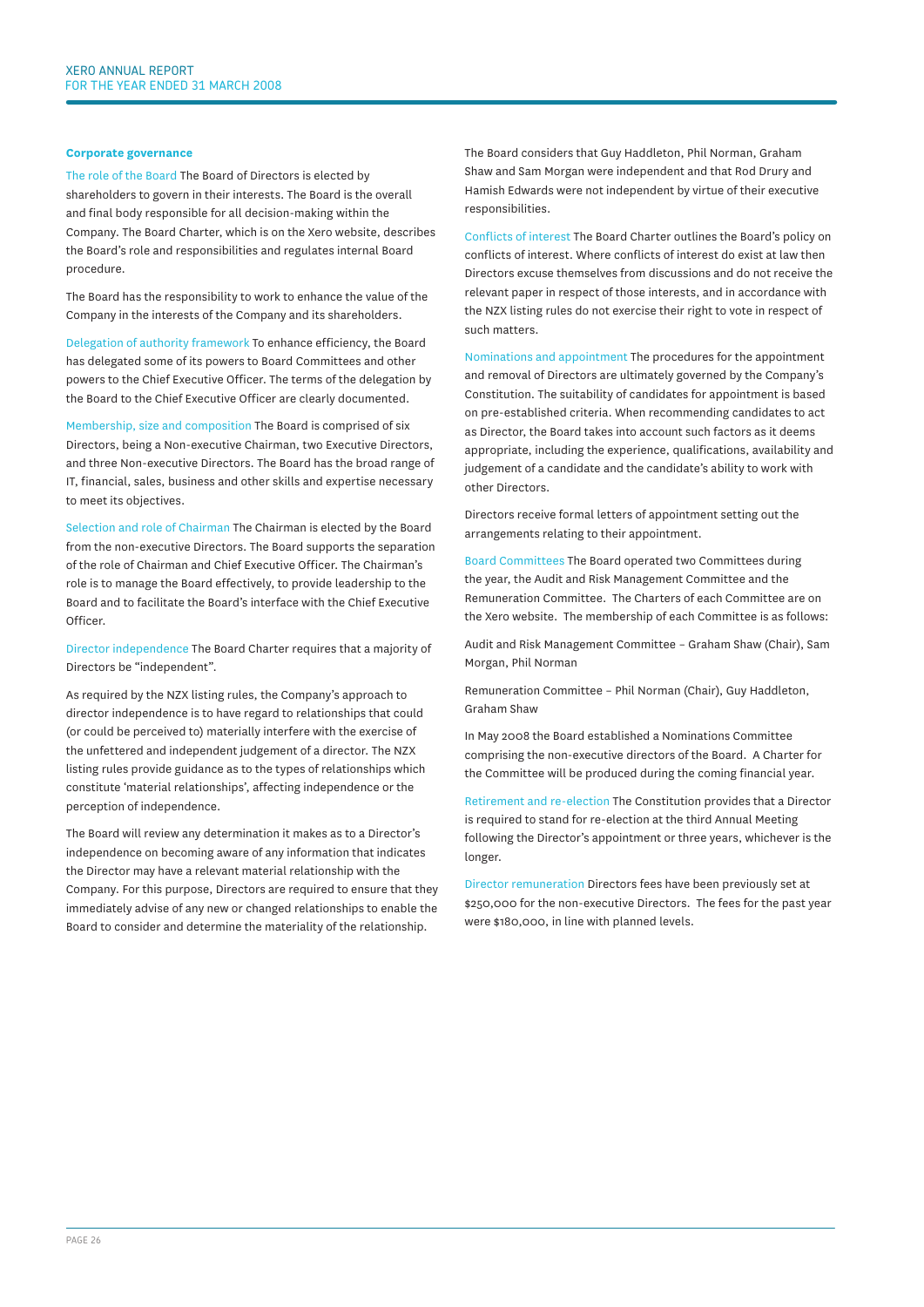Board access to information and advice The Directors generally receive materials for Board meetings five days in advance, except in the case of special meetings for which the time period may be shorter due to the urgency of the matter to be considered. The Company Secretary is responsible for supporting the effectiveness of the Board by ensuring that policies and procedures are followed and co-ordinating the completion and dispatch of the Board agenda and papers.

All Directors have access to Executives, including the Company Secretary, to discuss issues or obtain information on specific areas in relation to items to be considered at the Board meeting or other areas as they consider appropriate. Further, Directors have unrestricted access to company records and information.

The Board, the Board Committees and each Director has the right, subject to the approval of the Chairman, to seek independent professional advice at the Company's expense to assist them to carry out their responsibilities. Further, the Board and Board Committees have the authority to secure the attendance at meetings of outsiders with relevant experience and expertise.

Director education All Directors are responsible for ensuring they remain current in understanding their duties as a Director.

Directors' share ownership All Directors and employees are required to comply with the Company's Insider Trading Policy and Guidelines, in undertaking any trading in the Company's shares.

Details of the Directors' shareholdings are included in the Disclosures sections of this Annual Report.

Indemnities and insurance Deeds of Indemnity have been given to Directors in relation to potential liabilities and costs they may incur for acts or omissions in their capacity as Directors.

The Directors and Officers liability insurance covers risks normally covered by such policies arising out of acts or omissions of Directors and employees in their capacity as such. Insurance is not provided for dishonest, fraudulent, malicious or willful acts or omissions.

Board meetings Board meetings are held each month and additional meetings are held when necessary. At each meeting the Board considers items of key financial and operational information as well as matters of strategic importance.

Executives and other senior people regularly attend Board meetings and are also available to be contacted by Directors between meetings.

Directors who are not members of the Committees may attend the Committee meetings.

Board performance Board and Committee performance is subject to regular discussion at meetings of the Board and Committees.

Audit independence One of the main purposes of the Audit and Risk Management Committee is to ensure the quality and independence of the audit process. The Chairman of the Committee and General Manager Finance work with the external auditors to plan the audit approach. All aspects of the audit are reported back to the Committee and the auditors are given the opportunity at Committee meetings to meet in executive session with the Board.

Ethics The Board maintains high standards of ethical conduct and the Chief Executive Officer is responsible for ensuring that high standards of conduct are maintained by all staff, although no formal code of ethics is documented at this time.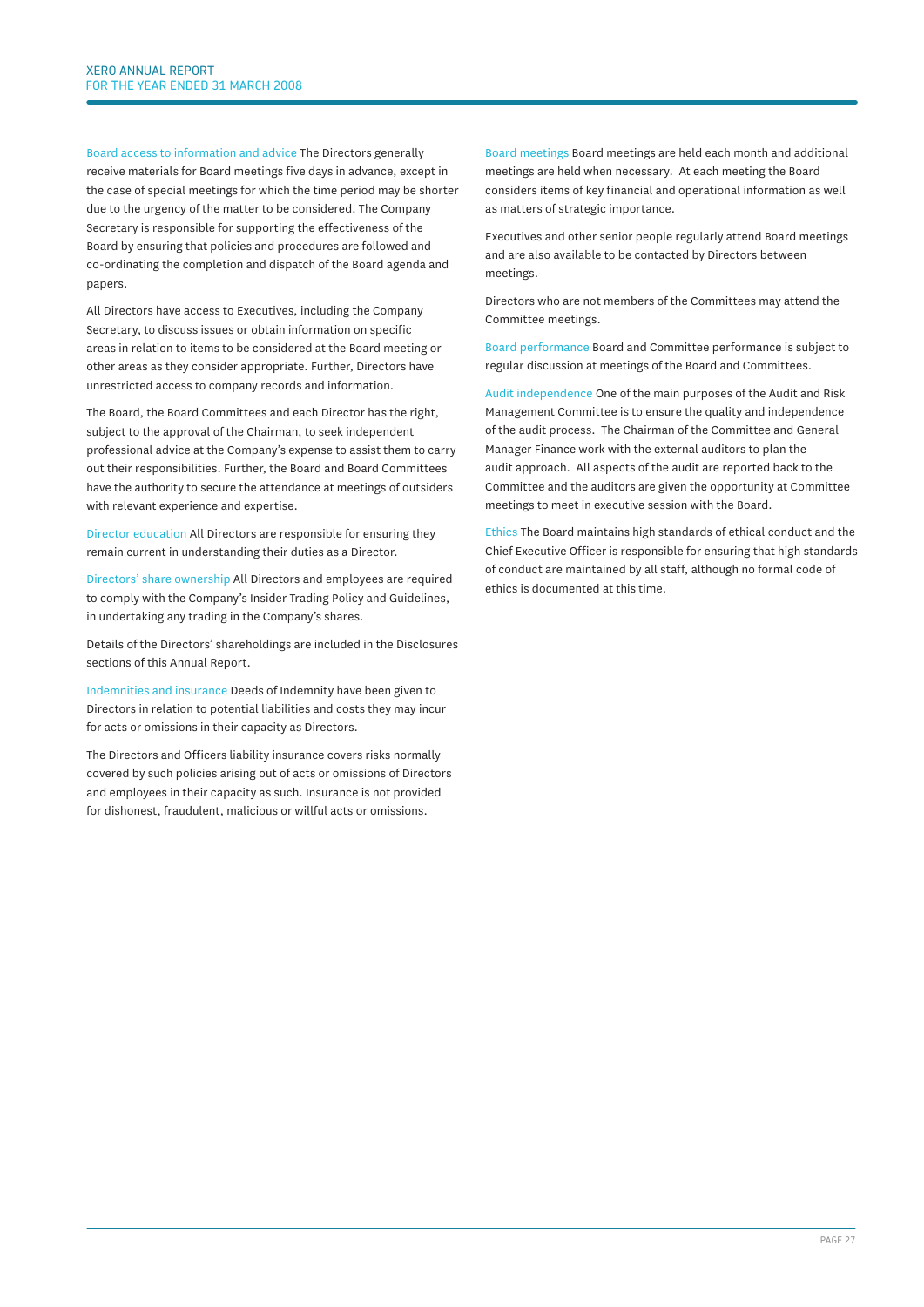### **Disclosures**

### **Entries recorded in the interests register**

The following are particulars of entries made in the Interests Register during the year ended 31 March 2008.

Directors' interests As at 31 March 2008 the following Directors have made the following general disclosures in the Interests Register of Xero Limited.

| <b>Rod Drury</b>                                    |                                         |
|-----------------------------------------------------|-----------------------------------------|
| Entity                                              | Relationship                            |
| Rodanna Investments Limited                         | Director and shareholder                |
| Plan HQ Limited                                     | Director and shareholder                |
| Infinitus 2007 Limited                              | Director and shareholder                |
| Aranui Consulting Limited                           | Director and shareholder                |
| <b>Hamish Edwards</b>                               |                                         |
| Entity                                              | Relationship                            |
| <b>Grenadier Limited</b>                            | Director and shareholder                |
| Openside CA Limited                                 | Director and shareholder                |
| <b>EAL Trustees Limited</b>                         | Ceased to be a director                 |
| Virtual CFO Limited                                 | Ceased to be a director                 |
| Compliance Plus Limited                             | Ceased to be a director                 |
| <b>Eplus Limited</b>                                | Ceased to be a director                 |
| <b>Guy Haddleton</b>                                |                                         |
| Entity                                              | Relationship                            |
| Ascadia Inc.                                        | Director and shareholder                |
| C <sub>2</sub> C Technologies LLC                   | Director and shareholder                |
|                                                     |                                         |
| <b>Sam Morgan</b>                                   | Relationship                            |
| Entity<br>Jasmine Investment Holdings Limited       | Director and shareholder                |
| Sonar Limited                                       | Director and shareholder                |
| Morgan Hayward Limited                              | Director and shareholder                |
| iVistra                                             | Director and shareholder                |
| Victoria University Commerce Faculty Advisory Board | Director                                |
| TradeMe Advisory Board                              | Director                                |
| Autobase Limited                                    | Ceased to be a director                 |
| Light Keyboard Limited                              | Ceased to be a director and shareholder |
| <b>Phil Norman</b>                                  |                                         |
| Entity                                              | Relationship                            |
| Nortek Management Services Limited                  | Director and shareholder                |
| Activedocs Limited                                  | Shareholder                             |
| <b>Graham Shaw</b>                                  |                                         |
| Entity                                              | Relationship                            |
| Corporate Concern Limited                           | Director and shareholder                |
| Plants to You Limited                               | Director and shareholder                |
| Solvam Corporation Limited                          | Chairman and shareholder                |
| Downer EDI Limited                                  | Ceased to be a shareholder              |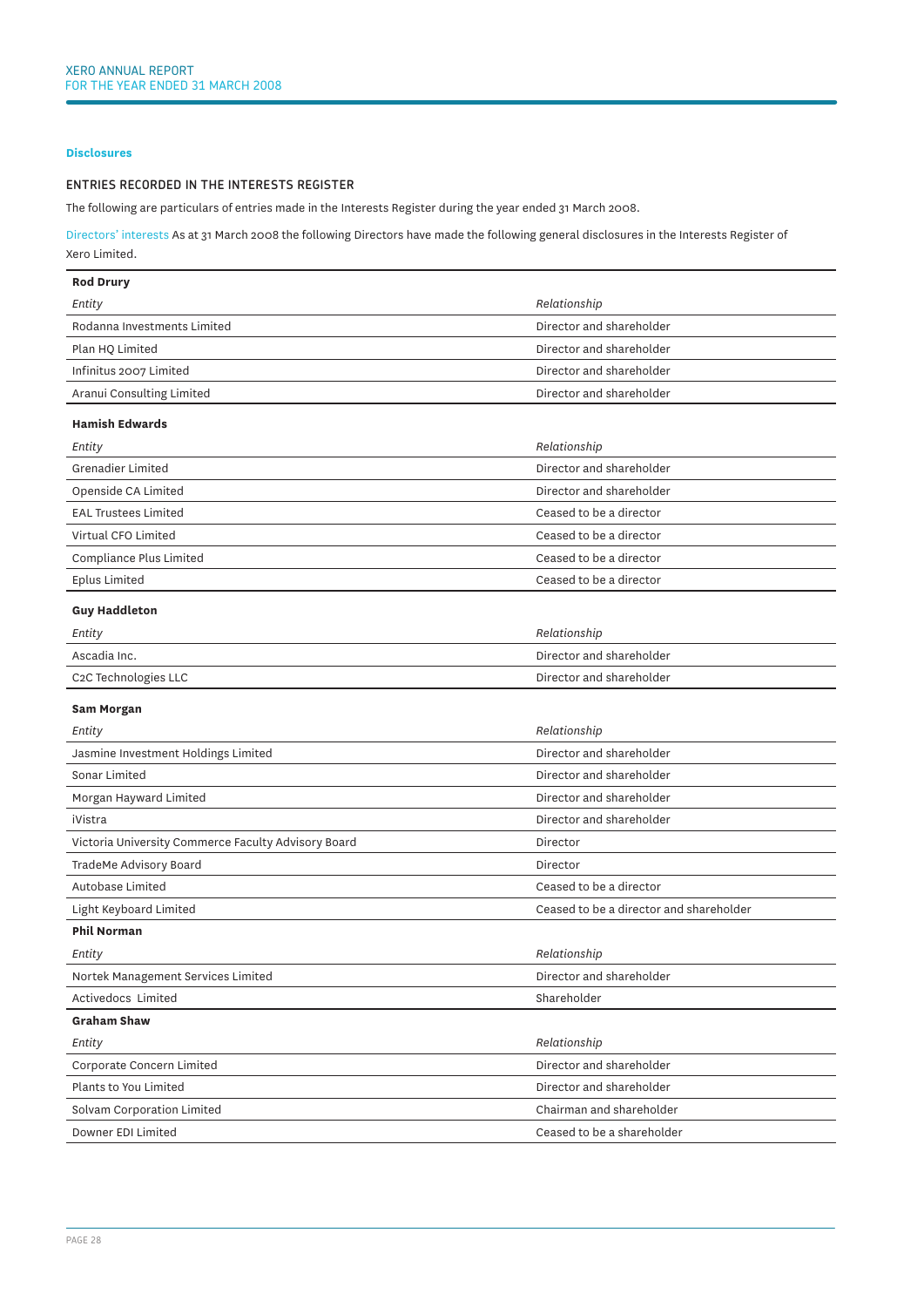Share dealings of Directors The Directors disclosed the following transactions in Xero Limited shares in the year ended 31 March 2008.

|               | Date of acquisition | Consideration per share | Number of shares acquired |
|---------------|---------------------|-------------------------|---------------------------|
| Guy Haddleton | 1 June 2007         | \$1.00                  | 100,000                   |
| Sam Morgan    | 1 June 2007         | \$1.00                  | 1,000,000                 |
| Phil Norman   | 1 June 2007         | \$1.00                  | 100,000                   |
| Graham Shaw   | 1 June 2007         | \$1.00                  | 150,000                   |
|               |                     |                         |                           |

Shareholdings of Directors The Directors disclosed the following shareholdings in Xero Limited as at 31 March 2008

|                | Number of shares |
|----------------|------------------|
| Rod Drury      | 24,668,002       |
| Hamish Edwards | 6,960,000        |
| Guy Haddleton* | 300,007          |
| Sam Morgan     | 1,800,006        |
| Phil Norman*   | 499,968          |
| Graham Shaw*   | 594,001          |

*\*Unsecured loans were issued to these Directors during the year ended 31 March 2008 to purchase shares in Xero Limited at \$1.00 per share. Simple interest is accrued at a rate of 4% per annum, with the loans and interest being repayable 5 years after the date of issue.*

Remuneration of Directors Details of the total remuneration and the value of other benefits received by each Director of Xero Limited during the year ended 31 March 2008 are as follows:

|                 | Fees   | Salary  |
|-----------------|--------|---------|
| Rod Drury*      |        | 213,000 |
| Hamish Edwards* |        | 191,000 |
| Phil Norman**   | 60,000 |         |
| Guy Haddleton   | 40,000 |         |
| Sam Morgan      | 40,000 |         |
| Graham Shaw     | 40,000 |         |

*\*Mr Drury and Mr Edwards are Executive Directors and receive remuneration in the form of a salary.* 

*\*\*Mr Norman was paid additional fees of \$16,000 for additional work associated with the initial public offering of Xero Limited in May 2007.*

Employee remuneration The following table shows the number of employees (including employees holding office as Directors of Subsidiaries) whose remuneration and benefits are within the specified bands above \$100,000. The table below includes the remuneration of Mr Drury and Mr Edwards.

|                   | Number of employees | Number of employees<br>acting as Directors of<br><b>Subsidiaries</b> |
|-------------------|---------------------|----------------------------------------------------------------------|
| 100,000 - 109,999 | 6                   |                                                                      |
| 120,000 - 129,999 | $\overline{2}$      |                                                                      |
| 140,000 - 149,999 |                     |                                                                      |
| 150,000 - 159,999 |                     |                                                                      |
| 190,000 - 199,999 |                     |                                                                      |
| 200,000 - 209,999 |                     |                                                                      |
| 210,000 - 219,999 |                     |                                                                      |
|                   | 13                  | 2                                                                    |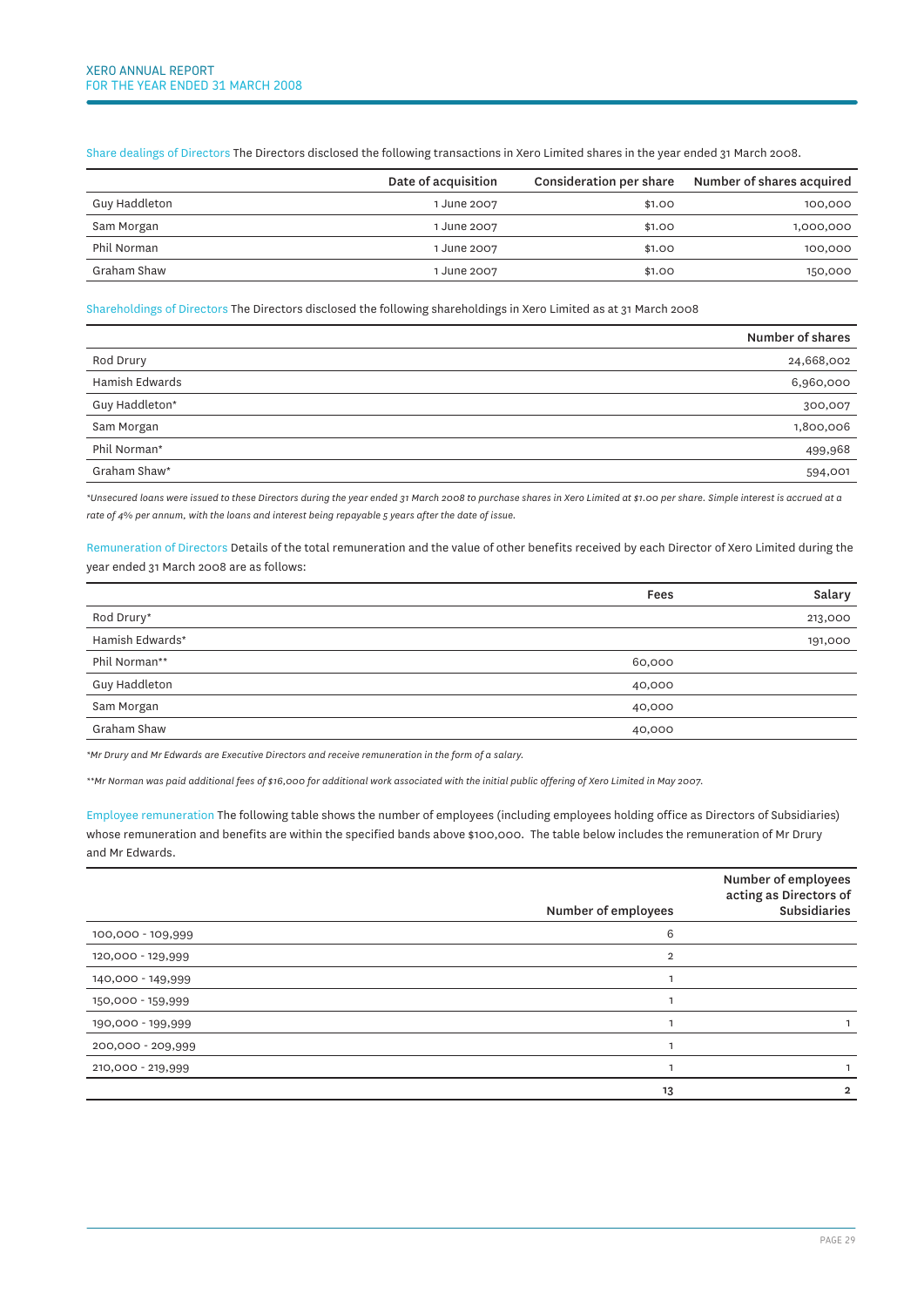### Distribution of quoted security holders and security holdings as at 16 May 2008

|                   |                   |                  | Percentage of issued<br>capital |
|-------------------|-------------------|------------------|---------------------------------|
|                   | Number of holders | Number of shares | $(\%)$                          |
| 1 to 1,000        | 195               | 176,738          | 0.32                            |
| 1,001 to 5,000    | 612               | 2,119,987        | 3.82                            |
| 5,001 to 10,000   | 254               | 2,208,633        | 3.98                            |
| 10,001 to 100,000 | 169               | 4,855,979        | 8.76                            |
| 100,001 and Over  | 35                | 46,099,356       | 83.12                           |
| Total             | 1,265             | 55,460,693       | 100.00                          |

### Twenty largest shareholders as at 16 May 2008

|                 |                                                         |            | Percentage of<br>total shares on issue |
|-----------------|---------------------------------------------------------|------------|----------------------------------------|
|                 | Holder name and rank                                    | Holding    | (0/0)                                  |
| $\mathbf{1}$    | Anna Stuck & Kenneth Drury (Rod Drury)                  | 24,668,002 | 44.48                                  |
| $\overline{2}$  | Hamish Edwards & Tineke Edwards & Andrew Finch          | 6,960,000  | 12.55                                  |
| 3               | Jasmine Investment Holdings Limited (Sam Morgan)        | 1,800,006  | 3.25                                   |
| 4               | Anna Grigg & Alastair Grigg & Claymore Trustees Limited | 1,600,011  | 2.88                                   |
| 5.              | FNZ Custodians Limited                                  | 1,140,647  | 2.06                                   |
| 6               | W5 Limited                                              | 1,000,006  | 1.80                                   |
|                 | Craig Walker & Catherine Walker                         | 659,994    | 1.19                                   |
| 8               | Anthony Bishop & Andrew Finch                           | 599,998    | 1.08                                   |
| 9               | Graham Shaw & Delwyn Shaw                               | 594,001    | 1.07                                   |
| 10 <sup>2</sup> | David Edward Kirk                                       | 559,400    | 1.01                                   |
| 11              | Hubbard Churcher Trust Management Limited               | 500,000    | 0.90                                   |
| 12              | Sparkbox Limited                                        | 500,000    | 0.90                                   |
| 13              | Phil Norman                                             | 499,991    | 0.90                                   |
| 14              | Fletcher Brown & Karen Oakley-Harness                   | 464,000    | 0.84                                   |
| 15              | Philip Fierlinger & Hadley Fierlinger & Murray Haddon   | 464,000    | 0.84                                   |
| 16              | Ed Robinson & Catherine Robinson                        | 464,000    | 0.84                                   |
| 17              | Shayne Patrick Hodge & Lynden Hodge & Nigel Munro Moody | 461,591    | 0.83                                   |
| 18              | Xero Trustee Limited                                    | 460,693    | 0.83                                   |
| 19              | Guy Haddleton                                           | 300,007    | O.54                                   |
| 20              | Dagger Nominees Limited                                 | 250,000    | 0.45                                   |

Substantial security holders According to notices given under the Securities Markets Act 1988 the following persons were substantial security holders in Xero Limited as at 16 May 2008 in respect of the number of voting securities set opposite their names:

|                                                |            | Percentage of<br>total shares on issue |
|------------------------------------------------|------------|----------------------------------------|
|                                                | Holding    | (0/0)                                  |
| Anna Stuck & Kenneth Drury (Rod Drury)         | 24,668,002 | 44.48                                  |
| Hamish Edwards & Tineke Edwards & Andrew Finch | 6,960,000  | 12.55                                  |

The total number of issued voting securities of Xero Limited as at 16 May 2008 was 55,460,693.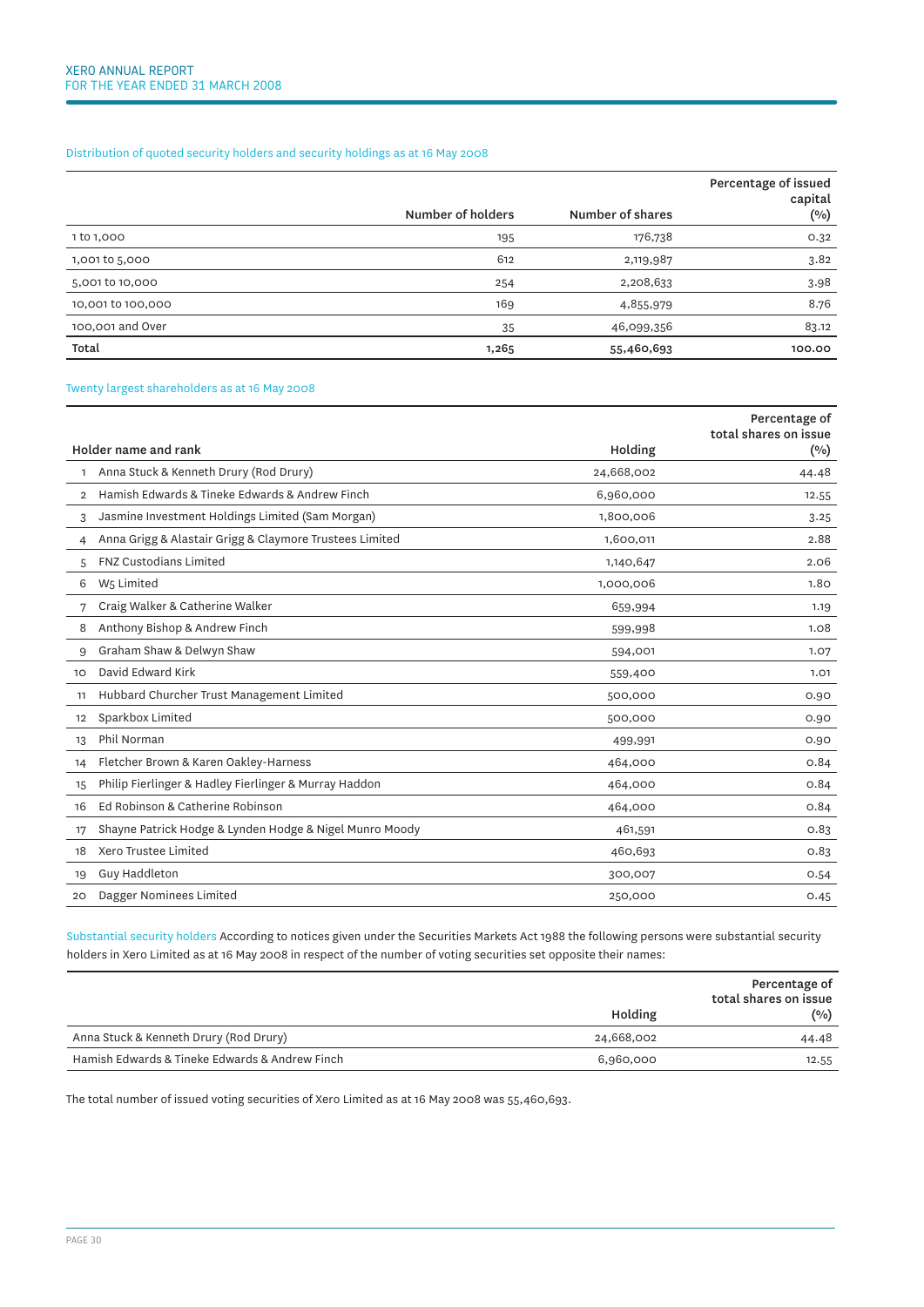### **NZX Waivers**

Xero Limited has had no NZX waivers granted or published by NZX within or relied upon it in the 12 months immediately preceding 16 May 2008.

### **SUBSIDIARY COMPANY DIRECTORS**

The following people held office as Directors of Subsidiary Companies as at 31 March 2008: Xero Live Limited (UK) - Rod Drury, Hamish Edwards Xero Live Pty Limited (Australia) - Rod Drury, Hamish Edwards, Karen Gambles Xero Trustee Limited - Rod Drury, Graham Shaw (incorporated 1 May 2008)

### **ANNUAL MEETING OF SHAREHOLDERS**

Xero Limited's Annual Meeting of shareholders will be held at the NZX Centre, Level 2, 11 Cable Street, Wellington on Thursday 24 July 2008 at 4pm.

A notice of Annual Meeting and Proxy Form has been circulated to shareholders.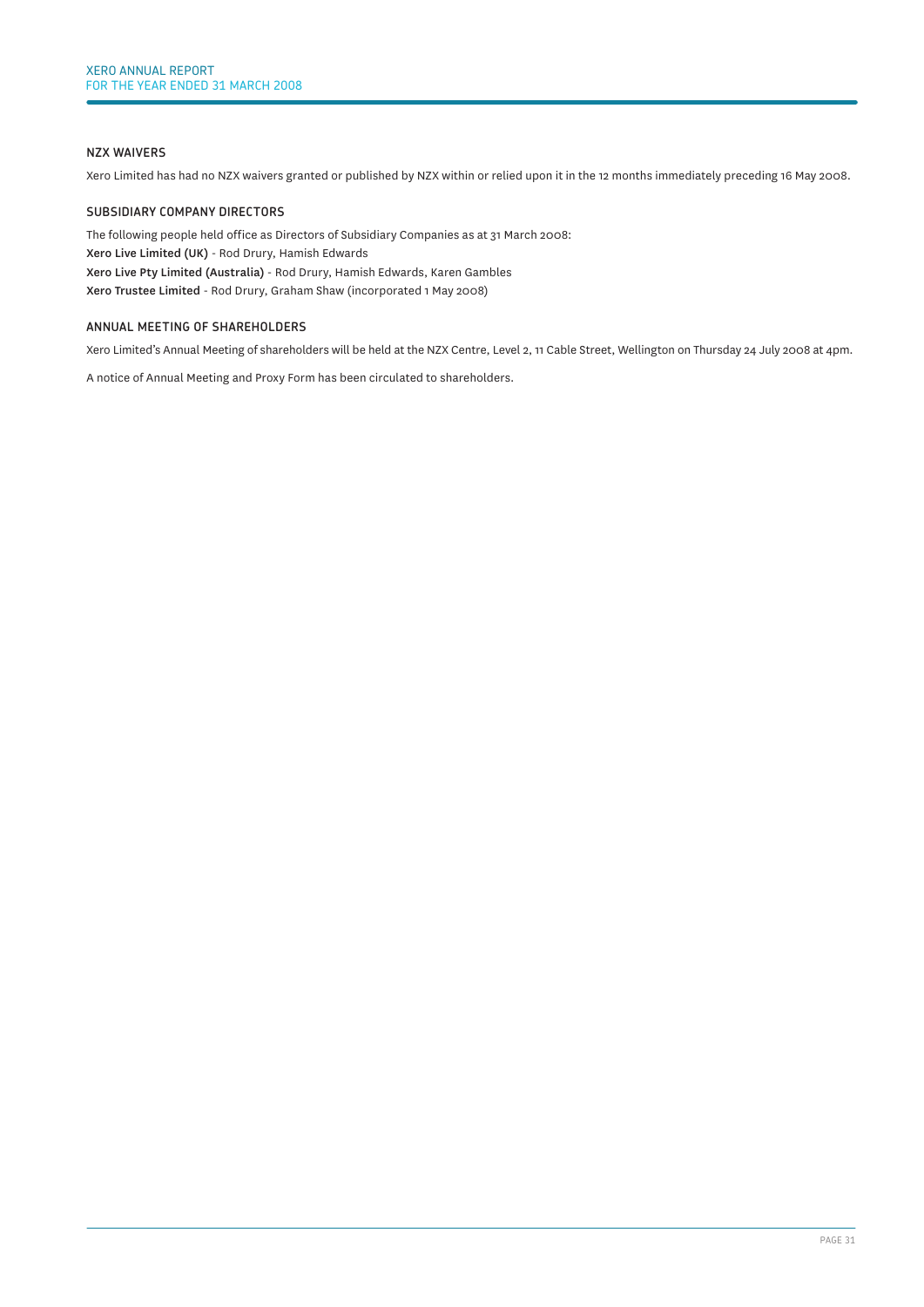### Microsoft New Zealand Partner Awards 2007

*Winner Overall Partner Solution of the Year Small Business*

*Winner Software Solution of the Year* 

### Telecommunications Users Association of New Zealand (TUANZ) Innovation Awards 2007

*Winner Overall TUANZ Telecommunications Innovation of the Year Award* 

*Winner TUANZ Commerce Award* 

Telecommunications Users Association of New Zealand (TUANZ) Business Internet Awards 2007

*Winner Software-as-a-Service Award*

### International Business Wales and Technium UK International Technium Challenge

*Winner 2007 International Technium Challenge* 

### PricewaterhouseCoopers New Zealand Hi-Tech Awards 2007

*Winner NZX Entrepreneur of the Year Award, Rod Drury, Chief Executive, Xero* 

*Winner Endace Young Achiever Award Craig Walker, Chief Technology Officer, Xero* 

*Winner PR/Marketing Campaign Award* 

### Designers' Institute of New Zealand Best Awards 2007

*Winner Graphic/Corporate Communication Silver Award*

Business Awards for Enterprise & Excellence Wellington Region Gold Awards 2007

*Finalist Discovering Gold Award* 

Vero Excellence In Small Business Support Awards 2008

*Winner Business under \$5M turnover, one to many*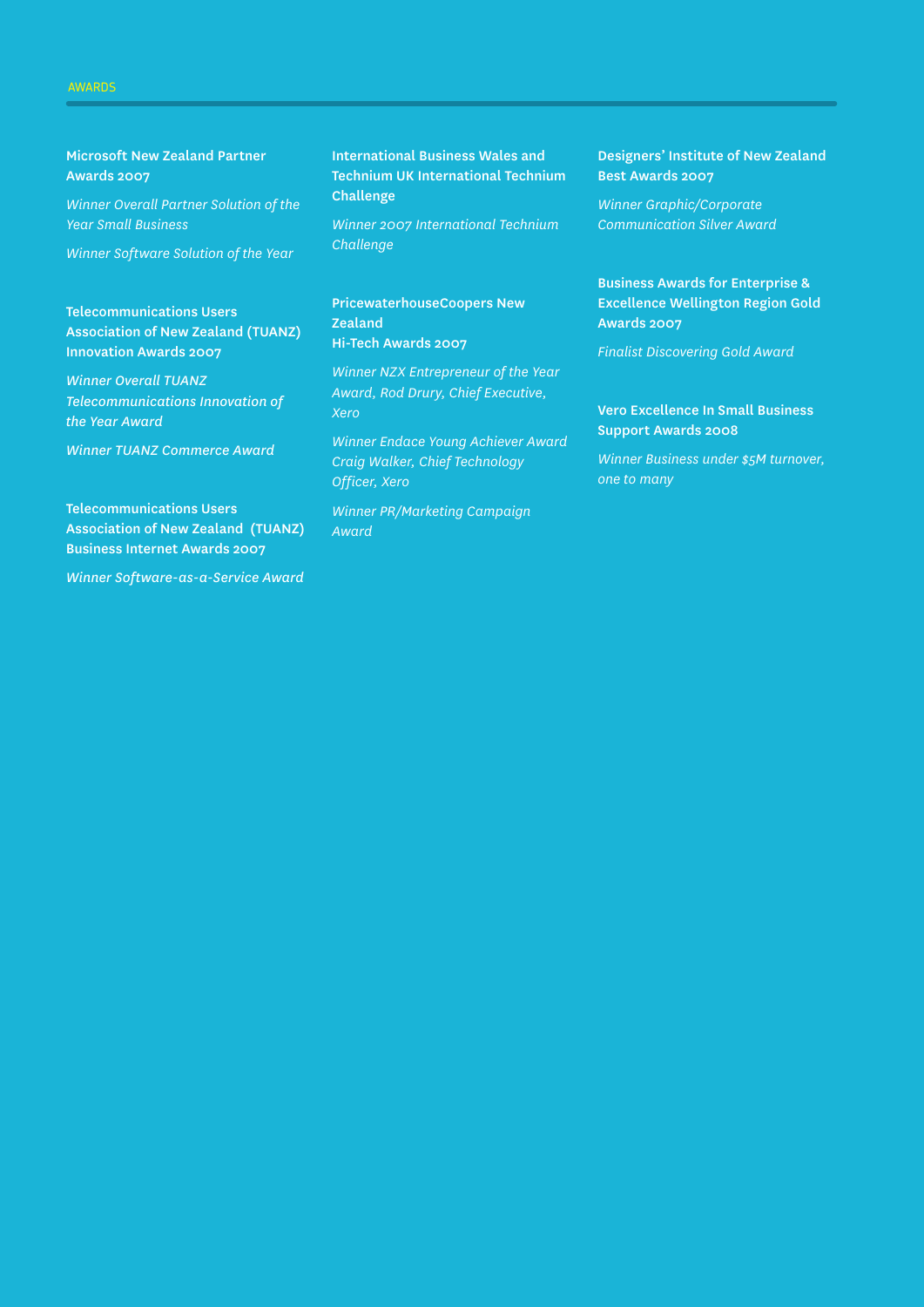### **Registered office:**

Level 1, Old Bank 98 Customhouse Quay PO Box 24 537 Wellington

Telephone: 04 819 4800 Facsimile: 04 819 4801

### **Website:**

www.xero.com

### **Directors:**

Rod Drury - Chief Executive Officer, Co-Founder

Hamish Edwards - UK Managing Director, Co-Founder

Guy Haddleton

Sam Morgan

Phil Norman - Chairman

Graham Shaw

### **Management:**

Rod Drury - Chief Executive Officer, Co-Founder

Hamish Edwards - UK Managing Director, Co-Founder

Alastair Grigg - Chief Operating Officer

Vivian Morresey – General Manager Sales

Paul Williams – General Manager Finance

### **Auditors:** BDO Spicers

**Legal advisors:** Bell Gully Quigg Partners

**Company secretary:** Linda Cox Corporate Navigator Limited

**Bankers:** ASB Bank Limited Bank of New Zealand Limited HSBC Limited

### **Share registrar:**

Link Market Services Limited Level 12, 120 Albert Street PO Box 91976 Auckland 1030

Telephone: 09 375 5999 Facsimile: 09 375 5990